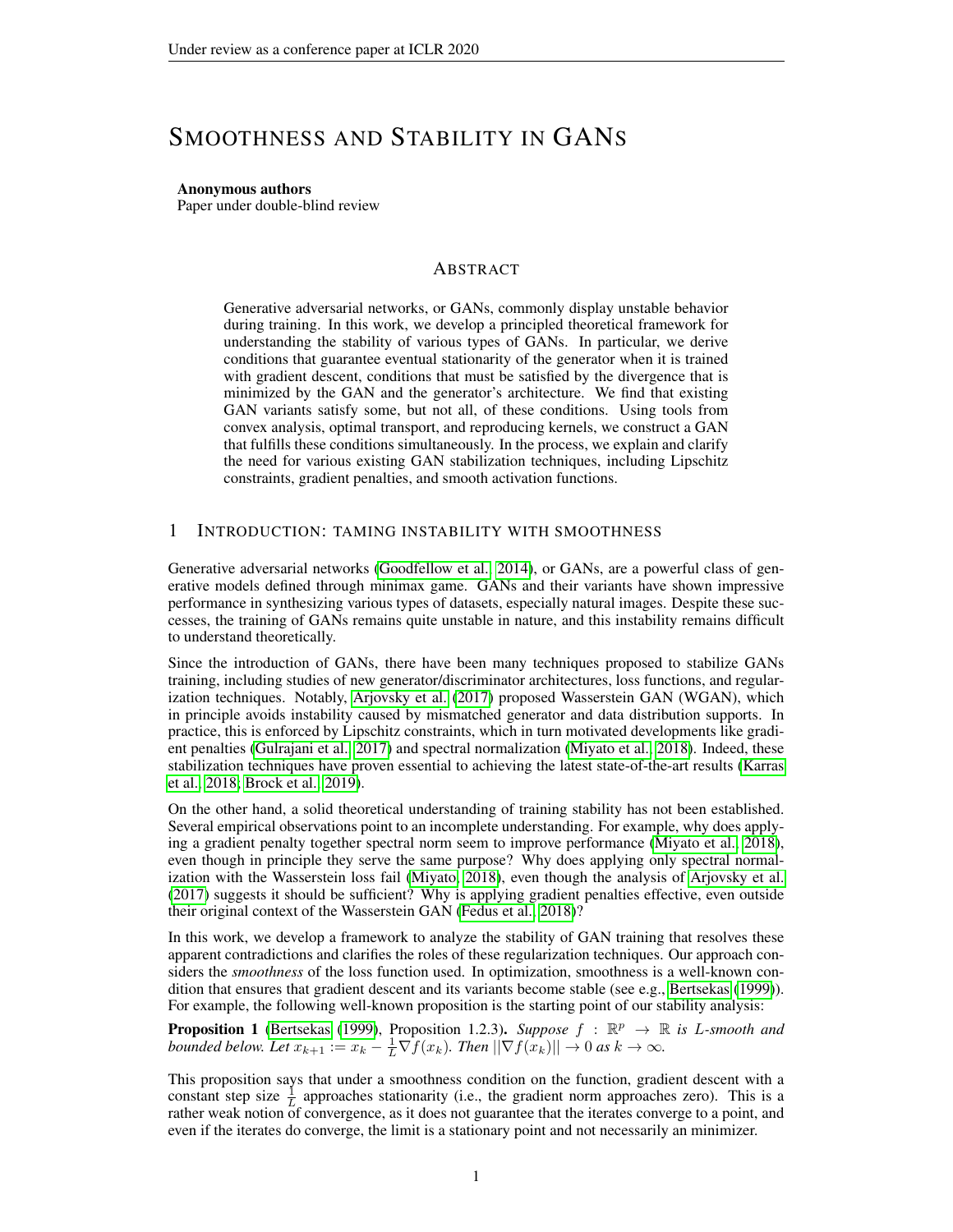Nevertheless, empirically, not even this stationarity is satisfied by GANs, which are known to frequently destabilize and diverge during training. To diagnose this instability, we consider the smoothness of the GAN's loss function. GANs are typically framed as minimax problems of the form

<span id="page-1-0"></span>
$$
\inf_{\theta} \sup_{\varphi} \mathcal{J}(\mu_{\theta}, \varphi),\tag{1}
$$

where  $\mathcal J$  is a loss function that takes a generator distribution  $\mu_\theta$  and discriminator  $\varphi$ , and  $\theta \in \mathbb{R}^p$ denotes the parameters of the generator. Unfortunately, the minimax nature of this problem makes stability and convergence difficult to analyze. To make the analysis more tractable, we define  $J(\mu)$  $\sup_{\varphi} \mathcal{J}(\mu, \varphi)$ , so that [\(1\)](#page-1-0) becomes simply

$$
\inf_{\theta} J(\mu_{\theta}).
$$

This choice corresponds to the common assumption that the discriminator is allowed to reach optimality at every training step. Now, the GAN algorithm can be regarded as simply gradient descent on the  $\mathbb{R}^p \to \mathbb{R}$  function  $\theta \mapsto J(\mu_\theta)$ , which may be analyzed using Proposition [1.](#page-0-0) In particular, if this function  $\theta \mapsto J(\mu_{\theta})$  satisfies the smoothness assumption, then the GAN training should be stable in that it should approach stationarity under the assumption of an optimal discriminator.

In the remainder of this paper, we investigate whether the smoothness assumption is satisfied for various GAN losses. Our analysis answers two questions:

- Q1. Which existing GAN losses, if any, satisfy the smoothness condition in Proposition [1?](#page-0-0)
- Q2. Are there choices of loss, regularization, or architecture that enforce smoothness in GANs?

As results of our analysis, our contributions are as follows:

- 1. We derive sufficient conditions for the GAN algorithm to be stationary under certain assumptions (Theorem [1\)](#page-3-0). Our conditions relate to the smoothness of GAN loss used as well as the parameterization of the generator.
- 2. We show that most common GAN losses do not satisfy the all of the smoothness conditions, thereby corroborating their empirical instability.
- 3. We develop regularization techniques that enforce the smoothness conditions. These regularizers recover common GAN stabilization techniques such as gradient penalties and spectral normalization, thereby placing their use on a firmer theoretical foundation.
- 4. Our analysis provides several practical insights, suggesting for example the use of smooth activation functions, simultaneous spectral normalization and gradient penalties, and a particular learning rate for the generator.

#### 1.1 RELATED WORK

Divergence minimization Our analysis regards the GAN algorithm as minimizing a divergence between the current generator distribution and the desired data distribution, under the assumption of an optimal discriminator at every training step. This perspective originates from the earliest GAN paper, in which [Goodfellow et al.](#page-10-0) [\(2014\)](#page-10-0) show that the original minimax GAN implicitly minimizes the Jensen–Shannon divergence. Since then, the community has introduced a large number of GAN or GAN-like variants that learn generative models by implicitly minimizing various divergences, including f-divergences [\(Nowozin et al., 2016\)](#page-11-3), Wasserstein distance [\(Arjovsky et al.,](#page-10-1) [2017\)](#page-10-1), and maximum-mean discrepancy [\(Li et al., 2015;](#page-11-4) [Unterthiner et al., 2017\)](#page-12-0). Meanwhile, the non-saturating GAN [\(Goodfellow et al., 2014\)](#page-10-0) has been shown to minimize a certain Kullback– Leibler divergence [\(Arjovsky & Bottou, 2017\)](#page-10-6). Several more theoretical works consider the topological, geometric, and convexity properties of divergence minimization [\(Arjovsky & Bottou, 2017;](#page-10-6) [Liu et al., 2017;](#page-11-5) [Bottou et al., 2018;](#page-10-7) [Farnia & Tse, 2018;](#page-10-8) [Chu et al., 2019\)](#page-10-9), perspectives that we draw heavily upon. [Sanjabi et al.](#page-12-1) [\(2018\)](#page-12-1) also prove smoothness of GAN losses in the specific case of the regularized optimal transport loss. Their assumption for smoothness is entangled in that it involves a composite condition on generators and discriminators, while our analysis addresses them separately.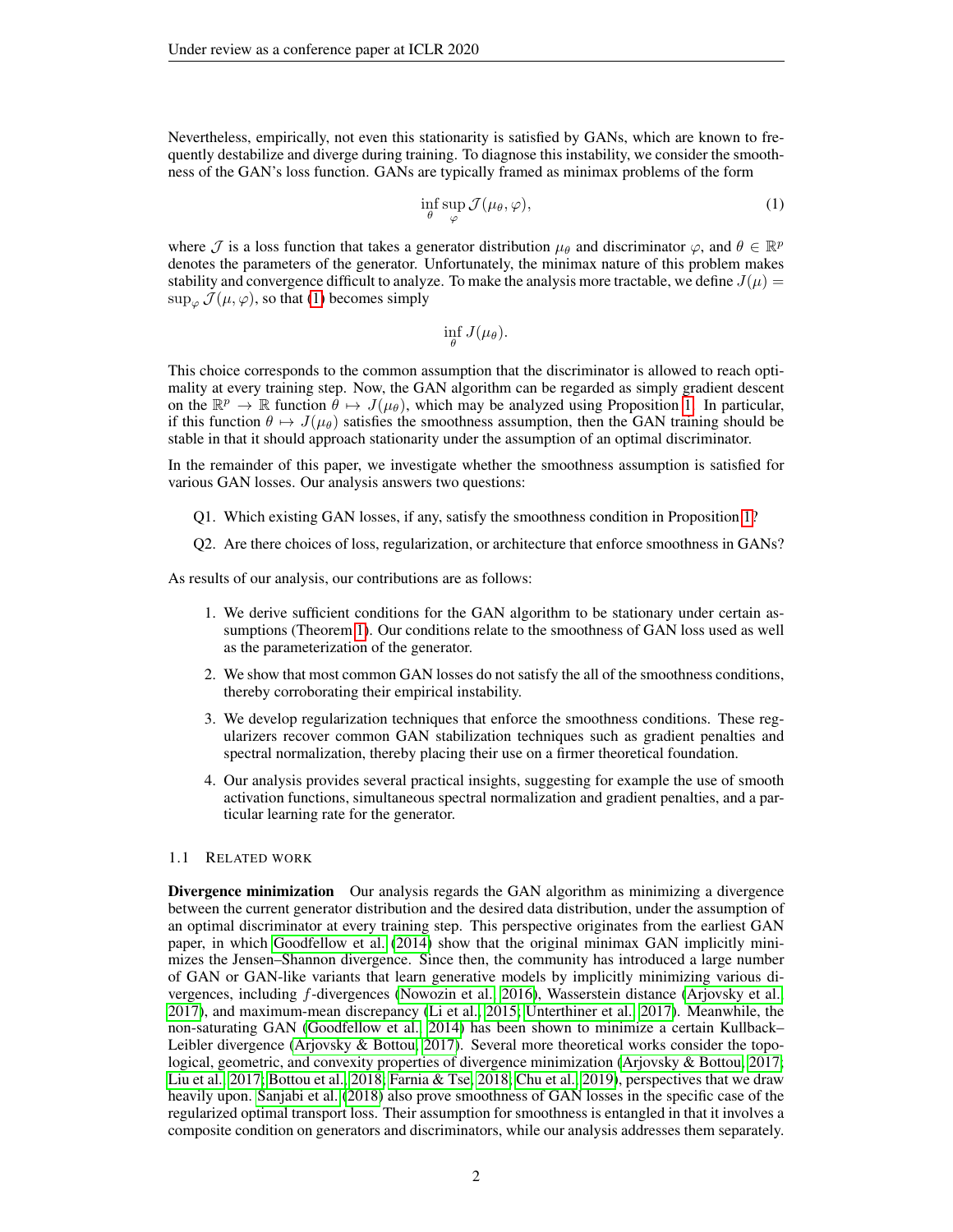|                    | Loss function $J(\mu)$                                     | Optimal discriminator $\Phi_{\mu}(x)$                                                            |
|--------------------|------------------------------------------------------------|--------------------------------------------------------------------------------------------------|
| Minimax GAN        | $D_{\rm JS}(\mu  \mu_0)$                                   | $\frac{1}{2} \log \frac{\mu(x)}{\mu(x) + \mu_0(x)}$                                              |
| Non-saturating GAN | $D_{\text{KL}}(\frac{1}{2}\mu + \frac{1}{2}\mu_0 \ \mu_0)$ | $-\frac{1}{2} \log \frac{\mu_0(x)}{\mu(x) + \mu_0(x)}$                                           |
| Wasserstein GAN    | $W_1(\mu,\mu_0)$                                           | $\arg \max_{f \in \text{Lip}_1} \mathbb{E}_{y \sim \mu}[f(y)] - \mathbb{E}_{y \sim \mu_0}[f(y)]$ |
| GMMN, MMD-GAN      | $\frac{1}{2} \text{MMD}^2(\mu, \mu_0)$                     | $\mathbb{E}_{y\sim\mu}[K(x,y)] - \mathbb{E}_{y\sim\mu_0}[K(x,y)]$                                |
| <b>IPM-GAN</b>     | $IPM_{\mathcal{F}}(\mu,\mu_0)$                             | $\arg \max_{f \in \mathcal{F}} \mathbb{E}_{y \sim \mu}[f(y)] - \mathbb{E}_{y \sim \mu_0}[f(y)]$  |

<span id="page-2-1"></span>Table 1: Common GANs, their corresponding loss functions, and their optimal discriminators.

**Other approaches** Even though many analyses, including ours, operate under the assumption of an optimal discriminator, this assumption is unrealistic in practice. [Li et al.](#page-11-6) [\(2017b\)](#page-11-6) contrast this optimal discriminator dynamics with *first-order dynamics*, which assumes that the generator and discriminator use alternating gradient updates and is what is used computationally. As this is a differing approach from ours, we only briefly mention some results in this area, which typically rely on game-theoretic notions [\(Kodali et al., 2017;](#page-11-7) [Grnarova et al., 2018;](#page-10-10) [Oliehoek et al., 2018\)](#page-11-8) or local analysis [\(Nagarajan & Kolter, 2017;](#page-11-9) [Mescheder et al., 2018\)](#page-11-10). Some of these results rely on continuous dynamics approximations of gradient updates; in contrast, our work focuses on discrete dynamics.

#### 1.2 NOTATION

Let  $\mathbb{R} := \mathbb{R} \cup \{\infty, -\infty\}$ . We let  $\mathcal{P}(X)$  denote the set of all probability measures on a compact set  $X \subseteq \mathbb{R}^d$ . We let  $\mathcal{M}(X)$  and  $\mathcal{C}(X)$  denote the dual pair consisting of the set of all finite signed measures on X and the set of all continuous functions  $X \to \mathbb{R}$ . For any statement A, we let  $\chi\{A\}$  be 0 if A is true and  $\infty$  if A is false. For a Euclidean vector x, its Euclidean norm is denoted by  $||x||_2$ , and the operator norm of a matrix A is denoted by  $||A||_2$ , i.e.,  $||A||_2 = \sup_{||x||_2 \leq 1} ||Ax||_2/||x||_2$ . A function  $f: X \to Y$  between two metric spaces is  $\alpha$ -Lipschitz if  $d_Y(f(x_1), f(x_2)) \leq \alpha d_X(x_1, x_2)$ .<br>A function  $f: \mathbb{R}^d \to \mathbb{R}$  is  $\beta$ -smooth if its gradients are  $\beta$ -Lipschitz, that is, for all  $x, y \in \mathbb{R}^d$ ,  $\|\nabla f(x) - \nabla f(y)\|_2 \leq \beta \|x - y\|_2.$ 

## <span id="page-2-2"></span>2 SMOOTHNESS OF GAN LOSSES

This section presents Theorem [1,](#page-3-0) which provides concise criteria for the smoothness of GAN losses.

In order to keep our analysis agnostic to the particular GAN used, let  $J : \mathcal{P}(X) \to \mathbb{R}$  be an arbitrary convex loss function, which takes a distribution over  $X \subset \mathbb{R}^d$  and outputs a real number. Note that the typical minimax formulation of GANs can be recovered from just the loss function  $J$  using convex duality. In particular, recall that the **convex conjugate**  $J^* : \mathcal{C}(X) \to \mathbb{R}$  of J satisfies the following remarkable duality, known as the Fenchel–Moreau theorem:

<span id="page-2-0"></span>
$$
J^{\star}(\varphi) := \sup_{\mu \in \mathcal{M}(X)} \int \varphi(x) d\mu - J(\mu), \qquad J(\mu) = \sup_{\varphi \in \mathcal{C}(X)} \int \varphi(x) d\mu - J^{\star}(\varphi). \tag{2}
$$

Based on this duality, minimizing  $J$  can be framed as the minimax problem

<span id="page-2-3"></span>
$$
\inf_{\mu \in \mathcal{P}(X)} J(\mu) = \inf_{\mu \in \mathcal{P}(X)} \sup_{\varphi \in \mathcal{C}(X)} \int \varphi(x) \, d\mu - J^*(\varphi) := \inf_{\mu \in \mathcal{P}(X)} \sup_{\varphi \in \mathcal{C}(X)} \mathcal{J}(\mu, \varphi),\tag{3}
$$

recovering the well-known adversarial formulation of GANs. We now define the notion of an optimal discriminator for an arbitrary loss function  $J$ , based on this convex duality:

<span id="page-2-4"></span>**Definition 1** (Optimal discriminator). Let  $J : \mathcal{M}(X) \to \mathbb{R}$  be a convex, l.s.c., proper function. An *optimal discriminator* for a probability distribution  $\mu \in \mathcal{P}(X)$  is a continuous function  $\Phi_{\mu}: X \to Y$  $\hat{\mathbb{R}}$  *that attains the maximum of the second equation in* [\(2\)](#page-2-0), *i.e.*,  $J(\mu) = \int \Phi_{\mu}(x) d\mu - J^{\star}(\tilde{\Phi}_{\mu})$ .

Table [1](#page-2-1) shows that this definition recovers the optimal discriminators of many existing GAN algorithms [\(Farnia & Tse, 2018;](#page-10-8) [Chu et al., 2019\)](#page-10-9). See Appendix [B](#page-13-0) for more details on this perspective.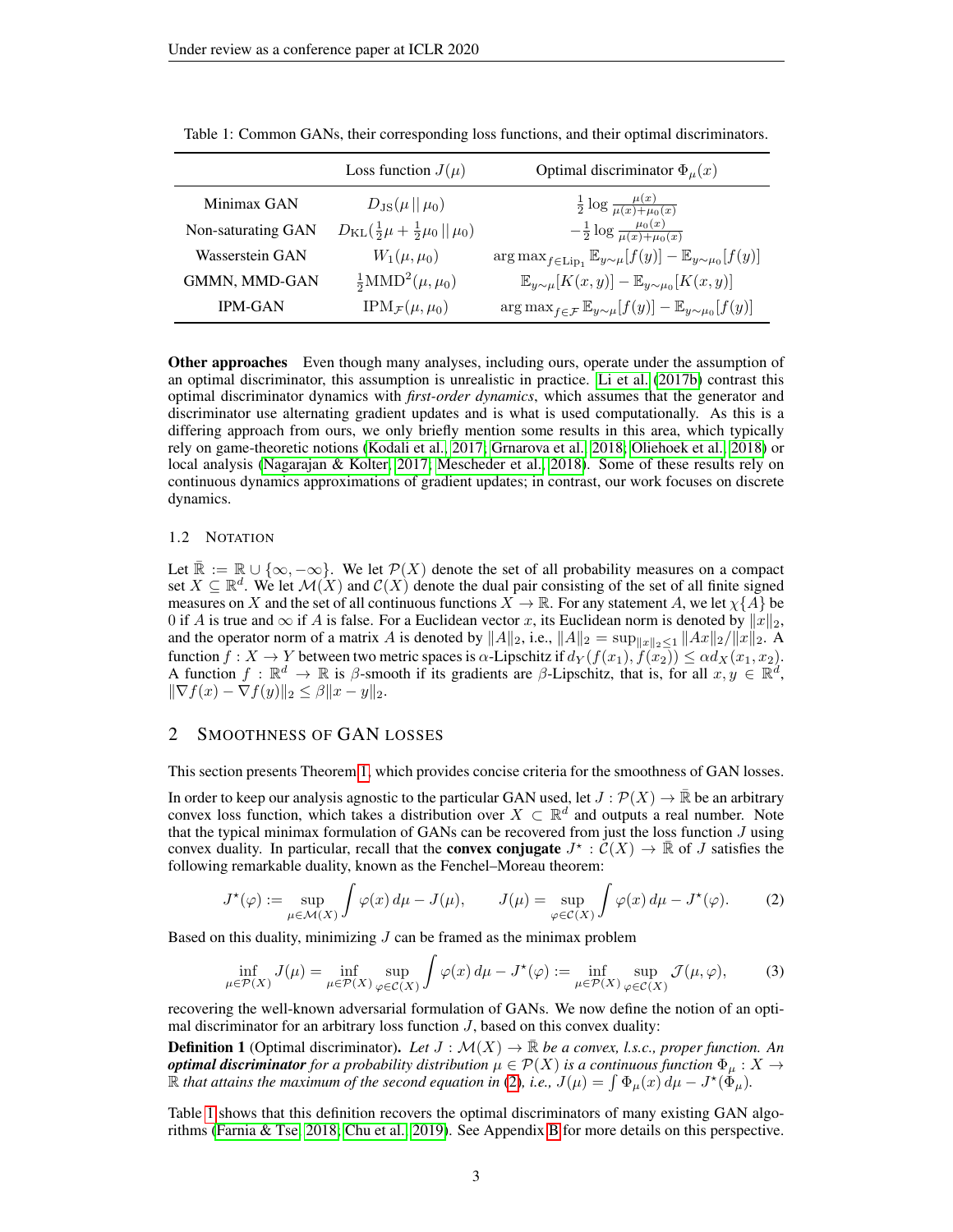We also formalize the notion of a family of generators:

Definition 2 (Family of generators). *A family of generators is a set of pushforward probability measures*  $\{\mu_{\theta} = f_{\theta\#}\omega : \theta \in \mathbb{R}^p\}$ , where  $\omega$  is a fixed probability distribution on Z (the **latent** *variable)* and  $f_{\theta}: Z \rightarrow X$  *is a measurable function (the generator).* 

Now, in light of Proposition [1,](#page-0-0) we are interested in the smoothness of the mapping  $\theta \mapsto J(\mu_{\theta})$ , which would guarantee the stationarity of gradient descent on this objective, which in turn implies stationarity of the GAN algorithm under the assumption of an optimal discriminator. The following theorem is our central result, which decomposes the smoothness of  $\theta \mapsto J(\mu_{\theta})$  into conditions on optimal discriminators and the family of generators.

<span id="page-3-0"></span>**Theorem 1** (Smoothness decomposition for GANs). Let  $J : \mathcal{M}(X) \to \mathbb{R}$  be a convex function *whose optimal discriminators*  $\Phi_{\mu}: X \to \mathbb{R}$  *satisfy the following regularity conditions:* 

- **(D1)**  $x \mapsto \Phi_{\mu}(x)$  *is*  $\alpha$ -*Lipschitz*,
- **(D2)**  $x \mapsto \nabla_x \Phi_\mu(x)$  *is*  $\beta_1$ *-Lipschitz,*
- (D3)  $\mu \mapsto \nabla_x \Phi_\mu(x)$  *is*  $\beta_2$ -Lipschitz w.r.t. the 1-Wasserstein distance.

*Also, let*  $\mu_{\theta} = f_{\theta \pm} \omega$  *be a family of generators that satisfies:* 

- (G1)  $\theta \mapsto f_{\theta}(z)$  *is A-Lipschitz in expectation for*  $z \sim \omega$ *, i.e.*,  $\mathbb{E}_{z \sim \omega}[\|f_{\theta_1}(z) f_{\theta_2}(z)\|_2]$  ≤  $A\|\theta_1 - \theta_2\|_2$ *, and*
- (G2)  $\theta \mapsto D_{\theta}f_{\theta}(z)$  *is B-Lipschitz in expectation for*  $z \sim \omega$ *, i.e.,*  $\mathbb{E}_{z \sim \omega}[\Vert D_{\theta_1}f_{\theta_1}(z) D_{\theta_2} f_{\theta_2}(z) \|_2 \leq B \|\theta_1 - \theta_2\|_2.$

*Then*  $\theta \mapsto J(\mu_{\theta})$  *is L*-*smooth, with*  $L = \alpha B + A^2(\beta_1 + \beta_2)$ *.* 

This theorem connects the smoothness properties of the loss function  $J$  with the smoothness properties of the optimal discriminator  $\Phi_{\mu}$  and quantifies the interplay between the generator's and discriminator's smoothness during GAN training.

We focus on the discriminator conditions (D1), (D2), and (D3) in this paper, leaving a detailed analysis of the generator conditions  $(G1)$  and  $(G2)$  as a promising avenue for future work. Indeed, one of the strengths of Theorem [1](#page-3-0) is the separation of these two concerns, so that the analysis may be decomposed this way. We briefly remark that (G1) and (G2) are non-trivial to check for families of neural network generators and deserve a complete analysis of their own. We provide an example of a simple generator that satisfies (G1) and (G2) in Section [7.](#page-8-0)

<span id="page-3-1"></span>We summarize our analysis of which GAN losses satisfy (D1), (D2), and (D3) in Table [2;](#page-3-1) see Sections [4](#page-5-0) to [6](#page-7-0) for complete details of each condition.

Table 2: Regularity of common GAN losses.

|                     | (D1) | (D2) | (D3) |
|---------------------|------|------|------|
| Minimax GAN         |      |      |      |
| Non-saturating GAN  | x    |      |      |
| Wasserstein GAN     |      |      |      |
| $IPM_{\mathcal{S}}$ | x    |      |      |
| MMD <sup>2</sup>    |      |      |      |

Unfortunately, none of these GANs satisfy all three conditions simultaneously, except the MMDbased loss. The MMD-based loss satisfies the three conditions, but its constant for (D1) grows as  $\alpha = O(\sqrt{d})$ , which is an unfavorable dependence on the data dimension d that forces an unacceptably low learning rate. This failure of existing GANs to satisfy the stationarity conditions corroborates the observed instability of GANs.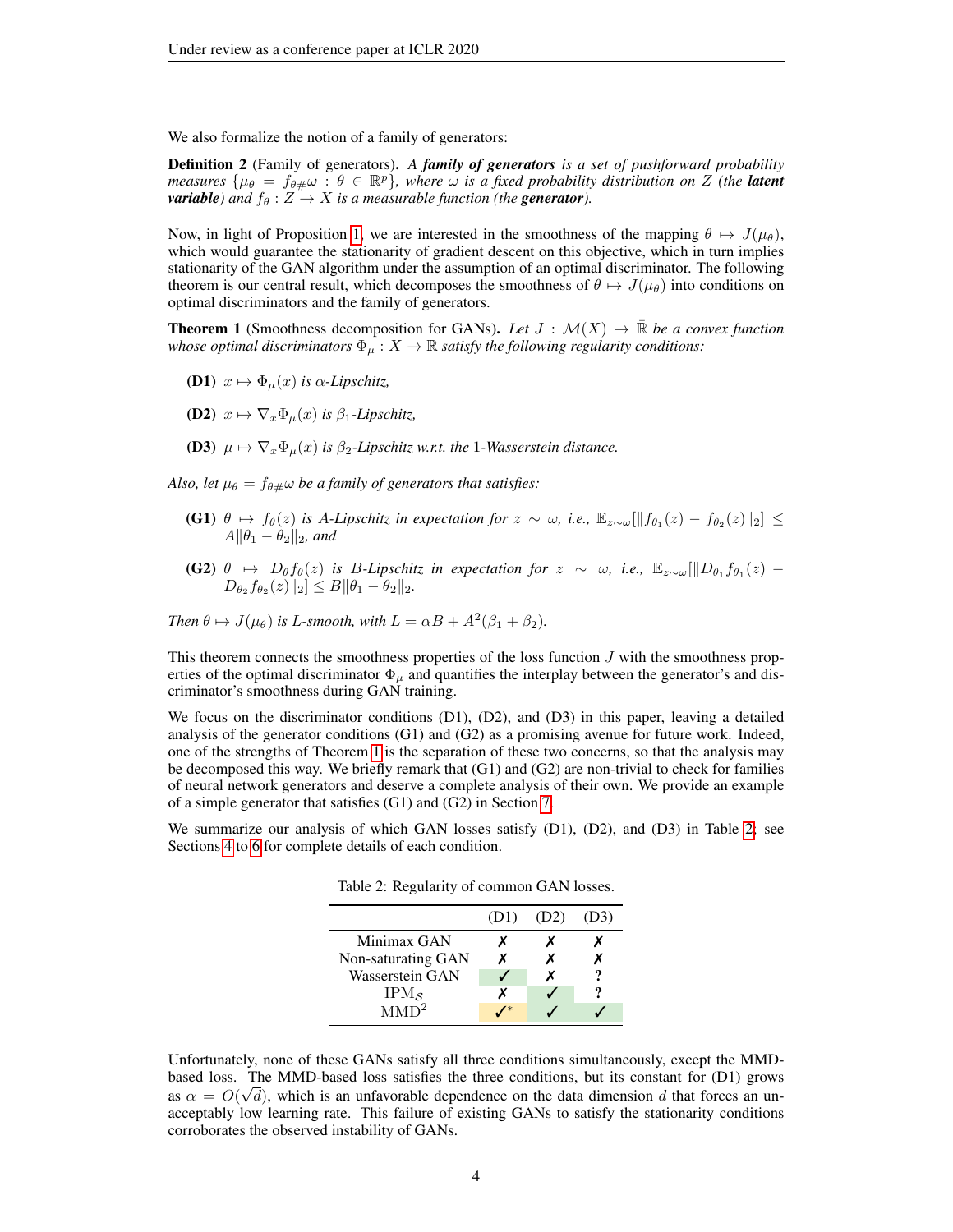| Purpose | Source loss      | $R(\xi)$                               | $R^{\star}(\varphi)$                                                | GAN techniques                    |
|---------|------------------|----------------------------------------|---------------------------------------------------------------------|-----------------------------------|
| (D1)    | $W_1$            |                                        | $\ \xi\ _{\text{KR}} \quad \chi\{\ \varphi\ _{\text{Lip}} \leq 1\}$ | spectral norm                     |
| (D2)    | $IPM_{S}$        | $\ \xi\ _{\mathcal{S}*}$               | $\chi\{\varphi \in \mathcal{S}\}\$                                  | smooth activations, spectral norm |
| (D3)    | MMD <sup>2</sup> | $rac{1}{2}$    $\xi$    $\frac{2}{11}$ | $rac{1}{2}  \varphi  ^2_{\mathcal{H}}$                              | gradient penalties                |

<span id="page-4-0"></span>Table 3: Smoothness-inducing regularizers and their convex conjugates. To enforce a regularity condition on a loss function  $J$ , we take a source loss that satisfies it and view it as a regularizer  $R$ . We then consider the inf-convolution  $J \oplus R$ , which corresponds to an added regularization term  $R^*$ on the discriminator  $\varphi$ . These regularization terms correspond to existing GAN techniques.

## <span id="page-4-1"></span>3 ENFORCING SMOOTHNESS WITH INF-CONVOLUTIONS

We propose a generic technique for imposing the three conditions sufficient for stable learning. In Section [2,](#page-2-2) we observe that the Wasserstein, IPM, and MMD losses respectively satisfy (D1), (D2), and (D3) individually, but not all of of them at the same time. Using techniques from convex analysis, we convert these three GAN losses into three regularizers that, when applied simultaneously, causes the resulting loss to satisfy all the three conditions. Here, we only outline the technique; the specifics of each case are deferred to Sections [4](#page-5-0) to [6.](#page-7-0)

We start with an arbitrary base loss function  $J$  to be regularized. Next, we take an existing GAN loss that satisfies the desired regularity condition and view it as a **regularizer** function  $R : \mathcal{M}(X) \to \mathbb{R}$ . Then, we consider  $J \oplus R$ , which denotes the **inf-convolution** defined as

<span id="page-4-2"></span>
$$
(J \oplus R)(\xi) = \inf_{\tilde{\xi} \in \mathcal{M}(X)} J(\tilde{\xi}) + R(\xi - \tilde{\xi}).
$$

Under some technical assumptions, this new function  $J \oplus R$  inherits the regularity of R while preserving the set of minimizers of J, making it a stable and sensible candidate as a GAN loss. Moreover, because the inf-convolution is a commutative operation, we can sequentially apply multiple regularizers  $R_1, R_2$ , and  $R_3$  without destroying the added regularity. In particular,  $J \oplus R_1 \oplus R_2 \oplus R_3$ will satisfy (D1), (D2), and (D3) for carefully chosen functions  $R_1$ ,  $R_2$ , and  $R_3$ . Please see Strömberg [\(1994\)](#page-12-2) for details on inf-convolution.

The duality formulation [\(3\)](#page-2-3) provides a practical method for minimizing this composite function. We leverage the relation  $(J \oplus R_1 \oplus R_2 \oplus R_3)^* = J^* + R_1^* + R_2^* + R_3^*$  and apply [\(3\)](#page-2-3):

$$
\inf_{\mu} (J \oplus R_1 \oplus R_2 \oplus R_3)(\mu) = \inf_{\mu} \sup_{\varphi} \int \varphi \, d\mu - J^*(\varphi) - R_1^*(\varphi) - R_2^*(\varphi) - R_3^*(\varphi)
$$
\n
$$
= \inf_{\mu} \sup_{\varphi} \mathcal{J}(\mu, \varphi) - R_1^*(\varphi) - R_2^*(\varphi) - R_3^*(\varphi). \tag{4}
$$

This minimax problem can be seen as a GAN whose discriminator objective has three added regularization terms.

The concrete form of these regularizers are summarized in Table [3.](#page-4-0) Notably, we observe that we recover standard techniques for stabilizing GANs:

- (D1) is enforced by Lipschitz constraints (i.e., spectral normalization) on the discriminator.
- (D2) is enforced by spectral normalization and a choice of Lipschitz, smooth activation functions for the discriminator.
- (D3) is enforced by gradient penalties on the discriminator.

Our analysis therefore puts these regularization techniques on a firm theoretical foundation (Proposition [1](#page-0-0) and Theorem [1\)](#page-3-0) and provides insight into their function.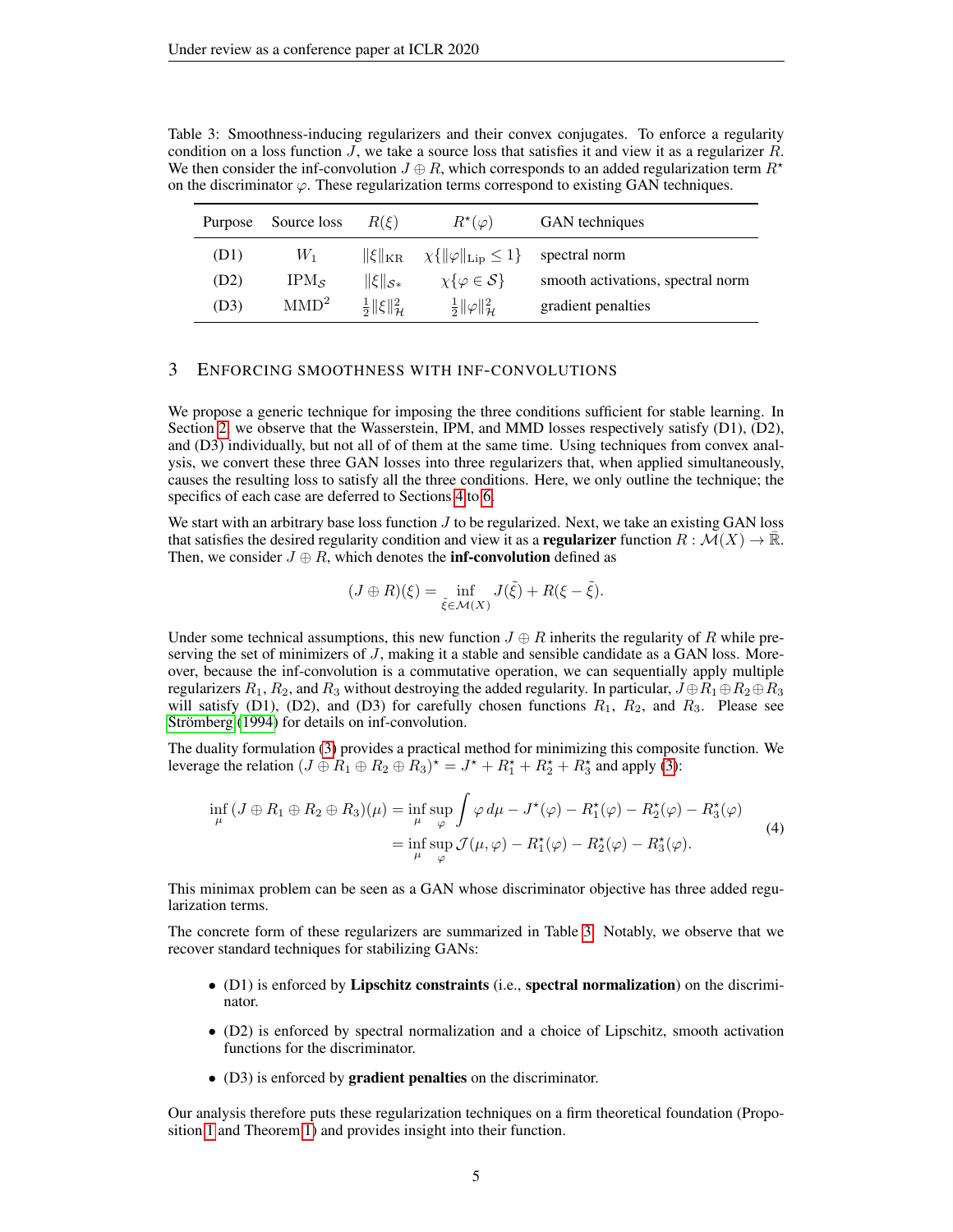## <span id="page-5-0"></span>4 ENFORCING (D1) WITH LIPSCHITZ CONSTRAINTS

In this section, we show that enforcing (D1) leads to techniques and notions commonly used to stabilize GANs, including the Wasserstein distance, Lipschitz constraints and spectral normalization. Recall that (D1) demands that the optimal discriminator  $\Phi_{\mu}$  is Lipschitz:

(D1)  $x \mapsto \Phi_{\mu}(x)$  *is*  $\alpha$ -Lipschitz for all  $\mu \in \mathcal{P}(X)$ , i.e.,  $|\Phi_{\mu}(x) - \Phi_{\mu}(y)| \leq \alpha ||x - y||_2$ .

If  $\Phi_{\mu}$  is differentiable, this is equivalent to that the optimal discriminator has a gradient with bounded norm. This is a sensible criterion, since a discriminator whose gradient norm is too large may push the generator too hard and destabilize its training.

To check (D1), the following proposition shows that it suffices to check whether  $|J(\mu) - J(\nu)| \le$  $\alpha W_1(\mu, \nu)$  for all distributions  $\mu, \nu$ :

<span id="page-5-1"></span>Proposition 2. *(D1) holds if and only if* J *is* α*-Lipschitz w.r.t. the Wasserstein-1 distance.*

[Arjovsky et al.](#page-10-1) [\(2017\)](#page-10-1) show that this property does not hold for common divergences based on the Kullback–Leibler or Jensen–Shannon divergence, while it does hold for the Wasserstein-1 distance. Indeed, it is this desirable property that motivates their introduction of the Wasserstein GAN. Framed in our context, their result is summarized as follows:

<span id="page-5-3"></span>**Proposition 3.** The minimax and non-saturating GAN losses do not satisfy (D1) for some  $\mu_0$ .

<span id="page-5-4"></span>**Proposition 4.** *The Wasserstein GAN loss satisfies (D1) with*  $\alpha = 1$  *for any*  $\mu_0$ *.* 

Our stability analysis therefore deepens the analysis of [Arjovsky et al.](#page-10-1) [\(2017\)](#page-10-1) and provides an alternative reason that the Wasserstein distance is desirable as a metric: it is part of a sufficient condition that ensures stationarity of gradient descent.

#### 4.1 FROM WASSERSTEIN DISTANCE TO LIPSCHITZ CONSTRAINTS

Having identified the Wasserstein GAN loss as one that satisfies (D1), we next follow the strategy outlined in Section [3](#page-4-1) to convert it into a regularizer for an arbitrary loss function. Towards this, we define the regularizer  $R_1 : \mathcal{M}(X) \to \bar{\mathbb{R}}$  and compute its convex conjugate  $R_1^* : \mathcal{C}(X) \to \bar{\mathbb{R}}$ :

<span id="page-5-2"></span>
$$
R_1(\xi) := \alpha \|\xi\|_{\text{KR}} = \alpha \sup_{\substack{f \in \mathcal{C}(X) \\ ||f||_{\text{Lip}} \le 1}} \int f \, d\xi, \qquad R_1^{\star}(\varphi) = \begin{cases} 0 & \|\varphi\|_{\text{Lip}} \le \alpha \\ \infty & \text{otherwise.} \end{cases} \tag{5}
$$

This norm is the Kantorovich–Rubinstein norm (KR norm), which extends the Wasserstein-1 distance to  $\mathcal{M}(X)$ ; it holds that  $\|\mu - \nu\|_{KR} = W_1(\mu, \nu)$  for  $\mu, \nu \in \mathcal{P}(X)$ . Then, its inf-convolution with an arbitrary function inherits the Lipschitz property held by  $R_1$ :

**Proposition 5** (Pasch–Hausdorff). Let  $J : \mathcal{M}(X) \to \mathbb{R}$  *be a function, and define*  $\tilde{J} := J \oplus R_1$ . Then J˜ *is* α*-Lipschitz w.r.t. the distance induced by the KR norm, and hence the Wasserstein-1 distance when restricted to*  $\mathcal{P}(X)$ *.* 

Due to Proposition [2,](#page-5-1) we now obtain a transformed loss function  $J$  that automatically satisfies (D1). This function is a generalization of the **Pasch–Hausdorff envelope** (see Chapter 9 in Rockafeller  $\&$ [Wets](#page-12-3) [\(1998\)](#page-12-3)), also known as Lipschitz regularization or the McShane–Whitney extension [\(McShane,](#page-11-11) [1934;](#page-11-11) [Whitney, 1934;](#page-12-4) [Kirszbraun, 1934;](#page-11-12) [Hiriart-Urruty, 1980\)](#page-11-13).

The convex conjugate computation in [\(5\)](#page-5-2) shows that  $\hat{J}$  can be minimized in practice by imposing Lipschitz constraints on discriminators. Indeed, by [\(3\)](#page-2-3),

$$
\inf_{\mu} (J \oplus \alpha ||\cdot||_{\text{KR}})(\mu) = \inf_{\mu} \sup_{\varphi} \mathbb{E}_{x \sim \mu} [\varphi(x)] - J^{\star}(\varphi) - \chi \{ ||\varphi||_{\text{Lip}} \le \alpha \}
$$

$$
= \inf_{\mu} \sup_{\varphi: ||\varphi||_{\text{Lip}} \le \alpha} \mathcal{J}(\mu, \varphi).
$$

[Farnia & Tse](#page-10-8) [\(2018\)](#page-10-8) consider this loss  $\tilde{J}$  in the special case of an f-GAN with  $J(\mu) = D_f(\mu, \mu_0);$ they showed that minimizing  $\tilde{J}$  corresponds to training a f-GAN normally but constraining the discriminator to be  $\alpha$ -Lipschitz. We show that this technique is in fact generic for any J: minimizing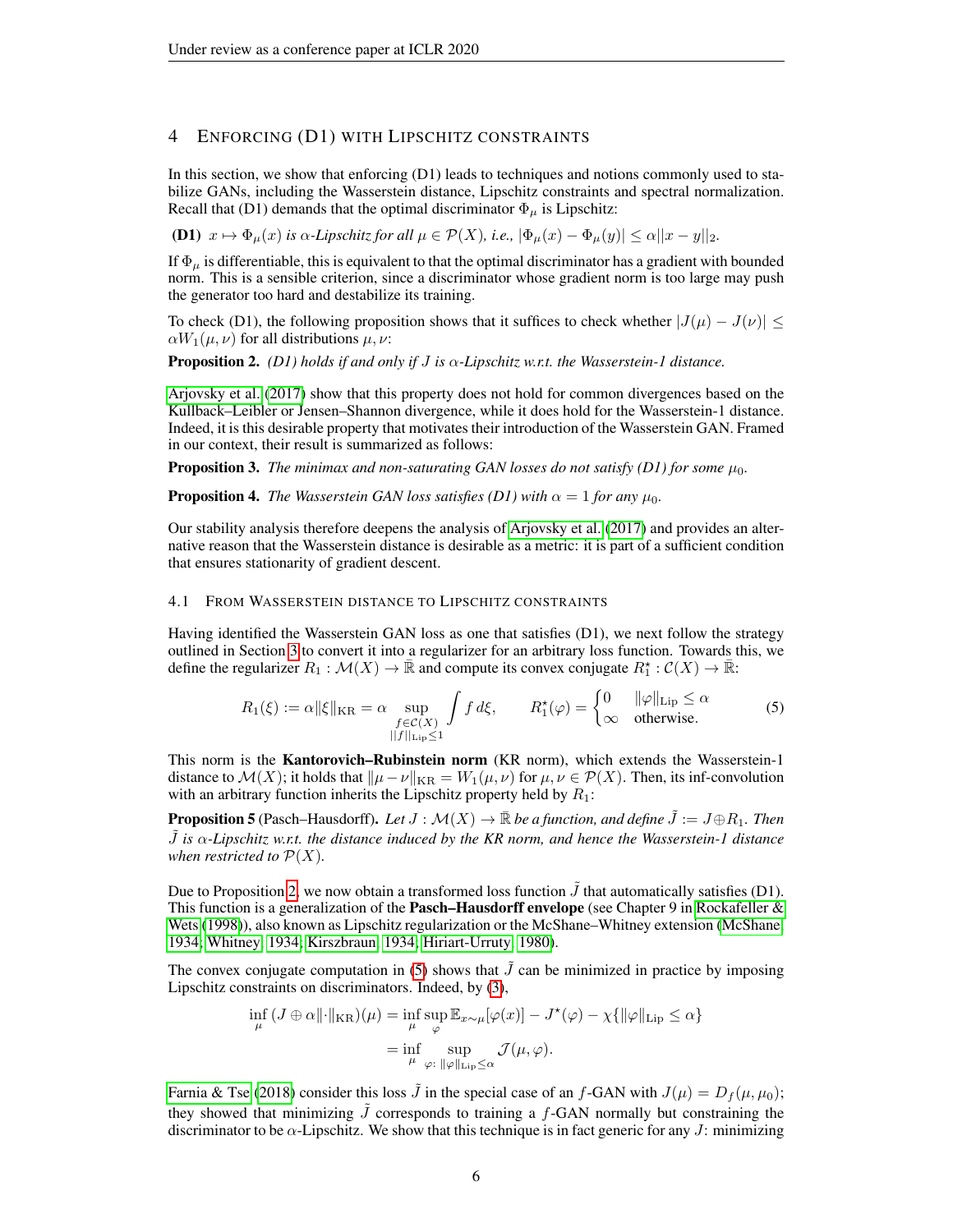the transformed loss can be achieved by training the GAN as normal, but imposing a Lipschitz constraint on the discriminator.

Our analysis therefore justifies the use of Lipschitz constraints, such as spectral normalization [\(Miy](#page-11-0)[ato et al., 2018\)](#page-11-0) and weight clipping [\(Arjovsky & Bottou, 2017\)](#page-10-6), for general GAN losses. However, Theorem [1](#page-3-0) also suggests that applying only Lipschitz constraints is not enough to stabilize GANs, as (D1) alone does not ensure that the GAN objective is smooth.

#### <span id="page-6-2"></span>5 ENFORCING (D2) WITH DISCRIMINATOR SMOOTHNESS

(D2) demands that the optimal discriminator  $\Phi_{\mu}$  is smooth:

(D2)  $x \mapsto \nabla \Phi_{\mu}(x)$  is  $\beta_1$ -Lipschitz for all  $\mu \in \mathcal{P}(X)$ , i.e.,  $\|\nabla \Phi_{\mu}(x) - \nabla \Phi_{\mu}(y)\|_2 \leq \beta_1 \|x - y\|_2$ .

Intuitively, this says that for a fixed generator  $\mu$ , the optimal discriminator  $\Phi_{\mu}$  should not provide gradients that change too much spatially.

Although the Wasserstein GAN loss (D1), we see that it, along with the minimax GAN and the non-saturating GAN, do not satisfy (D2):

Proposition 6. *The Wasserstein, minimax, and non-saturating GAN losses do not satisfy (D2) for some*  $\mu_0$ *.* 

We now construct a loss that by definition satisfies (D2). Let  $S$  be the class of 1-smooth functions, that is, for which  $\|\nabla f(x) - \nabla f(y)\|_2 \leq \|x - y\|_2$ , and consider the integral probability metric (IPM) (Müller, 1997) w.r.t.  $S$ , defined by

<span id="page-6-0"></span>
$$
\text{IPM}_{\mathcal{S}}(\mu, \nu) := \sup_{f \in \mathcal{S}} \int f \, d\mu - \int f \, d\nu.
$$

The optimal discriminator for the loss  $IPM<sub>S</sub>(\mu, \mu_0)$  is the function that maximizes the supremum in the definition. This function by definition belongs to  $S$  and therefore is 1-smooth. Hence, this IPM loss satisfies (D2) with  $\beta_1 = 1$  by construction.

#### 5.1 FROM INTEGRAL PROBABILITY METRIC TO SMOOTH DISCRIMINATORS

Having identified the IPM-based loss as one that satisfies (D2), we next follow the strategy outlined in Section [3](#page-4-1) to convert it into a regularizer for an arbitrary loss function. To do so, we define a regularizer  $R_2 : \mathcal{M}(X) \to \overline{\mathbb{R}}$  and compute its convex conjugate  $R_2^* : \mathcal{C}(X) \to \overline{\mathbb{R}}$ :

$$
R_2(\xi) := \beta_1 \|\xi\|_{\mathcal{S}^*} = \beta_1 \sup_{f \in \mathcal{S}} \int f d\xi, \qquad R_2^{\star}(\varphi) = \begin{cases} 0 & \varphi \in \beta_1 \mathcal{S} \\ \infty & \text{otherwise.} \end{cases}
$$
 (6)

The norm is the **dual norm** to  $S$ , which extends the IPM to signed measures; it holds that IPM<sub>S</sub> $(\mu, \nu) = ||\mu - \nu||_{\mathcal{S}^*}$  for  $\mu, \nu \in \mathcal{P}(X)$ . Similar to the situation in the previous section, inf-convolution preserves the smoothness property of  $R_2$ :

**Proposition 7.** Let  $J : \mathcal{M}(X) \to \mathbb{R}$  be a convex, proper, lower semicontinuous function, and define  $\ddot{J} := J \oplus R_2$ . Then the optimal discriminator for  $\ddot{J}$  is  $\beta_1$ -smooth.

Applying [\(3\)](#page-2-3) and [\(6\)](#page-6-0), we see that we can minimize this transformed loss function by restricting the family of discriminators to only  $\beta_1$ -smooth discriminators:

$$
\inf_{\mu} (J \oplus \beta_1 \| \cdot \|_{\mathcal{S}^*})(\mu) = \inf_{\mu} \sup_{\varphi} \mathbb{E}_{x \sim \mu} [\varphi(x)] - J^*(\varphi) - \chi \{ \varphi \in \beta_1 \mathcal{S} \}
$$

$$
= \inf_{\mu} \sup_{\varphi \in \beta_1 \mathcal{S}} \mathcal{J}(\mu, \varphi).
$$

In practice, we can enforce this by applying spectral normalization [\(Miyato et al., 2018\)](#page-11-0) and using a Lipschitz, smooth activation function such as ELU [\(Clevert et al., 2016\)](#page-10-11) or sigmoid.

<span id="page-6-1"></span>**Proposition 8.** Let  $f : \mathbb{R}^d \to \mathbb{R}$  be a neural network consisting of k layers whose linear transfor*mations have spectral norm* 1 *and whose activation functions are* 1*-Lipschitz and* 1*-smooth. Then* f *is* k*-smooth.*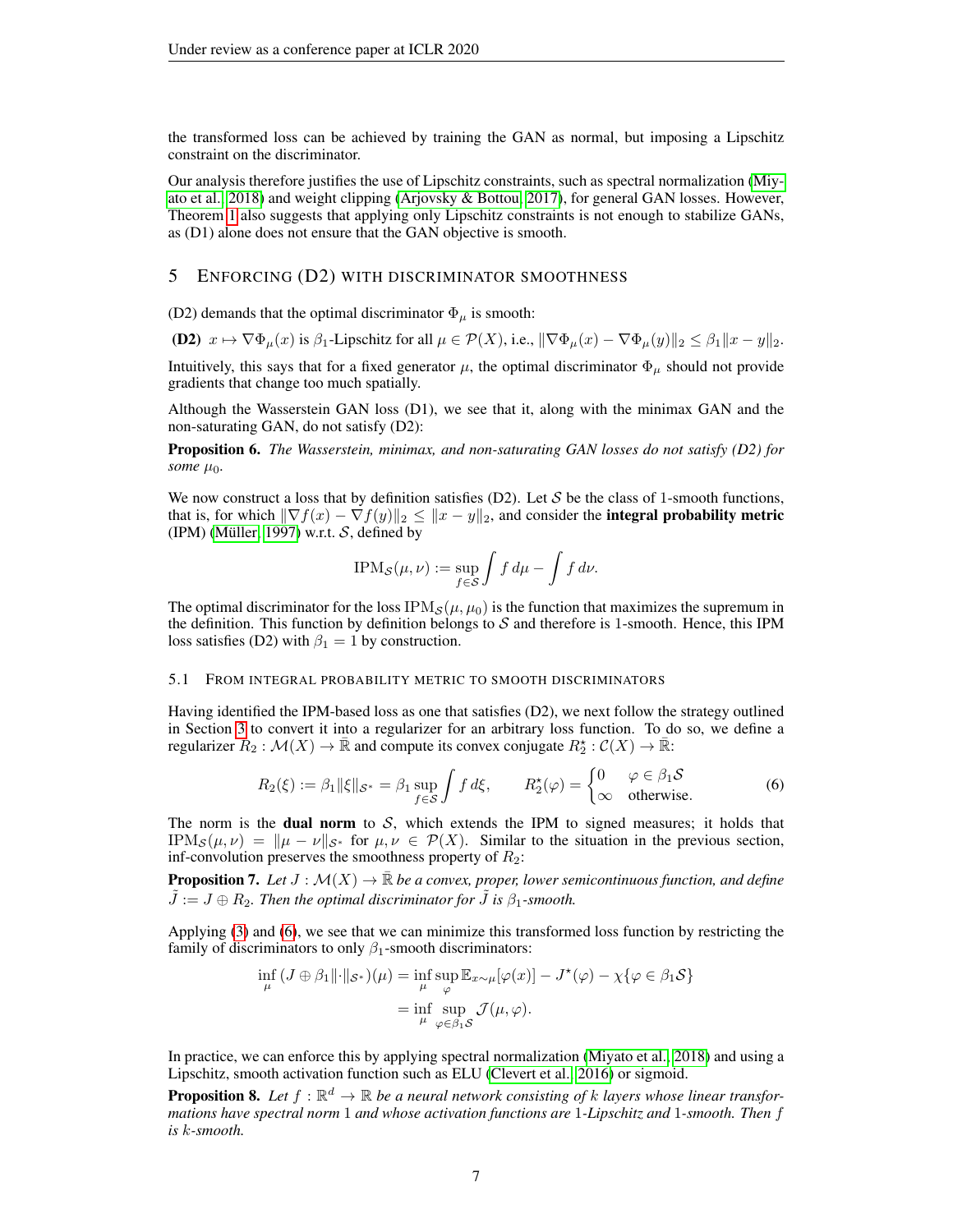## <span id="page-7-0"></span>6 ENFORCING (D3) WITH GRADIENT PENALTIES

(D3) is the following smoothness condition:

(D3)  $\mu \mapsto \nabla \Phi_u(x)$  *is*  $\beta_2$ -Lipschitz for any  $x \in X$ , i.e.,  $\|\nabla \Phi_u(x) - \nabla \Phi_v(x)\|_2 \leq \beta_2 W_1(\mu, \nu)$ .

(D3) requires that the gradients of the optimal discriminator do not change too rapidly in response to changes in  $\mu$ . Indeed, if the discriminator's gradients are too sensitive to changes in the generator, the generator may not be able to accurately follow those gradients as it updates itself using a finite step size. In finite-dimensional optimization of a function  $f : \mathbb{R}^d \to \mathbb{R}$ , this condition is analogous to f having a Lipschitz gradient.

We now present an equivalent characterization of  $(D3)$  that is easier to check in practice. We define the **Bregman divergence** of a convex function  $J : \mathcal{M}(X) \to \mathbb{R}$  by

$$
\mathfrak{D}_J(\nu,\mu) := J(\nu) - J(\mu) - \int \Phi_\mu(x) d(\nu - \mu),
$$

where  $\Phi_{\mu}$  is the optimal discriminator for J at  $\mu$ . Then, (D3) is characterized in terms of the Bregman divergence and the KR norm as follows:

<span id="page-7-1"></span>**Proposition 9.** Let  $J : \mathcal{M}(X) \to \mathbb{R}$  be a convex function. Then J satisfies (D3) if and only if  $\mathfrak{D}_J(\nu,\mu) \leq \frac{\beta_2}{2} ||\mu - \nu||_{\text{KR}}^2$  *for all*  $\mu,\nu \in \mathcal{M}(X)$ *.* 

It is straightforward to compute the Bregman divergence corresponding to several popular GANs:

$$
\mathfrak{D}_{D_{\text{JS}}(\cdot || \mu_0)}(\nu, \mu) = D_{\text{KL}}(\frac{1}{2}\nu + \frac{1}{2}\mu_0 || \frac{1}{2}\mu + \frac{1}{2}\mu_0) + \frac{1}{2}D_{\text{KL}}(\nu || \mu),
$$
  

$$
\mathfrak{D}_{D_{\text{KL}}(\frac{1}{2} + \frac{1}{2}\mu_0 || \mu_0)}(\nu, \mu) = D_{\text{KL}}(\frac{1}{2}\nu + \frac{1}{2}\mu_0 || \frac{1}{2}\mu + \frac{1}{2}\mu_0),
$$
  

$$
\mathfrak{D}_{\frac{1}{2}\text{MMD}^2(\cdot, \mu_0)}(\nu, \mu) = \frac{1}{2}\text{MMD}^2(\nu, \mu).
$$

The first two Bregman divergences are not bounded above by  $||\mu - \nu||_{\text{KR}}^2$  for reasons similar to those discussed in Section [4,](#page-5-0) and hence:

**Proposition 10.** *The minimax and non-saturating GAN losses do not satisfy (D3) for some*  $\mu_0$ *.* 

Even so, the Bregman divergence for the non-saturating loss is always less than that of the minimax GAN, suggesting that the non-saturating loss should be stable in more situations than the minimax GAN. On the other hand, the MMD-based loss [\(Li et al., 2015\)](#page-11-4) does satisfy (D3) when its kernel is the Gaussian kernel, owing to Lemma [5](#page-23-0) in the appendix. We conclude that:

**Proposition 11.** *The MMD loss with kernel* K *with*  $\beta_2 := \sup_{x,y} ||\nabla_x \nabla_y K(x,y)||_2 < \infty$  *satisfies (D3) with this*  $\beta_2$  *for all*  $\mu_0$ *. For the Gaussian kernel*  $K(x, y) = e^{-\frac{||x-y||^2}{2\sigma^2}}$ ,  $\beta_2 = 1/\sigma^2$ *.* 

#### 6.1 FROM MAXIMUM MEAN DISCREPANCY TO GRADIENT PENALTIES

Having identified the MMD-based loss as one that satisfies (D3), we next follow the strategy outlined in Section [3](#page-4-1) to convert it into a regularizer for an arbitrary loss function. To do so, we define the regularizer  $R_3: \mathcal{M}(X) \to \bar{\mathbb{R}}$  and compute its convex conjugate  $R_3^* : \mathcal{C}(X) \to \bar{\mathbb{R}}$ :

<span id="page-7-2"></span>
$$
R_3(\xi) := \frac{\beta_2}{4\pi} \|\hat{\xi}\|_{\mathcal{H}}^2, \qquad R_3^{\star}(\varphi) = \frac{\pi}{\beta_2} \|\varphi\|_{\mathcal{H}}^2.
$$
 (7)

The norm is the **reproducing kernel Hilbert space norm** (RKHS norm) corresponding to the Gaussian kernel, which extends the MMD to signed measures; it holds that  $MMD(\mu, \nu) = ||\hat{\mu} - \hat{\nu}||_{\mathcal{H}}$  for  $\mu, \nu \in \mathcal{P}(X)$ . Here,  $\hat{\xi}$  denotes the embedding  $\int K(x, \cdot) \xi(dx)$  of a signed measure  $\xi \in \mathcal{M}(X)$ , the element  $\hat{\xi} \in \mathcal{H}$  that satisfies  $\langle f, \hat{\xi} \rangle_{\mathcal{H}} = \int f d\xi$  for all  $f \in \mathcal{H}$ . Similar to the situation in the previous sections, inf-convolution preserves the smoothness property of  $R_3$ :

**Proposition 12** (Moreau–Yosida regularization). Suppose  $J : \mathcal{M}(X) \to \overline{\mathbb{R}}$  *is convex, and define*  $\tilde{J} := J \oplus R_3$ . Then  $\tilde{J}$  is convex, and  $\mathfrak{D}_{\tilde{J}}(\nu,\mu) \leq \frac{\beta_2}{2} ||\mu - \nu||^2_{\mathrm{KR}}$ .

By Proposition [9,](#page-7-1) this transformed loss function satisfies (D3), having inherited the regularity properties of the squared MMD. This transformed function is a generalization of **Moreau–Yosida regu**larization or the Moreau envelope (see Chapter 1 in [Rockafeller & Wets](#page-12-3) [\(1998\)](#page-12-3)). It is well-known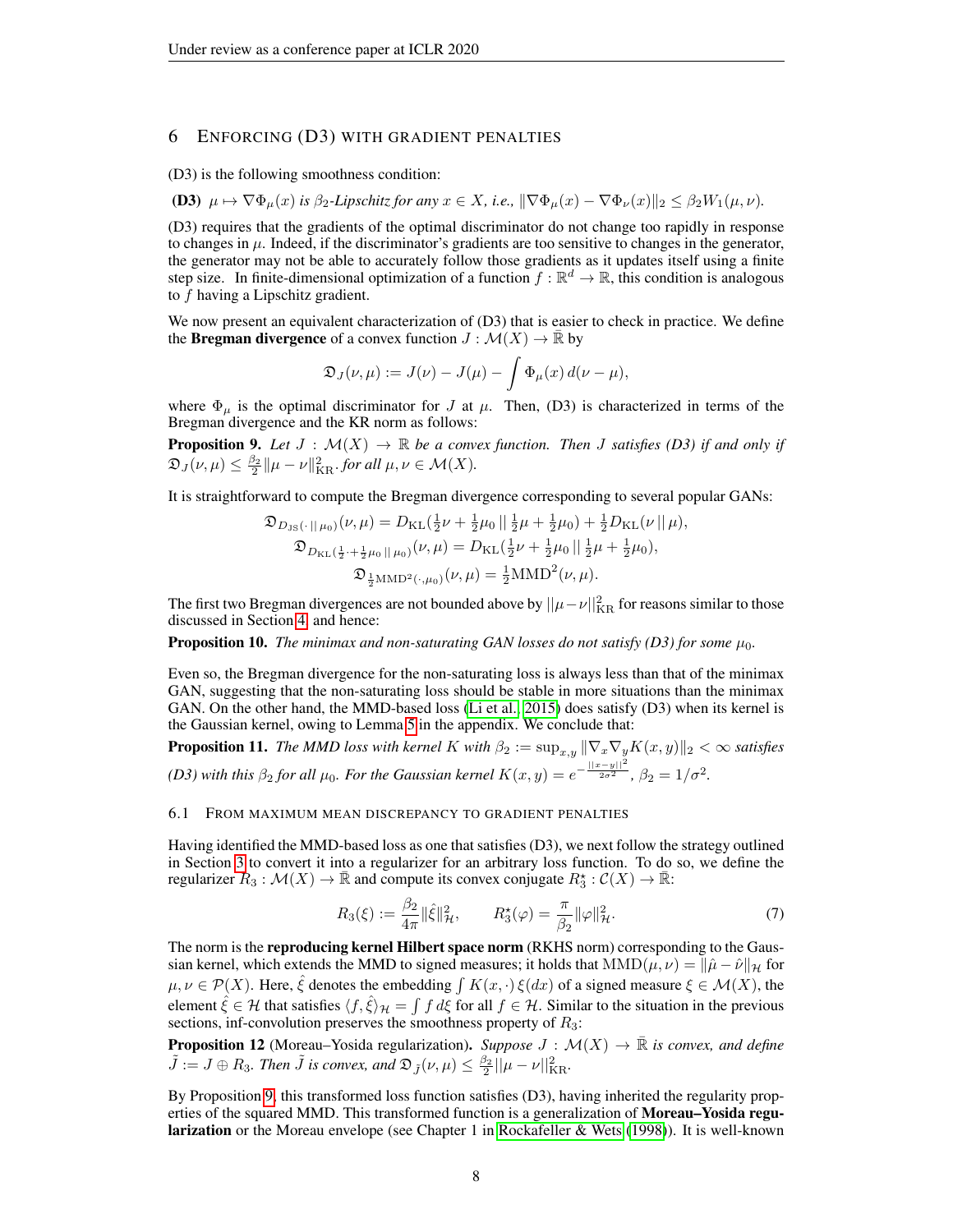that in the case of a function  $f : \mathbb{R}^n \to \mathbb{R}$ , this regularization results in a function with Lipschitz gradients, so it is not too surprising that this property carries over to the infinite-dimensional case.

Applying [\(3\)](#page-2-3) and [\(7\)](#page-7-2), we see that the transformed loss function can be minimized as a GAN by implementing an RKHS squared norm penalty on the discriminator:

$$
\inf_{\mu} (J \oplus \frac{\beta_2}{4\pi} ||\cdot||_{{\mathcal{H}}}^2)(\mu) = \inf_{\mu} \sup_{\varphi} \mathbb{E}_{x \sim \mu} [\varphi(x)] - J^*(\varphi) - \frac{\pi}{\beta_2} ||\varphi||_{{\mathcal{H}}}^2.
$$

Computationally, the RKHS norm of a discriminator is difficult to evaluate. We propose taking advantage of the following infinite series representation of  $||f||^2$  in terms of the derivatives of  $\tilde{f}$ [\(Fasshauer & Ye, 2011;](#page-10-12) [Novak et al., 2018\)](#page-11-15):

**Proposition 13.** Let H be an RKHS with the Gaussian kernel  $K(x,y) = e^{-\pi ||x-y||^2}$ . Then for  $f \in \mathcal{H}$ ,

<span id="page-8-1"></span>
$$
||f||_{\mathcal{H}}^{2} = \sum_{k=0}^{\infty} (4\pi)^{-k} \sum_{k_{1}+\cdots+k_{d}=k} \frac{1}{\prod_{i=1}^{d} k_{i}!} ||\partial_{x_{1}}^{k_{1}} \cdots \partial_{x_{d}}^{k_{d}} f||_{L^{2}(\mathbb{R}^{d})}^{2}
$$
  
=  $||f||_{L^{2}(\mathbb{R}^{d})}^{2} + \frac{1}{4\pi} ||\nabla f||_{L^{2}(\mathbb{R}^{d})}^{2} + \frac{1}{16\pi^{2}} ||\nabla^{2} f||_{L^{2}(\mathbb{R}^{d})}^{2} + other terms.$  (8)

In principle, we could use this expression as a penalty on the discriminator to enforce (D3). Of course, as an infinite series, this formulation is computationally impractical. However, the first two terms are very close to common GAN techniques like gradient penalties [\(Gulrajani et al., 2017\)](#page-10-2) and penalizing the output of the discriminator [\(Karras et al., 2018\)](#page-11-1). We may therefore interpret these common practices as approximating or relaxing this idealized penalty given by the RKHS norm squared.

Interestingly, according to our analysis, gradient penalties and spectral normalization are not interchangeable, even though both techniques were designed to constrain the Lipschitz constant of the discriminator. Instead, our analysis suggests that they serve different purposes: gradient penalties enforce the variational smoothness (D3), while spectral normalization enforces Lipschitz continuity (D1). This demystifies the puzzling observation of [Miyato](#page-11-2) [\(2018\)](#page-11-2) that GANs using only spectral normalization with a WGAN loss do not seem to train well; it also explains why using both spectral normalization and a gradient penalty is a reasonable strategy. It also motivates the use of gradient penalties applied to losses other than the Wasserstein loss [\(Fedus et al., 2018\)](#page-10-4).

## <span id="page-8-0"></span>7 VERIFYING THE THEORETICAL LEARNING RATE

In this section, we empirically test the theoretical learning rate given by Theorem [1](#page-3-0) and Proposition [1](#page-0-0) as well as our regularization scheme [\(4\)](#page-4-2) based on inf-convolutions. We approximately implement our composite regularization scheme [\(4\)](#page-4-2) on a trivial base loss of  $J(\mu) = \chi \{\mu = \mu_0\}$  by alternating stochastic gradient steps on

<span id="page-8-3"></span>
$$
\inf_{\mu} \sup_{\varphi} \mathbb{E}_{x \sim \mu}[\varphi(x)] - \mathbb{E}_{x \sim \mu_0}[\varphi(x)] - \frac{\pi}{\beta_2} \mathbb{E}_{x \sim \tilde{\mu}}\Big[\varphi(x)^2 + \frac{1}{4\pi} ||\nabla \varphi(x)||^2\Big],\tag{9}
$$

where  $\tilde{\mu}$  is a random interpolate between samples from  $\mu$  and  $\mu_0$ , as used in [Gulrajani et al.](#page-10-2) [\(2017\)](#page-10-2). The regularization term is a truncation of the series for the squared RKHS norm [\(8\)](#page-8-1) and approximately enforces (D3). The discriminator is a 7-layer convolutional neural network with spectral normalization<sup>[1](#page-8-2)</sup> and ELU activations, an architecture that enforces (D1) and (D2). We include a final scalar multiplication by  $\alpha$  so that by Proposition [8,](#page-6-1)  $\beta_1 = 7\alpha$ . We take two discriminator steps for every generator step, to better approximate our assumption of an optimal discriminator.

For the generator, we use consider an extremely simple particle-based generator which satisfies (G1) and (G2), in order to minimize the number of confounding factors in our experiment. Let  $\omega$  be the discrete uniform distribution on  $Z = \{1, \ldots, N\}$ . For an  $N \times d$  matrix  $\theta$  and  $z \in Z$ , define

<span id="page-8-2"></span><sup>&</sup>lt;sup>1</sup>Note that whereas [Miyato et al.](#page-11-0) [\(2018\)](#page-11-0) divide each layer by the spectral norm of the weight matrices of the convolutional layers, we divide by the spectral norm of the convolutional operator itself, computed using the same power iteration algorithm applied to the operator instead. This is so that the layers are truly 1-Lipschitz, which is critical for our theory.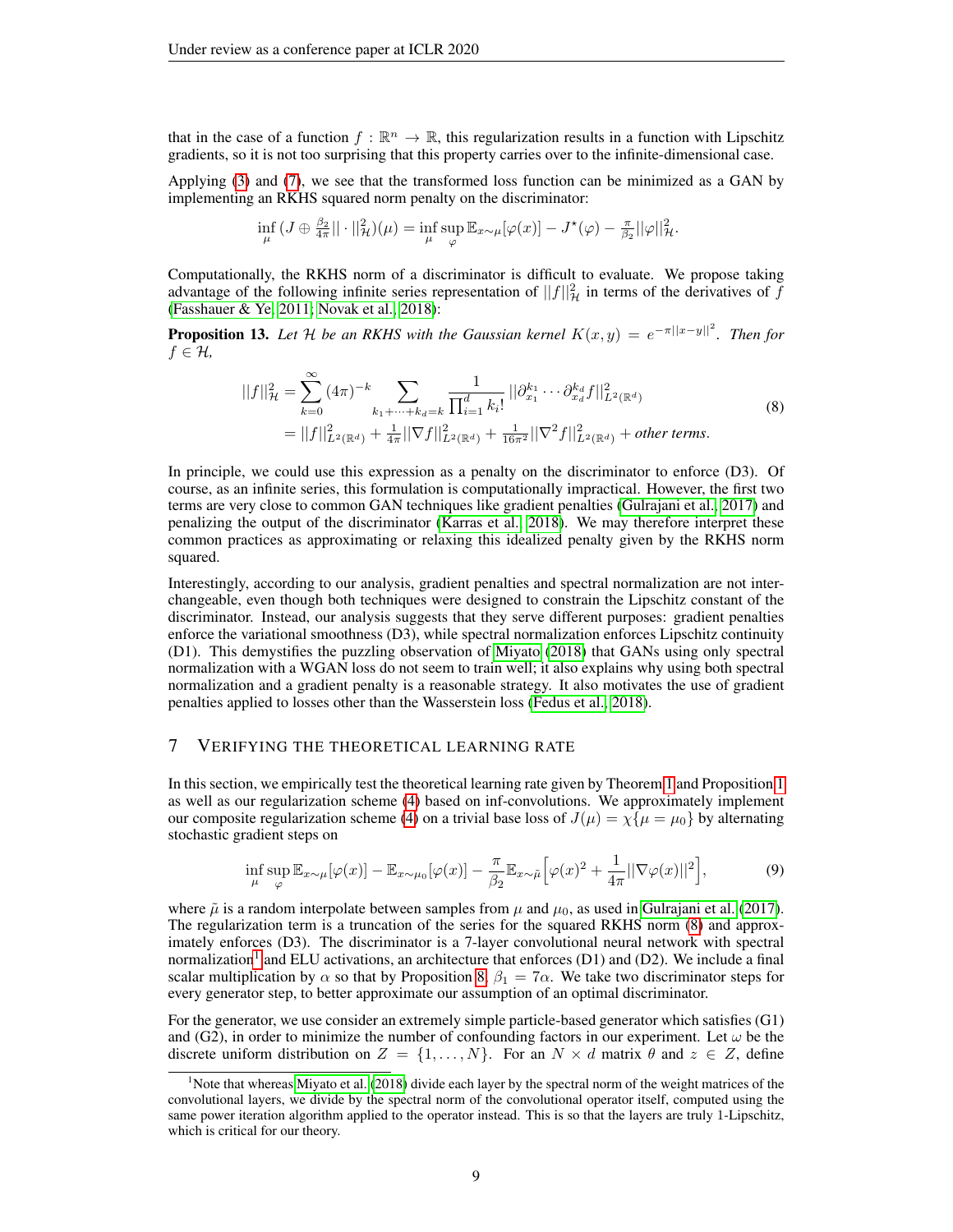<span id="page-9-0"></span>

Figure 1: FID of simple particle generators with various learning rates. The horizontal axis shows the ratio  $\gamma/\gamma_0$  between the actual learning rate  $\gamma$  and the theoretical learning rate  $\gamma_0$  suggested by Theorem [1](#page-3-0) and Proposition [1.](#page-0-0) The vertical axis shows the FID after 100,000 SGD iterations.

 $f_{\theta}: Z \to \mathbb{R}^d$  so that  $f_{\theta}(z)$  is the zth row of  $\theta$ . The particle generator  $\mu_{\theta} = f_{\theta \#} \omega$  satisfies (G1) with  $A=\frac{1}{\sqrt{2}}$  $\frac{1}{N}$ , since

$$
\mathbb{E}_{z}[\|f_{\theta}(z) - f_{\theta}(z)\|_{2}] = \frac{1}{N} \sum_{z=1}^{n} \|\theta_{z} - \theta_{z}'\|_{2} \le \frac{1}{\sqrt{N}} \|\theta - \theta'\|_{F},
$$
\n(10)

and it satisfies (G2) with  $B = 0$ , since  $D_{\theta} f_{\theta}(z)$  is constant w.r.t.  $\theta$ . With this setup, Theorem [1](#page-3-0) suggests a theoretical learning rate of

$$
\gamma_0 = \frac{1}{L} = \frac{1}{\alpha B + A^2(\beta_1 + \beta_2)} = \frac{N}{7\alpha + \beta_2}.
$$

We randomly generated hyperparameter settings for the Lipschitz constant  $\alpha$ , the smoothness constant  $\beta_2$ , the number of particles N, and the learning rate  $\gamma$ . We trained each model for 100,000 steps on CIFAR-10 and evaluate each model using the Frechet Inception Distance (FID) of [Heusel](#page-11-16) ´ [et al.](#page-11-16) [\(2017\)](#page-11-16). We hypothesize that stability is correlated with image quality; Figure [1](#page-9-0) plots the FID for each hyperparameter setting in terms of the ratio of the true learning rate  $\gamma$  and the theoretically motivated learning rate  $\gamma_0$ . We find that the best FID scores are obtained in the region where  $\frac{\gamma}{\gamma_0}$  is between 1 and 1000. For small learning rates  $\frac{\gamma}{\gamma_0} \ll 1$ , we observe that the convergence is too slow to make a reasonable progress on the objective, whereas as the learning rate gets larger  $\frac{\gamma}{\gamma_0} \gg 1$ , we observe a steady increase in FID, signalling unstable behavior. It also makes sense that learning rates slightly above the optimal rate produce good results, since our theoretical learning rate is a conservative lower bound. Note that our intention is to test our theory, not to generate good images, which is difficult due to our weak choice of generator. Overall, this experiment shows that our theory and regularization scheme are sensible.

### 8 FUTURE WORK

Inexact gradient descent In this paper, we employed several assumptions in order to regard the GAN algorithm as gradient descent. However, real-world GAN algorithms must be treated as "inexact" descent algorithms. As such, future work includes: (i) relaxing the optimal discriminator assumption (cf. [Sanjabi et al.](#page-12-1) [\(2018\)](#page-12-1)) or providing a stability result for discrete simultaneous gradient descent (cf. continuous time analysis in [Nagarajan & Kolter](#page-11-9) [\(2017\)](#page-11-9); [Mescheder et al.](#page-11-10) [\(2018\)](#page-11-10)), (ii) addressing stochastic approximations of gradients (i.e., SGD), and (iii) providing error bounds for the truncated gradient penalty used in [\(9\)](#page-8-3).

Generator architectures Another important direction of research is to seek more powerful generator architectures that satisfy our smoothness assumptions (G1) and (G2). In practice, generators are often implemented as deep neural networks, and involve some specific architectures such as deconvolution layers [\(Radford et al., 2015\)](#page-12-5) and residual blocks (e.g., [Gulrajani et al.](#page-10-2) [\(2017\)](#page-10-2); [Miyato](#page-11-0) [et al.](#page-11-0) [\(2018\)](#page-11-0)). In this paper, we did not provide results on the smoothness of general classes of generators, since our focus is to analyze stability properties influenced by the choice of loss function J (and therefore optimal discriminators). However, our conditions (G1) and (G2) shed light on how to obtain smoothly parameterized neural networks, which is left for future work.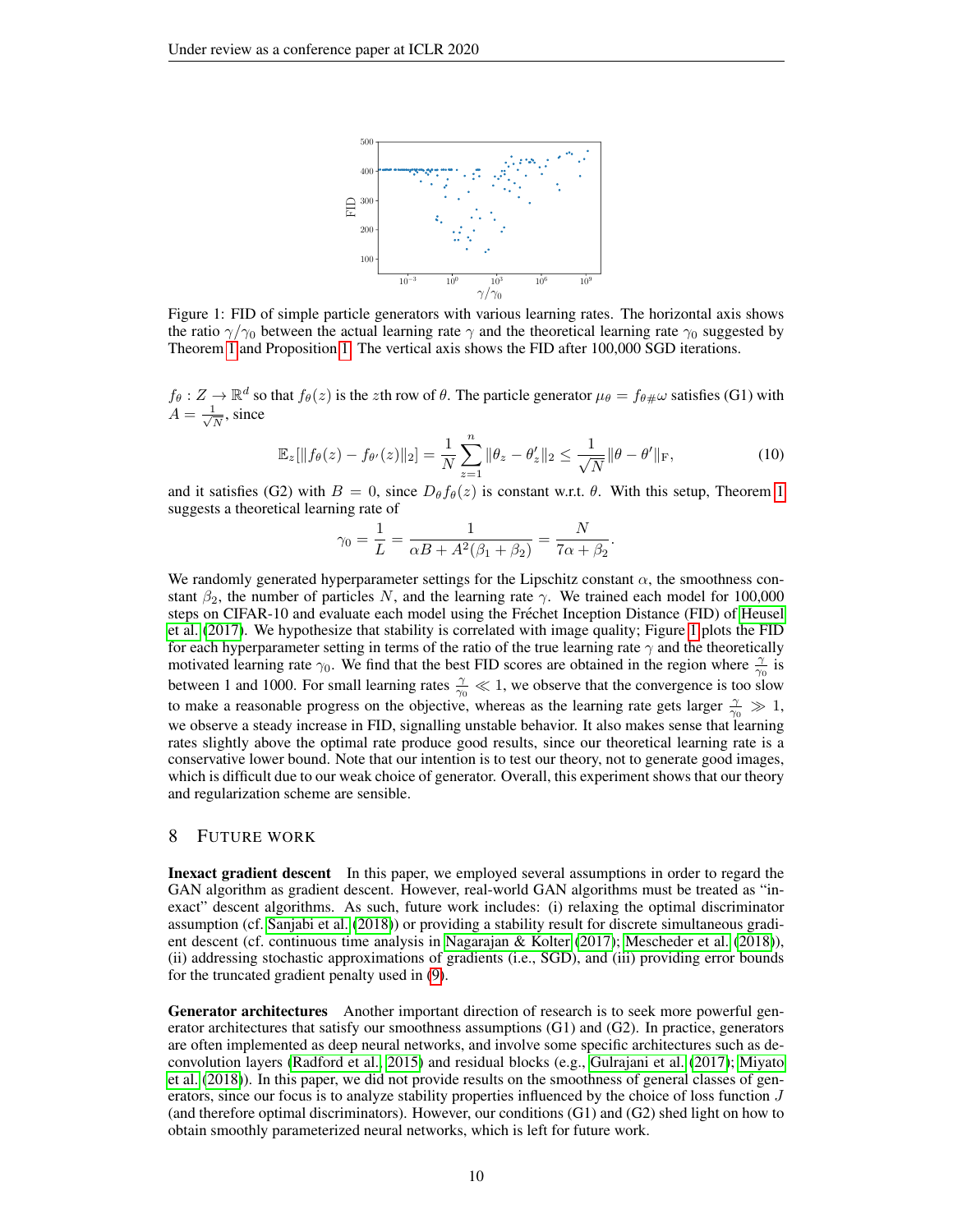## **REFERENCES**

- <span id="page-10-17"></span>Luigi Ambrosio, Nicola Gigli, and Giuseppe Savare.´ *Gradient Flows in Metric Spaces and in the Space of Probability Measures. Birkhäuser, second edition, 2008.*
- <span id="page-10-15"></span>Michael Arbel, Dougal Sutherland, Mikołaj Binkowski, and Arthur Gretton. On gradient regular- ´ izers for MMD GANs. In *Advances in Neural Information Processing Systems*, pp. 6700–6710, 2018.
- <span id="page-10-6"></span>Martin Arjovsky and Leon Bottou. Towards principled methods for training generative adversarial networks. In *International Conference on Learning Representations*, 2017.
- <span id="page-10-1"></span>Martin Arjovsky, Soumith Chintala, and Léon Bottou. Wasserstein generative adversarial networks. In *International Conference on Machine Learning*, pp. 214–223, 2017.
- <span id="page-10-13"></span>Heinz H. Bauschke and Patrick L. Combettes. *Convex Analysis and Monotone Operator Theory in Hilbert Spaces*. Springer, 2011.
- <span id="page-10-5"></span>Dimitri P. Bertsekas. *Nonlinear Programming*. Athena Scientific, 2nd edition, 1999.
- <span id="page-10-7"></span>Leon Bottou, Martin Arjovsky, David Lopez-Paz, and Maxime Oquab. Geometrical insights for implicit generative modeling. In *Braverman Readings in Machine Learning. Key Ideas from Inception to Current State*, pp. 229–268. Springer, 2018.
- <span id="page-10-18"></span>Stephen Boyd and Lieven Vandenberghe. *Convex optimization*. Cambridge university press, 2004.
- <span id="page-10-3"></span>Andrew Brock, Jeff Donahue, and Karen Simonyan. Large scale GAN training for high fidelity natural image synthesis. In *International Conference on Learning Representations*, 2019.
- <span id="page-10-16"></span>Sébastien Bubeck. Convex optimization: Algorithms and complexity. *Foundations and Trends in Machine Learning*, 8(3-4):231–357, 2015.
- <span id="page-10-9"></span>Casey Chu, Jose Blanchet, and Peter Glynn. Probability functional descent: A unifying perspective on GANs, variational inference, and reinforcement learning. In *International Conference on Machine Learning*, 2019.
- <span id="page-10-11"></span>Djork-Arne Clevert, Thomas Unterthiner, and Sepp Hochreiter. Fast and accurate deep network ´ learning by exponential linear units (ELUs). 2016.
- <span id="page-10-8"></span>Farzan Farnia and David Tse. A convex duality framework for GANs. In *Advances in Neural Information Processing Systems*, pp. 5248–5258, 2018.
- <span id="page-10-12"></span>Gregory E Fasshauer and Qi Ye. Reproducing kernels of generalized Sobolev spaces via a Green function approach with distributional operators. *Numerische Mathematik*, 119(3):585–611, 2011.
- <span id="page-10-4"></span>William Fedus, Mihaela Rosca, Balaji Lakshminarayanan, Andrew M Dai, Shakir Mohamed, and Ian Goodfellow. Many paths to equilibrium: GANs do not need to decrease a divergence at every step. In *International Conference on Learning Representations*, 2018.
- <span id="page-10-0"></span>Ian Goodfellow, Jean Pouget-Abadie, Mehdi Mirza, Bing Xu, David Warde-Farley, Sherjil Ozair, Aaron Courville, and Yoshua Bengio. Generative adversarial nets. In *Advances in Neural Information Processing Systems*, pp. 2672–2680, 2014.
- <span id="page-10-14"></span>Arthur Gretton, Karsten M. Borgwardt, Malte J. Rasch, Bernhard Scholkopf, and Alexander Smola. ¨ A kernel two-sample test. *Journal of Machine Learning Research*, 13(1):723–773, 2012.
- <span id="page-10-10"></span>Paulina Grnarova, Kfir Y Levy, Aurelien Lucchi, Thomas Hofmann, and Andreas Krause. An online learning approach to generative adversarial networks. In *International Conference on Learning Representations*, 2018.
- <span id="page-10-2"></span>Ishaan Gulrajani, Faruk Ahmed, Martin Arjovsky, Vincent Dumoulin, and Aaron C Courville. Improved training of Wasserstein GANs. In *Advances in Neural Information Processing Systems*, pp. 5767–5777, 2017.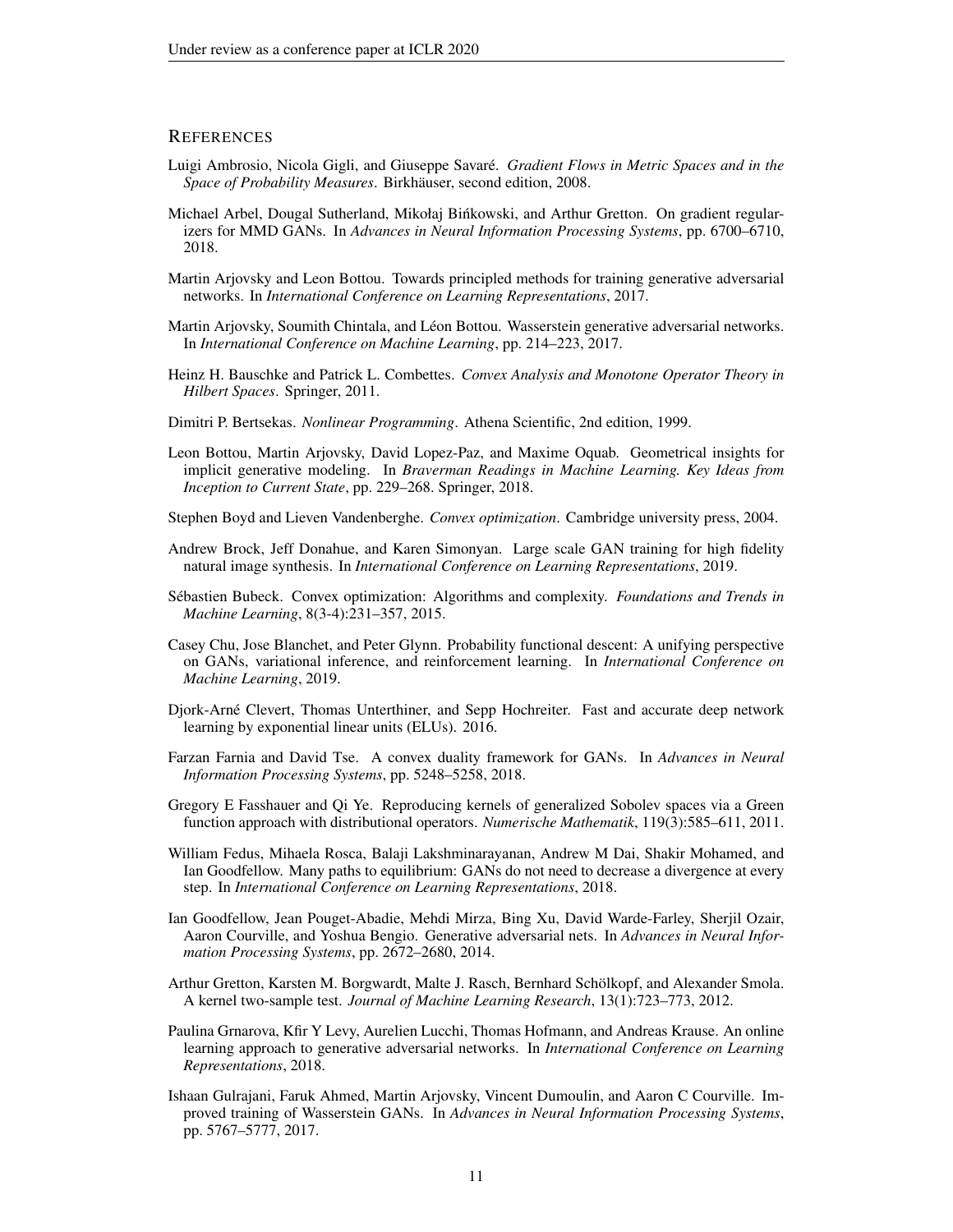- <span id="page-11-17"></span>Calvin Seward GAij // i jnter Klambauer Martin Heusel, Hubert Ramsauer Sepp Hochreiter Thomas ˜ Unterthiner, and Bernhard Nessler. Coulomb GANs: Provably optimal Nash equilibria via potential fields. In *International Conference on Learning Representations*, 2018.
- <span id="page-11-16"></span>Martin Heusel, Hubert Ramsauer, Thomas Unterthiner, Bernhard Nessler, and Sepp Hochreiter. GANs trained by a two time-scale update rule converge to a local nash equilibrium. In *Advances in Neural Information Processing Systems*, 2017.
- <span id="page-11-13"></span>J-B Hiriart-Urruty. Extension of Lipschitz functions. *Journal of Mathematical Analysis and Applications*, 77(2):539–554, 1980.
- <span id="page-11-1"></span>Tero Karras, Timo Aila, Samuli Laine, and Jaakko Lehtinen. Progressive growing of GANs for improved quality, stability, and variation. In *International Conference on Learning Representations*, 2018.
- <span id="page-11-12"></span>M Kirszbraun. Uber die zusammenziehende und Lipschitzsche Transformationen. ¨ *Fundamenta Mathematicae*, 22(1):77–108, 1934.
- <span id="page-11-7"></span>Naveen Kodali, Jacob Abernethy, James Hays, and Zsolt Kira. On convergence and stability of GANs. *arXiv preprint arXiv:1705.07215*, 2017.
- <span id="page-11-18"></span>Chun-Liang Li, Wei-Cheng Chang, Yu Cheng, Yiming Yang, and Barnabas Poczos. MMD GAN: Towards deeper understanding of moment matching network. In *Advances in Neural Information Processing Systems*, pp. 2203–2213, 2017a.
- <span id="page-11-6"></span>Jerry Li, Aleksander Madry, John Peebles, and Ludwig Schmidt. On the limitations of first-order approximation in GAN dynamics. In *International Conference on Machine Learning*, 2017b.
- <span id="page-11-4"></span>Yujia Li, Kevin Swersky, and Rich Zemel. Generative moment matching networks. In *International Conference on Machine Learning*, pp. 1718–1727, 2015.
- <span id="page-11-5"></span>Shuang Liu, Olivier Bousquet, and Kamalika Chaudhuri. Approximation and convergence properties of generative adversarial learning. In *Advances in Neural Information Processing Systems*, pp. 5545–5553, 2017.
- <span id="page-11-11"></span>Edward James McShane. Extension of range of functions. *Bulletin of the American Mathematical Society*, 40(12):837–842, 1934.
- <span id="page-11-10"></span>Lars Mescheder, Andreas Geiger, and Sebastian Nowozin. Which training methods for GANs do actually converge? In *International Conference on Machine Learning*, 2018.
- <span id="page-11-2"></span>Takeru Miyato. How to combine WGAN and spectral norm? [https://github.com/](https://github.com/pfnet-research/sngan_projection/issues/15) [pfnet-research/sngan\\_projection/issues/15](https://github.com/pfnet-research/sngan_projection/issues/15), 2018. Accessed: 2019-09-24.
- <span id="page-11-0"></span>Takeru Miyato, Toshiki Kataoka, Masanori Koyama, and Yuichi Yoshida. Spectral normalization for generative adversarial networks. In *International Conference on Learning Representations*, 2018.
- <span id="page-11-14"></span>Alfred Müller. Integral probability metrics and their generating classes of functions. *Advances in Applied Probability*, 29(2):429–443, 1997.
- <span id="page-11-9"></span>Vaishnavh Nagarajan and J. Zico Kolter. Gradient descent GAN optimization is locally stable. In *Advances in Neural Information Processing Systems*, 2017.
- <span id="page-11-15"></span>Erich Novak, Mario Ullrich, Henryk Woźniakowski, and Shun Zhang. Reproducing kernels of Sobolev spaces on  $\mathbb{R}^d$  and applications to embedding constants and tractability. *Analysis and Applications*, 16(05):693–715, 2018.
- <span id="page-11-3"></span>Sebastian Nowozin, Botond Cseke, and Ryota Tomioka. f-GAN: Training generative neural samplers using variational divergence minimization. In *Advances in Neural Information Processing Systems*, pp. 271–279, 2016.
- <span id="page-11-8"></span>Frans A Oliehoek, Rahul Savani, Jose Gallego, Elise van der Pol, and Roderich Groß. Beyond local Nash equilibria for adversarial networks. *arXiv preprint arXiv:1806.07268*, 2018.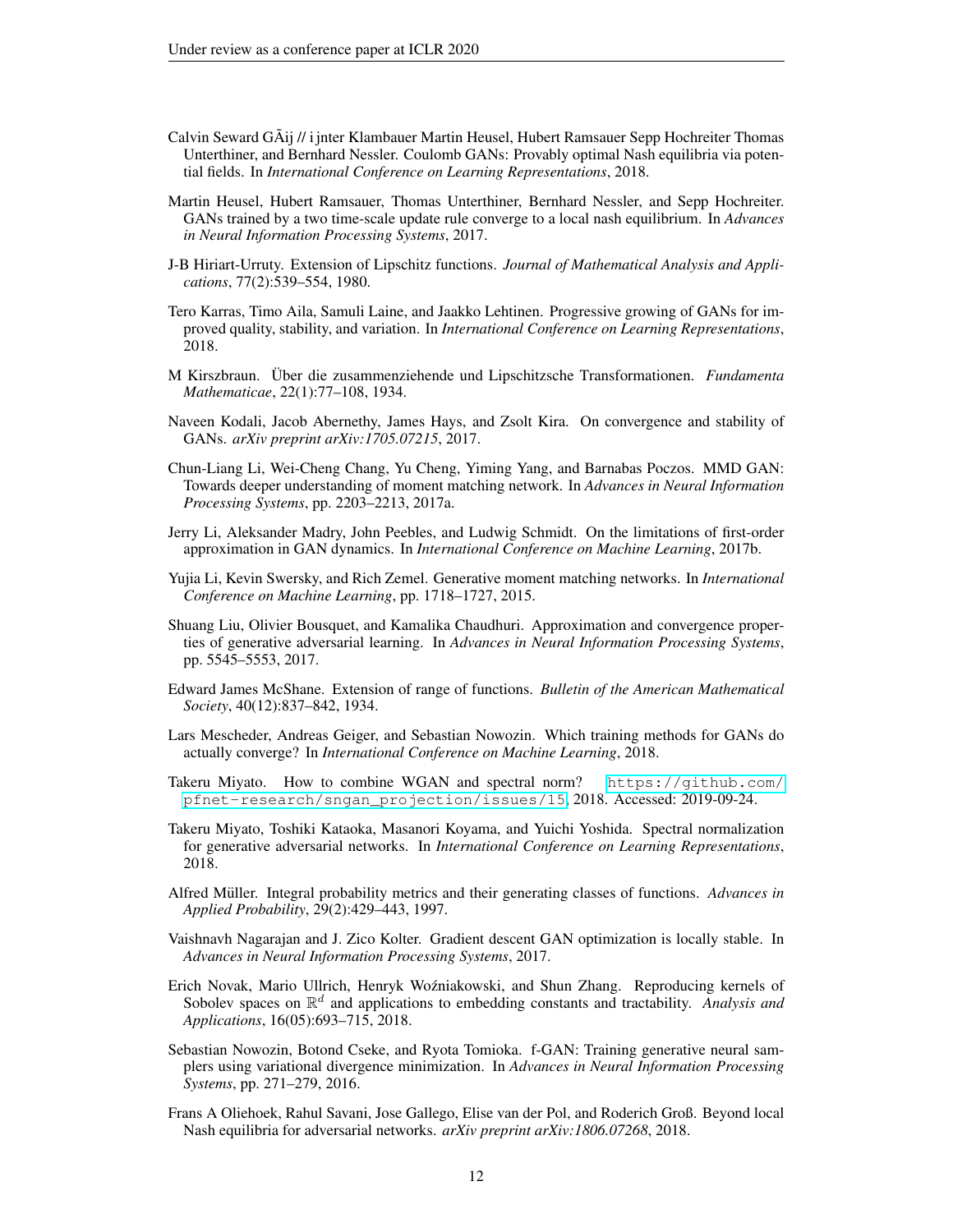- <span id="page-12-5"></span>Alec Radford, Luke Metz, and Soumith Chintala. Unsupervised representation learning with deep convolutional generative adversarial networks. *arXiv preprint arXiv:1511.06434*, 2015.
- <span id="page-12-3"></span>R. T. Rockafeller and R. J-B Wets. *Variational Analysis*, volume 317 of *Grundlehren der mathematischen Wissenschaften*. Springer-Verlag, Berlin, Heidelberg, 1998.
- <span id="page-12-9"></span>Walter Rudin. *The Principles of Mathematical Analysis*. McGraw-Hill New York, 3rd edition, 1964.
- <span id="page-12-1"></span>Maziar Sanjabi, Jimmy Ba, Meisam Razaviyayn, and Jason D Lee. On the convergence and robustness of training GANs with regularized optimal transport. In *Advances in Neural Information Processing Systems*, 2018.
- <span id="page-12-8"></span>Aaron Sidford. MS&E 213 / CS 269O : Chapter 5 - smooth convex generalizations, 2017. URL [http://www.aaronsidford.com/chap\\_5\\_extend\\_v7.pdf](http://www.aaronsidford.com/chap_5_extend_v7.pdf).
- <span id="page-12-2"></span>Thomas Strömberg. A *study of the operation of infimal convolution*. PhD thesis, Lulea<sup>®</sup> tekniska universitet, 1994.
- <span id="page-12-0"></span>Thomas Unterthiner, Bernhard Nessler, Calvin Seward, Günter Klambauer, Martin Heusel, Hubert Ramsauer, and Sepp Hochreiter. Coulomb GANs: Provably optimal nash equilibria via potential fields. *arXiv preprint arXiv:1708.08819*, 2017.
- <span id="page-12-6"></span>Cédrik Villani. Optimal Transport: Old and New. Springer, 2009.
- <span id="page-12-4"></span>Hassler Whitney. Analytic extensions of differentiable functions defined in closed sets. *Transactions of the American Mathematical Society*, 36(1):63–89, 1934.
- <span id="page-12-7"></span>Xingyu Zhou. On the Fenchel duality between strong convexity and Lipschitz continuous gradient. *arXiv preprint arXiv:1803.06573*, 2018.

## A – INF-CONVOLUTION IN  $\mathbb{R}^d$

To gain intuition on the inf-convolution, we present a finite-dimensional analogue of the techniques in Section [3.](#page-4-1) For simplicity of presentation, we will omit any regularity conditions (e.g., lower semicontinuity). We refer readers to Chapter 12 of [Bauschke & Combettes](#page-10-13) [\(2011\)](#page-10-13) for a detailed introduction.

Let J and R be convex functions on  $\mathbb{R}^d$ . The inf-convolution of J and R is a function  $J \star R$  defined as

$$
(J \oplus R)(x) := \inf_{z \in \mathbb{R}^d} J(z) + R(x - z).
$$

The inf-convolution is often called the epigraphic sum since the epigraph of  $J \star R$  coincides with the Minkowski sum of epigraphs of  $J$  and  $R$ , as Figure [2](#page-13-1) illustrates. The inf-convolution is associative and commutative operation; that is, it is always true that  $(J_1 \oplus J_2) \oplus J_3 = J_1 \oplus (J_2 \oplus J_3) =$  $J_1 \oplus J_2 \oplus J_3$  and  $J_1 \oplus J_2 = J_2 \oplus J_1$ .

There are two important special cases of inf-convolutions: The first one is the Pasch–Hausdorff envelope  $J_{\alpha}$ , which is the inf-convolution between  $J$  and  $\alpha ||\cdot||_2$  ( $\alpha > 0$ ). It is known that  $J_{\alpha}$  becomes  $\alpha$ -Lipschitz. The second important example is the Moreau envelope  $J^{\beta} = J \oplus \frac{1}{2\beta} ||\cdot||_2^2$ , i.e., the inf-convolution with the quadratic regularizer  $\frac{1}{2\beta} ||\cdot||_2^2$ . The Moreau envelope  $J^{\beta}$  is always differentiable, and the gradient of  $J^{\beta}$  is  $\beta$ -Lipschitz (thus  $J^{\beta}$  is  $\beta$ -smooth).

It is worth noting that the set of minimizers does not change after these two operations. More generally, we have the following result:

**Proposition 14.** Let  $J, R : \mathbb{R}^d \to \bar{\mathbb{R}}$  be proper and lower semicontinuous functions with  $\min J >$  $-\infty$  *and* min  $R = 0$ *. Suppose*  $R(0) = 0$  *and*  $R(x) \ge \psi(||x||_2)$  *for some increasing function*  $\psi : \mathbb{R}_{\geq 0} \to \mathbb{R}$ . Then,  $\min J \oplus R = \min J$  and  $\arg \min J \oplus R = \arg \min J$ .

To sum up, given a function J, we can always construct a regularized alternative  $J_{\alpha}^{\beta}$  that is  $\alpha$ -Lipschitz and  $\beta$ -smooth and has the same minimizers as  $J$ .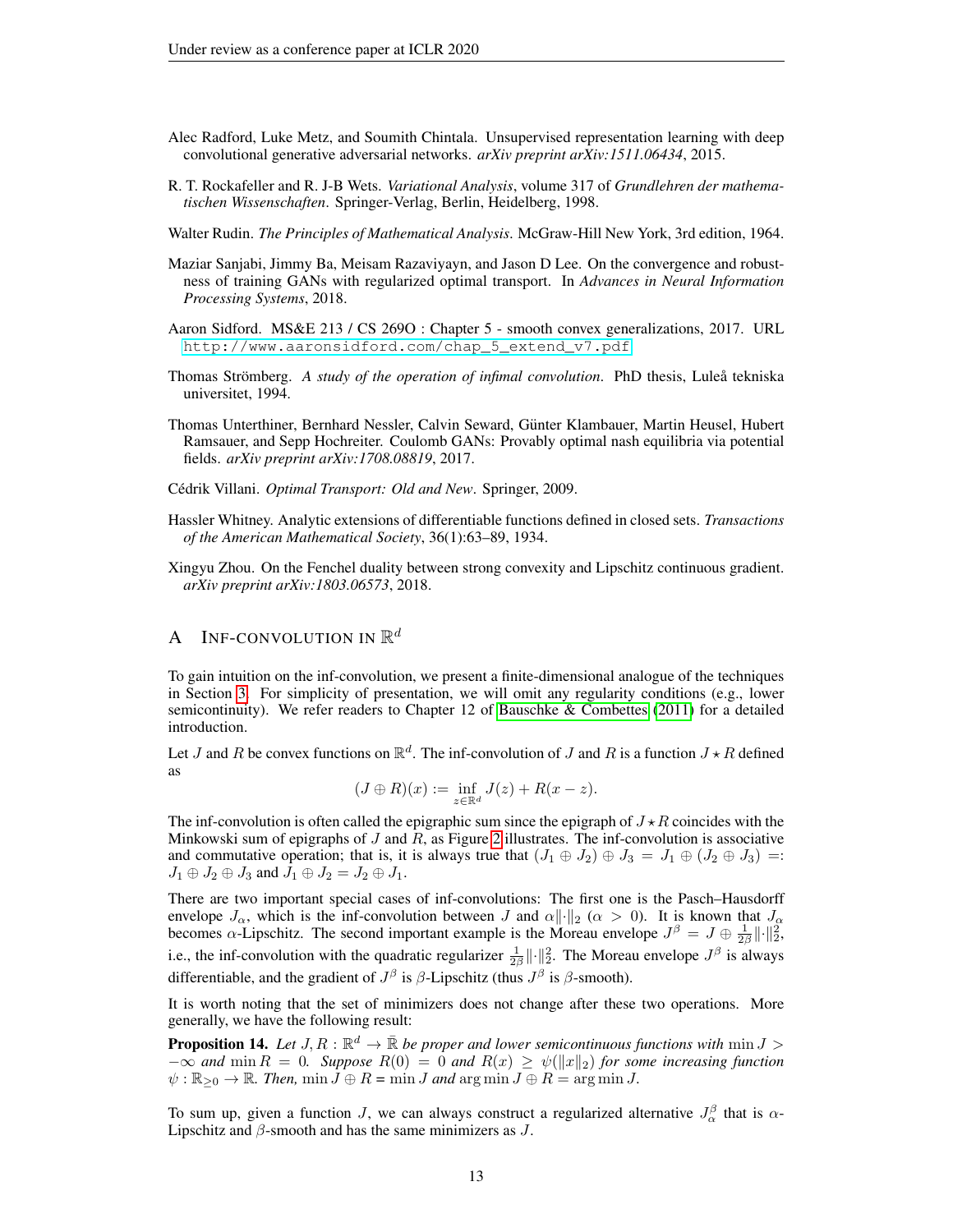<span id="page-13-1"></span>

Figure 2: Illustration of inf-convolutions and their convex conjugates in  $\mathbb{R}$ . **Top row**: Generally, inf-convolutions inherit the regularity of their parent functions. In this example,  $J_1(x) = |x|$  is 1-Lipschitz but not smooth, while  $J_2(x) = x^2/2$  is 1-smooth but not Lipschitz. The inf-convolution  $J_1 \oplus J_2$  is the well-known Huber function, which is both 1-Lipschitz and 1-smooth. Bottom row: Convex conjugates of the functions in the top row. The conjugate of  $J_1 \oplus J_2$  is given as the sum of conjugates  $J_1^*(z) = \chi\{|z| \le 1\}$  and  $J_2^*(z) = z^2/2$ .

The next question is how to implement the inf-convolution in GAN-like optimization problems. For this, it is convenient to consider the convex conjugate. Recall that the Fenchel–Moreau theorem says that there is a duality between a convex function J and its convex conjugate  $J^*$  as  $J(x)$  =  $\sup_{z\in\mathbb{R}^d} \langle x, z \rangle - J^*(z)$  and  $J^*(z) = \sup_{x\in\mathbb{R}^d} \langle x, z \rangle - J(x)$ . The important property is that the convex conjugate of the inf-convolution is the sum of convex conjugates, that is, we always have

$$
(J \oplus R)^{\star}(z) = J^{\star}(z) + R^{\star}(z).
$$

This property can be useful for implementing the regularized objective  $J_{\alpha}^{\beta}$  as follows. First, we can check that the convex conjugates of the norm and the squared norm are given as  $(\|\cdot\|_2)^* = \chi \{\|\cdot\| \leq$ 1} and  $(\frac{1}{2} \|\cdot\|_2^2)^* = \frac{1}{2} \|\cdot\|_2^2$ . Hence, we have

$$
J_{\alpha}^{\beta}(x) := \left(J \oplus \alpha \|\cdot\|_2 \oplus \frac{1}{2\beta}\|\cdot\|_2^2\right)(x) = \sup_{z: \ \|z\|_2 \le \alpha} \langle x, z \rangle - J^{\star}(z) - \frac{\beta}{2} \|z\|_2^2,
$$

which means that minimizing  $J_{\alpha}^{\beta}$  can be recast in min-max problem with the norm clipping and  $\ell_2$ -regularization on the dual variable z.

## <span id="page-13-0"></span>B COMMON GAN LOSSES

For completeness and clarity, we explicitly write out the expressions for the losses listed in Table [1.](#page-2-1) For more detailed computations of optimal discriminators, see [\(Chu et al., 2019\)](#page-10-9); for more details on the convex duality interpretation, see [Farnia & Tse](#page-10-8) [\(2018\)](#page-10-8) and [Chu et al.](#page-10-9) [\(2019\)](#page-10-9).

Minimax GAN [Goodfellow et al.](#page-10-0) [\(2014\)](#page-10-0) originally proposed the minimax GAN and showed that the corresponding loss function for the minimax GAN is the Jensen–Shannon divergence, defined as

$$
J(\mu) := D_{\text{JS}}(\mu \,||\, \mu_0) := \frac{1}{2} D_{\text{KL}}(\mu \,||\, \frac{1}{2}\mu + \frac{1}{2}\mu_0) + \frac{1}{2} D_{\text{KL}}(\mu_0 \,||\, \frac{1}{2}\mu + \frac{1}{2}\mu_0),
$$

where  $\mu_0 \in \mathcal{P}(X)$  is a fixed probability measure (usually the empirical measure of the data), and  $D_{\text{KL}}(\mu || \nu)$  is the Kullback–Leibler divergence between  $\mu$  and  $\nu$ . The optimal discriminator in the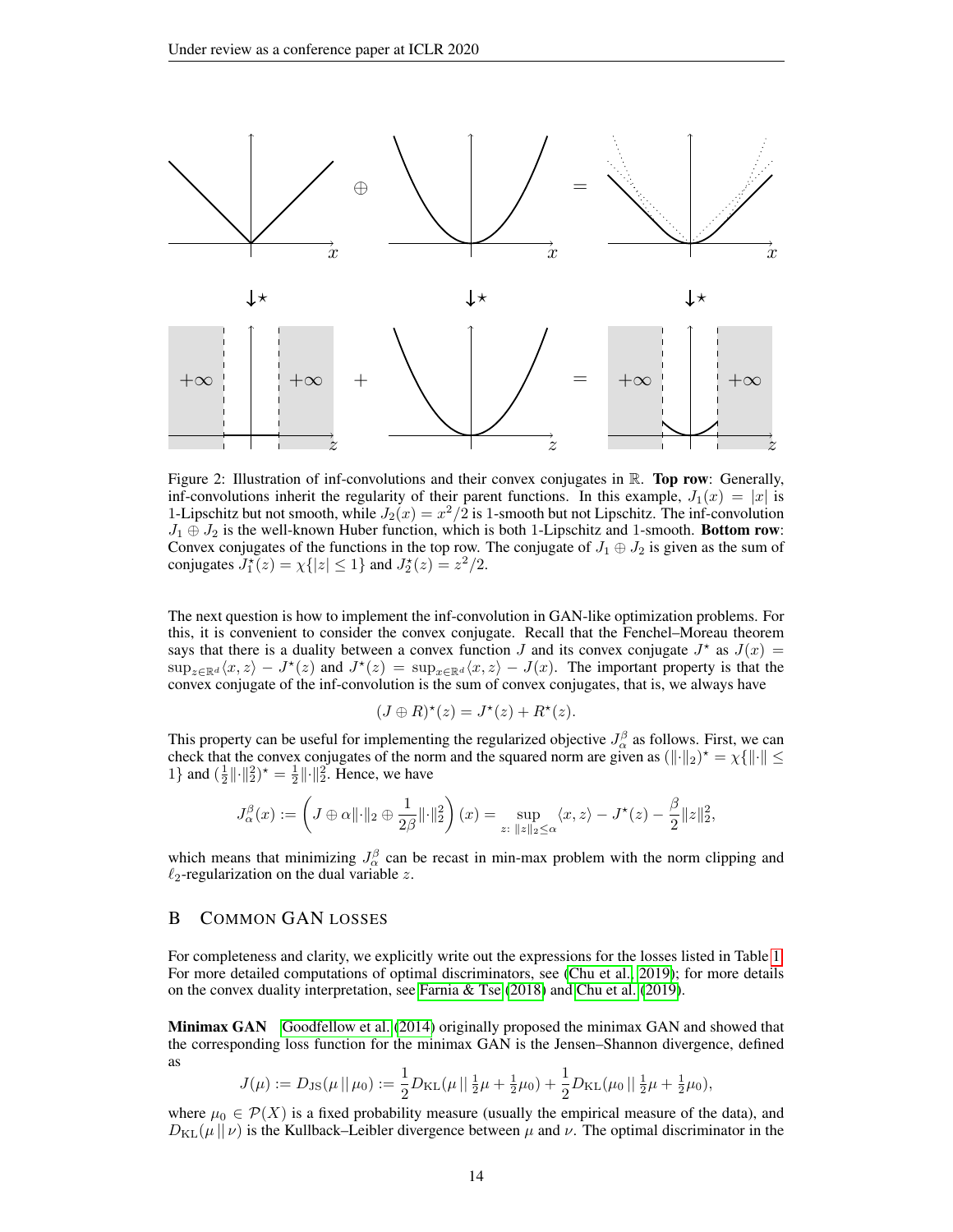sense of Definition [1](#page-2-4) is given as

$$
\Phi_{\mu}(x) = \frac{1}{2} \log \frac{d\mu}{d(\mu + \mu_0)}(x),
$$

where  $\frac{d\mu}{d(\mu+\mu_0)}$  is the Radon–Nikodym derivative. If  $\mu$  and  $\mu_0$  have densities  $\mu(x)$  and  $\mu_0(x)$ , then

$$
\frac{d\mu}{d(\mu + \mu_0)}(x) = \frac{\mu(x)}{\mu(x) + \mu_0(x)}
$$

,

so our optimal discriminator matches that of [Goodfellow et al.](#page-10-0) [\(2014\)](#page-10-0) up to a constant factor and logarithm. To recover the minimax formulation, the convex duality [\(3\)](#page-2-3) yields:

$$
\inf_{\mu} D_{\text{JS}}(\mu, \mu_0) = \inf_{\mu} \sup_{\varphi} \mathbb{E}_{x \sim \mu} [\varphi(x)] - \underbrace{(-\frac{1}{2} \mathbb{E}_{x \sim \mu_0} [\log(1 - e^{2\varphi(x) + \log 2})] - \frac{1}{2} \log 2)}_{(D_{\text{JS}}(\cdot, \mu_0))^{\star}(\varphi)}
$$
\n
$$
= \inf_{\mu} \sup_{D} \frac{1}{2} \mathbb{E}_{x \sim \mu} [\log(1 - D(x))] + \frac{1}{2} \mathbb{E}_{x \sim \mu_0} [\log D(x)],
$$

using the substitution  $\varphi = \frac{1}{2} \log(1 - D) - \frac{1}{2} \log 2$ .

Non-saturating GAN [Goodfellow et al.](#page-10-0) [\(2014\)](#page-10-0) also proposed the heuristic non-saturating GAN. Theorem 2.5 of Arjovsky  $\&$  Bottou [\(2017\)](#page-10-6) shows that the loss function minimized is

$$
J(\mu) := D_{\mathrm{KL}}(\frac{1}{2}\mu + \frac{1}{2}\mu_0 \|\mu_0) = \frac{1}{2}D_{\mathrm{KL}}(\mu \|\mu_0) - D_{\mathrm{JS}}(\mu \|\mu_0).
$$

The optimal discriminator is

$$
\Phi_{\mu}(x) = -\frac{1}{2} \log \frac{d\mu_0}{d(\mu + \mu_0)}(x).
$$

Wasserstein GAN [Arjovsky et al.](#page-10-1) [\(2017\)](#page-10-1) proposed the Wasserstein GAN, which minimizes the Wasserstein-1 distance between the input  $\mu$  and a fixed measure  $\mu_0$ :

$$
J(\mu) := W_1(\mu, \mu_0) := \inf_{\pi} \mathbb{E}_{(x,y) \sim \pi}[||x - y||],
$$

where the infimum is taken over all *couplings*  $\pi$ , probability distributions over  $X \times X$  whose marginals are  $\mu$  and  $\mu_0$  respectively. The optimal discriminator  $\Phi_{\mu}$  is called the Kantorovich potential in the optimal transport literature [\(Villani, 2009\)](#page-12-6). The convex duality [\(3\)](#page-2-3) recover the Wasserstein GAN:

$$
\inf_{\mu} W_1(\mu, \mu_0) = \inf_{\mu} \sup_{\varphi} \mathbb{E}_{x \sim \mu}[\varphi(x)] - (\underbrace{\mathbb{E}_{x \sim \mu_0}[\varphi(x)] + \chi\{||\varphi||_{\text{Lip}} \le 1\}}_{(W_1(\cdot, \mu_0))^*(\varphi)})
$$
\n
$$
= \inf_{\mu} \sup_{||\varphi||_{\text{Lip}} \le 1} \mathbb{E}_{x \sim \mu}[\varphi(x)] - \mathbb{E}_{x \sim \mu_0}[\varphi(x)],
$$

an expression of Kantorovich–Rubinstein duality. The Lipschitz constraint on the discriminator is typically enforced by spectral normalization [\(Miyato et al., 2018\)](#page-11-0), less frequently by weight clipping [\(Arjovsky et al., 2017\)](#page-10-1), or heuristically by gradient penalties [\(Gulrajani et al., 2017\)](#page-10-2) (although this work shows that gradient penalties may serve a different purpose altogether).

**Maximum mean discrepancy** Given a positive definite kernel  $K : X \times X \to \mathbb{R}$ , the maximum mean discrepancy (MMD, [Gretton et al.](#page-10-14) [\(2012\)](#page-10-14)) between  $\mu$  and  $\nu$  is defined by

$$
J(\mu) := \frac{1}{2} \text{MMD}_{K}^{2}(\mu, \nu) := \frac{1}{2} \int K(x, y) (\mu - \nu)(dx) (\mu - \nu)(dy).
$$

where  $(\mathcal{H}, \|\cdot\|_{\mathcal{H}})$  is the reproducing kernel Hilbert space (RKHS) for K. The generative momentmatching network (GMMN, [Li et al.](#page-11-4) [\(2015\)](#page-11-4)) and the Coulomb GAN [\(Heusel et al., 2018\)](#page-11-17) use the squared MMD as the loss function. Despite their names, MMD-GANs [\(Li et al., 2017a;](#page-11-18) [Arbel et al.,](#page-10-15) [2018\)](#page-10-15) typically do not directly minimize the MMD but instead an adversarial version of the MMD to which our theory does not apply. The optimal discriminator is

$$
\Phi_{\mu}(x) = \mathbb{E}_{y \sim \mu}[K(x, y)] - \mathbb{E}_{y \sim \mu_0}[K(x, y)],
$$

which in constrast to other GANs, may be approximated by simple Monte Carlo, rather than an auxiliary optimization problem.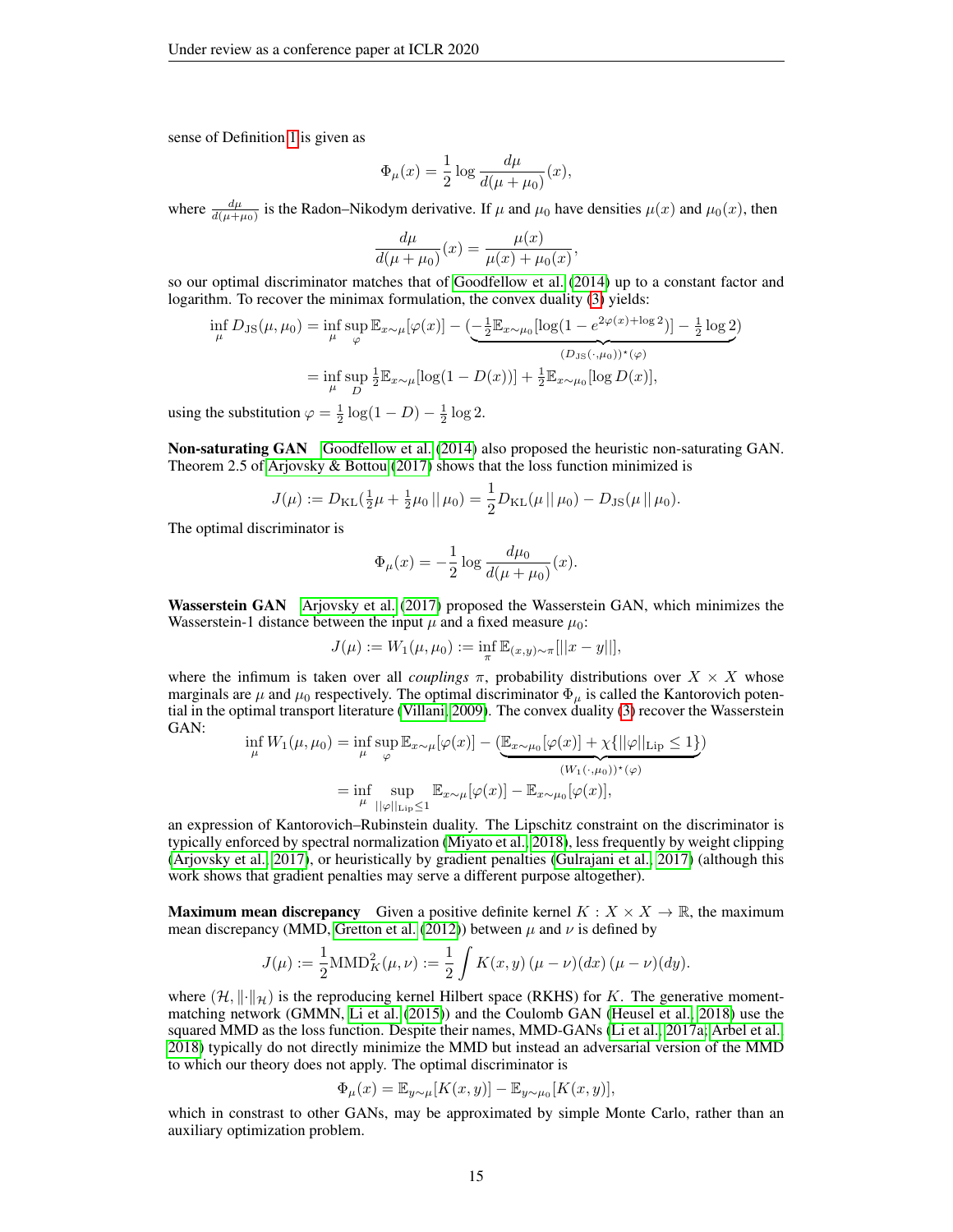Integral probability metrics An integral probability metric (Müller, 1997) is defined by

$$
J(\mu) := \text{IPM}_{\mathcal{F}}(\mu, \mu_0) := \sup_{f \in \mathcal{F}} \int f d\mu - \int f d\mu_0,
$$

where  $\mathcal F$  is a class of functions. The optimal discriminator is the function that maximizes the supremum in the definition. The Wasserstein distance may be thought of as an IPM with  $\mathcal F$  containing all 1-Lipschitz functions. The MMD may be thought of as an IPM with  $\mathcal F$  all functions with RKHS norm at most 1, but no MMD-GANs are actually trained this way, as it is difficult to constrain the discriminator to such functions.

## <span id="page-15-2"></span>C OPTIMAL DISCRIMINATORS ARE FUNCTIONAL DERIVATIVES

Let  $J : \mathcal{P}(X) \to \mathbb{R}$  be a convex function. Recall the definition of the optimal discriminator (Definition [1\)](#page-2-4):

$$
\Phi_{\mu} \in \underset{\varphi \in \mathcal{C}(X)}{\arg \max} \int \varphi \, d\mu - J^{\star}(\varphi).
$$

This definition can be understood as an infinite dimensional analogue of subgradients. In fact, in finite-dimensional convex analysis, z is a subgradient of  $f : \mathbb{R}^d \to \overline{\mathbb{R}}$  if and only if it can be written as  $z \in \arg \max_{z'} \langle z', x \rangle - f^*(z')$ . The calculus of subgradients shares many properties with the standard calculus of derivatives, such as chain rules [\(Rockafeller & Wets, 1998\)](#page-12-3). This motivate us to investigate derivative-like features of optimal discriminators.

We introduce the functional derivative, also known as the von Mises influence function:

<span id="page-15-0"></span>**Definition 3** (Functional derivative). Let  $J : \mathcal{P}(X) \to \mathbb{R}$  be a function of probability measures. We *say that a continuous function*  $\Phi_{\mu}: X \to \mathbb{R}$  *is a functional derivative of J at*  $\mu$  *if* 

$$
J(\mu + \epsilon \xi) = J(\mu) + \epsilon \int \Phi_{\mu} d\xi + O(\epsilon^2)
$$

*holds for any*  $\xi = \nu - \mu$  *with*  $\nu \in \mathcal{P}(X)$ *.* 

Under this definition, optimal discriminators are actually functional derivatives.

**Proposition 15** [\(Chu et al.](#page-10-9) [\(2019\)](#page-10-9), Theorem 2). Let  $J : \mathcal{M}(X) \to \mathbb{R}$  be a proper, lower semicon*tinuous, and convex function. If there exists a maximizer*  $\Phi_\mu$  *of*  $\varphi \mapsto \int \varphi \, d\mu - J^\star(\varphi)$ *, then*  $\Phi_\mu$  *is a functional derivative of* J *at* µ *in the sense of Definition [3.](#page-15-0)*

The following result relates the derivative of the loss function with the derivative of the optimal discriminator:

<span id="page-15-1"></span>**Proposition 16** [\(Chu et al.](#page-10-9) [\(2019\)](#page-10-9), Theorem 1). Let  $J : \mathcal{P}(X) \to \mathbb{R}$  be continuously differentiable, *in the sense that the functional derivative*  $\Phi_\mu$  *exists and*  $(\mu, \nu) \mapsto \mathbb{E}_{x \sim \nu}[\Phi_\mu(x)]$  *is continuous. Let*  $\theta \mapsto \mu_\theta$  be continuous in the sense that  $\frac{1}{\|h\|}(\mu_{\theta+h} - \mu_\theta)$  converges to a weak limit as  $\|h\| \to 0$ . *Then, we have*

$$
\nabla_{\theta} J(\mu_{\theta}) = \nabla_{\theta} \mathbb{E}_{x \sim \mu_{\theta}}[\hat{\Phi}(x)],
$$

where  $\hat{\Phi} = \Phi_{\mu_{\theta}}$  is treated as a function  $X \to \mathbb{R}$  that is not dependent on  $\theta$ .

We use this important computational tool in many of our proofs. For the case of the generator model  $\mu_{\theta} = f_{\theta\#}\omega$ , an important consequence of Proposition [16](#page-15-1) is that

$$
\nabla_{\theta} J(\mu_{\theta}) = \nabla_{\theta} \mathbb{E}_{z \sim \omega}[\hat{\Phi}(f_{\theta}(z))] = \mathbb{E}_{z \sim \omega}[\nabla_{x = f_{\theta}(z)} \Phi_{\mu}(f_{\theta}(z)) \cdot D_{\theta} f_{\theta}(z)].
$$

We use this fact in the proof of Theorem [1.](#page-3-0)

#### D PROOFS FOR SECTIONS [1](#page-0-1) AND [2](#page-2-2)

The following result is well known in the dynamical systems and the optimization literature. For the sake of completeness, we provide its proof.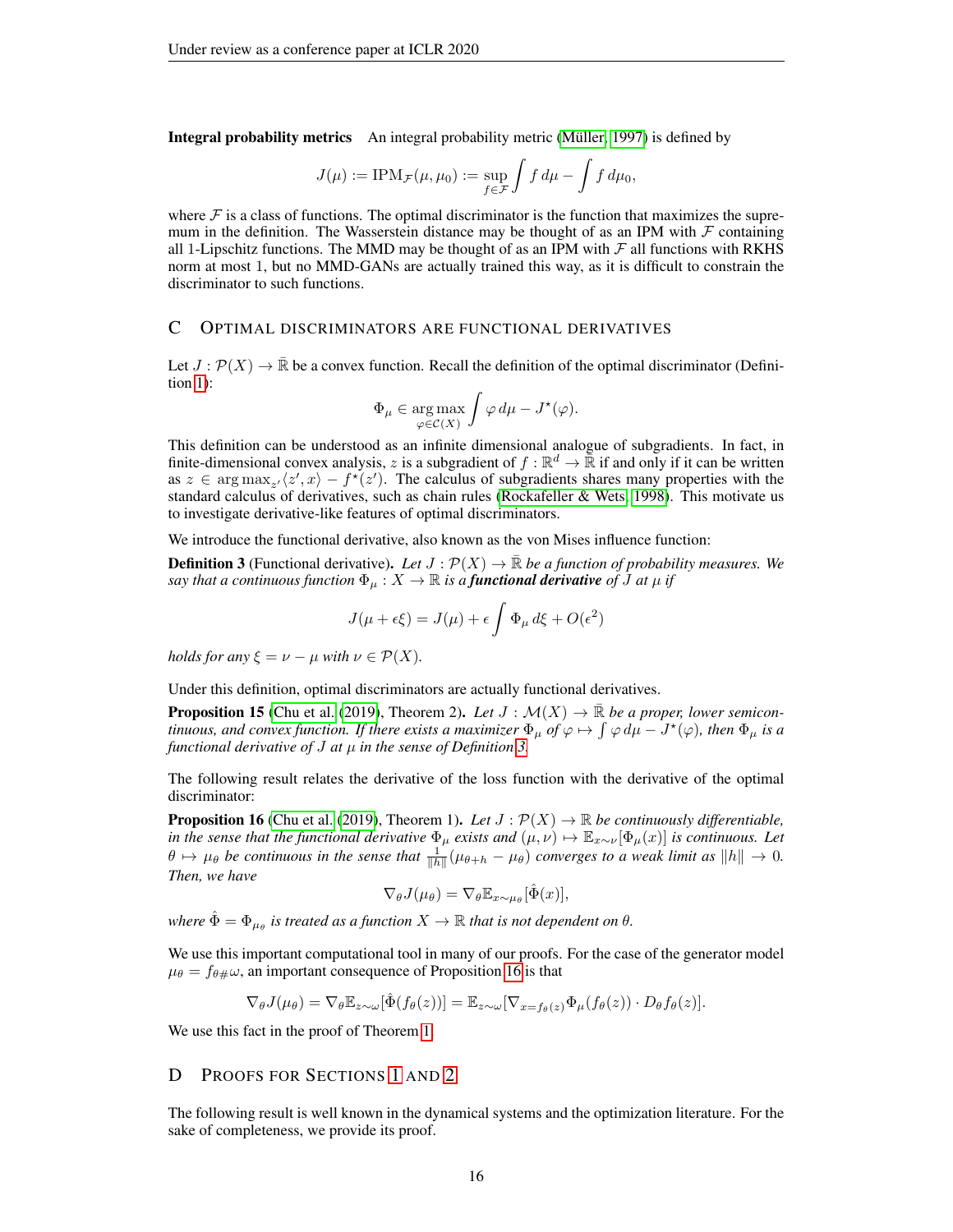**Proposition 1** [\(Bertsekas](#page-10-5) [\(1999\)](#page-10-5), Proposition 1.2.3). *Suppose*  $f : \mathbb{R}^p \to \mathbb{R}$  is *L*-smooth and *bounded below. Let*  $x_{k+1} := x_k - \frac{1}{L} \nabla f(x_k)$ *. Then*  $||\nabla f(x_k)|| \to 0$  *as*  $k \to \infty$ *.* 

*Proof.* It is known that if f is L-smooth, then

$$
f(y) \le f(x) + \langle \nabla f(x), y - x \rangle + \frac{L}{2} ||y - x||^2
$$

holds for any  $x, y \in \mathbb{R}^d$  (see e.g. Lemma 3.4 in [Bubeck](#page-10-16) [\(2015\)](#page-10-16)). Then, we have

$$
f(x_{k+1}) \le f(x_k) + \langle \nabla f(x_k), x_{k+1} - x_k \rangle + \frac{L}{2} ||x_{k+1} - x_k||^2
$$
  
\n
$$
\le f(x_k) - \frac{1}{L} ||\nabla f(x_k)||^2 + \frac{1}{2L} ||\nabla f(x_k)||^2
$$
  
\n
$$
= f(x_k) - \frac{1}{2L} ||\nabla f(x_k)||^2.
$$

Summing this inequality over  $k$ , we have

$$
\frac{1}{2L} \sum_{k=0}^{n-1} ||\nabla f(x_k)||^2 \le f(x_0) - f(x_n),
$$

from which we conclude that

$$
\min_{0 \le k \le n-1} ||\nabla f(x_k)||^2 \le \frac{2L}{n} (f(x_0) - \inf_x f(x)).
$$

Next, we move on to prove Theorem [1,](#page-3-0) which we restate here for readability.

**Theorem 1** (Smoothness decomposition for GANs). Let  $J : \mathcal{M}(X) \to \mathbb{R}$  be a convex function *whose optimal discriminators*  $\Phi_{\mu}: X \to \mathbb{R}$  *satisfy the following regularity conditions:* 

- **(D1)**  $x \mapsto \Phi_u(x)$  *is*  $\alpha$ -*Lipschitz*,
- (D2)  $x \mapsto \nabla_x \Phi_u(x)$  *is*  $\beta_1$ -Lipschitz,
- (D3)  $\mu \mapsto \nabla_x \Phi_\mu(x)$  *is*  $\beta_2$ -Lipschitz w.r.t. the 1-Wasserstein distance.

*Also, let*  $\mu_{\theta} = f_{\theta\#} \omega$  *be a family of generators that satisfies:* 

- (G1)  $\theta \mapsto f_{\theta}(z)$  *is A-Lipschitz in expectation for*  $z \sim \omega$ *, i.e.*,  $\mathbb{E}_{z \sim \omega}[\|f_{\theta_1}(z) f_{\theta_2}(z)\|_2]$  ≤  $A\|\theta_1 - \theta_2\|_2$ , and
- (G2)  $\theta \mapsto D_{\theta}f_{\theta}(z)$  *is B-Lipschitz in expectation for*  $z \sim \omega$ *, i.e.,*  $\mathbb{E}_{z \sim \omega}[\Vert D_{\theta_1}f_{\theta_1}(z) D_{\theta_2} f_{\theta_2}(z) \|_2 \leq B \|\theta_1 - \theta_2\|_2.$

*Then*  $\theta \mapsto J(\mu_{\theta})$  *is L*-smooth, with  $L = \alpha B + A^2(\beta_1 + \beta_2)$ .

Intuitively, Theorem [1](#page-3-0) can be understood as the chain rule. For simplicity, let us consider the smoothness of a composite function  $D \circ G$ , where D and G are functions on R. A sufficient condition for  $D \circ G$  to be smooth is that its second derivative is bounded. For this, suppose that (i) D is  $\alpha$ -Lipschitz and  $\beta$ -smooth and (ii) G is A-Lipschitz and B-smooth. By the chain rule, the second derivative is bounded as  $(D \circ G)'' = (D' \circ G)G'' + (D'' \circ G)(G')^2 \leq \alpha B + A^2 \beta$ , which has the same form as the consequence of Theorem [1.](#page-3-0) For GANs, we need somewhat more involved conditions; We need two types of smoothness (D2) and (D3) for the optimal discriminators. To this end, we utilize the functional gradient point of view that we explained in Appendix [C.](#page-15-2)

*Proof of Theorem [1.](#page-3-0)* First, using the functional gradient interpretation of the optimal discriminator, we have

$$
\left|\left|\nabla_{\theta_1} J(\mu_{\theta_1}) - \nabla_{\theta_2} J(\mu_{\theta_2})\right|\right|
$$

 $\Box$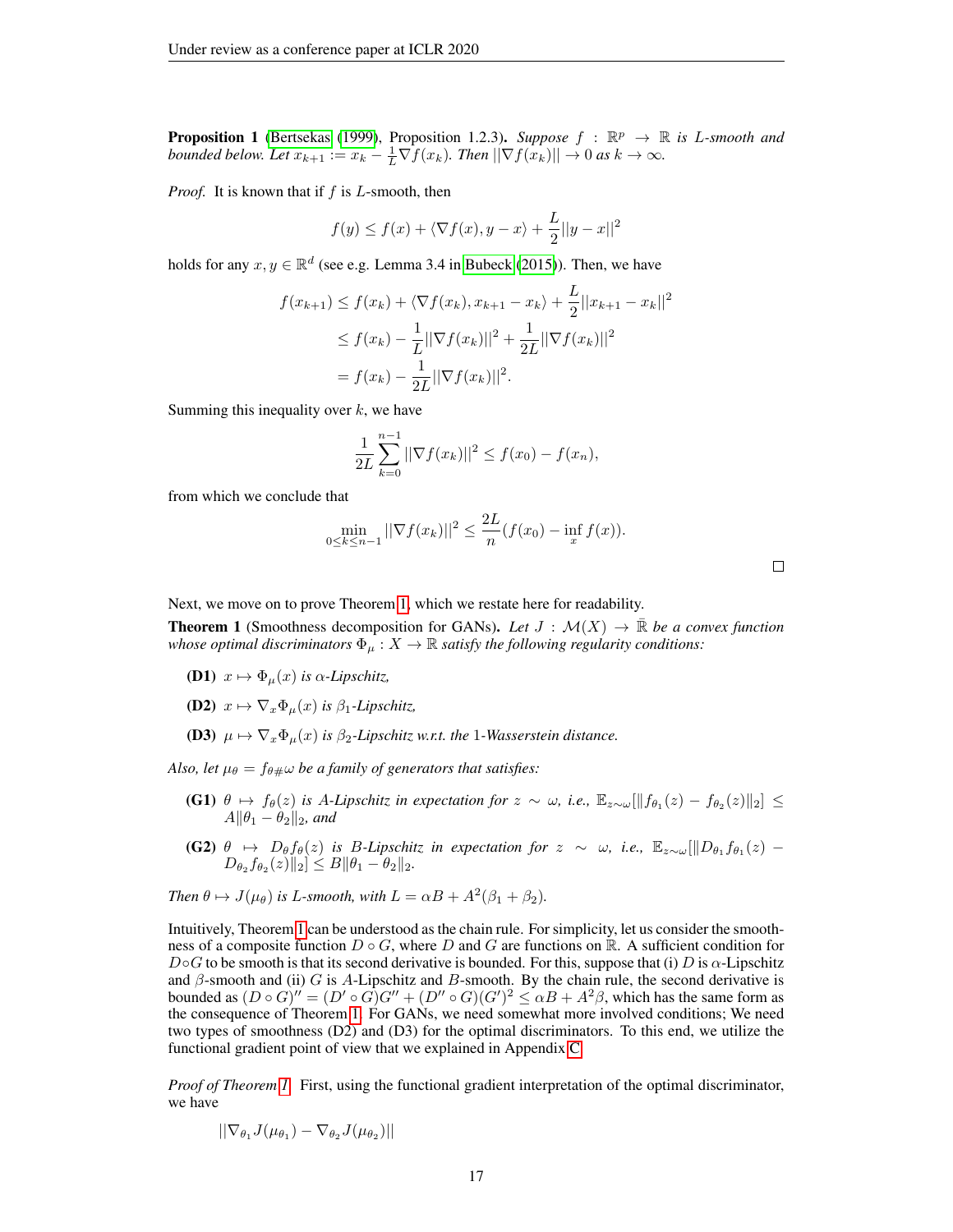$$
= \|\mathbb{E}_{z \sim \omega} \left[ \nabla \Phi_{\mu_{\theta_1}}(f_{\theta_1}(z)) \cdot D_{\theta_1} f_{\theta_1} - \nabla \Phi_{\mu_{\theta_2}}(f_{\theta_2}(z)) \cdot D_{\theta_2} f_{\theta_2} \right] \| \qquad \text{Proposition 16}
$$
\n
$$
= \|\mathbb{E}_{z \sim \omega} \left[ \nabla \Phi_{\mu_{\theta_1}}(f_{\theta_1}(z)) \cdot (D_{\theta_1} f_{\theta_1} - D_{\theta_2} f_{\theta_2}) + (\nabla \Phi_{\mu_{\theta_1}}(f_{\theta_1}(z)) - \nabla \Phi_{\mu_{\theta_2}}(f_{\theta_1}(z))) \cdot D_{\theta_2} f_{\theta_2} + (\nabla \Phi_{\mu_{\theta_2}}(f_{\theta_1}(z)) - \nabla \Phi_{\mu_{\theta_2}}(f_{\theta_2}(z))) \cdot D_{\theta_2} f_{\theta_2} \right] \| \leq \|\mathbb{E}_{z \sim \omega} [\nabla \Phi_{\mu_{\theta_1}}(f_{\theta_1}(z)) \cdot (D_{\theta_1} f_{\theta_1} - D_{\theta_2} f_{\theta_2})] \| \qquad (a)
$$

$$
+\left\|\mathbb{E}_{z\sim\omega}\left[\left(\nabla\Phi_{\mu_{\theta_1}}(f_{\theta_1}(z)) - \nabla\Phi_{\mu_{\theta_2}}(f_{\theta_1}(z))\right) \cdot D_{\theta_2}f_{\theta_2}\right]\right\|
$$
 (b)

$$
+ \left\| \mathbb{E}_{z \sim \omega} [\left( \nabla \Phi_{\mu_{\theta_2}}(f_{\theta_1}(z)) - \nabla \Phi_{\mu_{\theta_2}}(f_{\theta_2}(z)) \right) \cdot D_{\theta_2} f_{\theta_2}] \right\|.
$$
 (c)

By assumption, there are bounded non-negative numbers  $\alpha$ ,  $\beta_1$ ,  $\beta_2$ , A, and B such that

 $(D1')$  $\alpha = \sup_{\mu \in \mathcal{P}(X)} \sup_{x \sim \mu} \|\Phi_{\mu}(x)\|_{2},$  $(D2')$ (x<sub>1</sub>)  $\|\nabla_{x_1}\Phi_\mu(x_1) - \nabla_{x_2}\Phi_\mu(x_2)\|_2 \leq \beta_1 \|x_1 - x_2\|_2$ 

(D3') 
$$
\sup_{x \in X} \|\nabla_x \Phi_{\mu_1}(x) - \nabla_x \Phi_{\mu_2}(x)\|_2 \leq \beta_2 W_1(\mu_1, \mu_2),
$$

(G1')  $A = \mathbb{E}_{z \sim \omega} \sup_{\theta} ||D_{\theta} f_{\theta}(z)||_{\text{op}}$ , and

(G2') 
$$
\mathbb{E}_{z \sim \omega} ||D_{\theta_1} f_{\theta_1}(z) - D_{\theta_2} f_{\theta_2}(z)||_{op} \leq B ||\theta_1 - \theta_2||.
$$

Here, we wrote  $\sup_{x\sim\mu} f(x)$  for the essential supremum of f w.r.t.  $\mu$ . From (D1') and (G2'), the first term (a) is bounded as

$$
\left\|\mathbb{E}_{z\sim\omega}[\nabla\Phi_{\mu_{\theta_1}}(f_{\theta_1}(z))\cdot(D_{\theta_1}f_{\theta_1}-D_{\theta_2}f_{\theta_2})]\right\|\leq \alpha B\|\theta_1-\theta_2\|.
$$

From  $(D3')$ ,  $(G1')$ , and the Cauchy-Schwarz inequality, the second term (b) is bounded as

$$
\|\mathbb{E}_{z \sim \omega}[(\nabla \Phi_{\mu_{\theta_1}}(f_{\theta_1}(z)) - \nabla \Phi_{\mu_{\theta_2}}(f_{\theta_1}(z)) \cdot D_{\theta_2} f_{\theta_2}] \| \leq A\beta_2 W_1(\mu_{\theta_1}, \mu_{\theta_2}) \leq A\beta_2 \mathbb{E}_{z \sim \omega} \|f_{\theta_1}(z) - f_{\theta_2}(z) \| \leq A^2 \beta_2 \|\theta_1 - \theta_2\|,
$$

where the second inequality holds from the following optimal transport interpretation of  $W_1$ :

$$
W_1(\mu_{\theta_1}, \mu_{\theta_2}) = \inf_{\substack{\gamma \in \mathcal{P}(X \times X): \\ \text{coupling of } \mu_{\theta_1} \text{ and } \mu_{\theta_2}}} \int ||x - y|| d\gamma \leq \mathbb{E}_{z \sim \omega} ||f_{\theta_1}(z) - f_{\theta_2}(z)||.
$$

Lastly, from  $(D2')$ ,  $(G1')$  and the Cauchy-Schwarz inequality, the term  $(c)$  is bounded as  $\|\mathbb{E}_{z\sim\omega}[\left(\nabla\Phi_{\mu_{\theta_2}}(f_{\theta_1}(z)) - \nabla\Phi_{\mu_{\theta_2}}(f_{\theta_2}(z))\right) \cdot D_{\theta_2}f_{\theta_2}]\| \leq A\beta_1 \mathbb{E}_{z\sim\omega} \|f_{\theta_1}(z) - f_{\theta_2}(z)\| \leq A^2\beta_1 \|\theta_1 - \theta_2\|.$ Combining the above upper bounds for  $(a)$ – $(c)$ , we conclude that

$$
||\nabla_{\theta_1} J(\mu_{\theta_1}) - \nabla_{\theta_2} J(\mu_{\theta_2})|| \leq (\alpha B + A^2(\beta_1 + \beta_2)) ||\theta_1 - \theta_2||.
$$

## E PROOFS FOR SECTION [4](#page-5-0)

Proposition 2. *(D1) holds if and only if* J *is* α*-Lipschitz w.r.t. the Wasserstein-1 distance.*

*Proof.* First, we check the forward implication:

<span id="page-17-0"></span>
$$
|J(\mu)-J(\nu)|\leq \alpha W_1(\mu,\nu) \quad \Rightarrow \quad \sup_{x\sim \mu}\|\nabla_x\Phi_\mu(x)\|_2\leq \alpha.
$$

From the duality between  $L^{\infty}$ - and  $L^1$ -norms, we have

$$
\sup_{x \sim \mu} \|\nabla_x \Phi_\mu(x)\|_2 = \|\nabla_x \Phi_\mu(\cdot)\|_{L^\infty(\mu; \mathbb{R}^d)} = \sup_{\|v\|_{L^1(\mu; \mathbb{R}^d)} = 1} \int \nabla \Phi_\mu(x) \cdot v(x) \, d\mu(x). \tag{11}
$$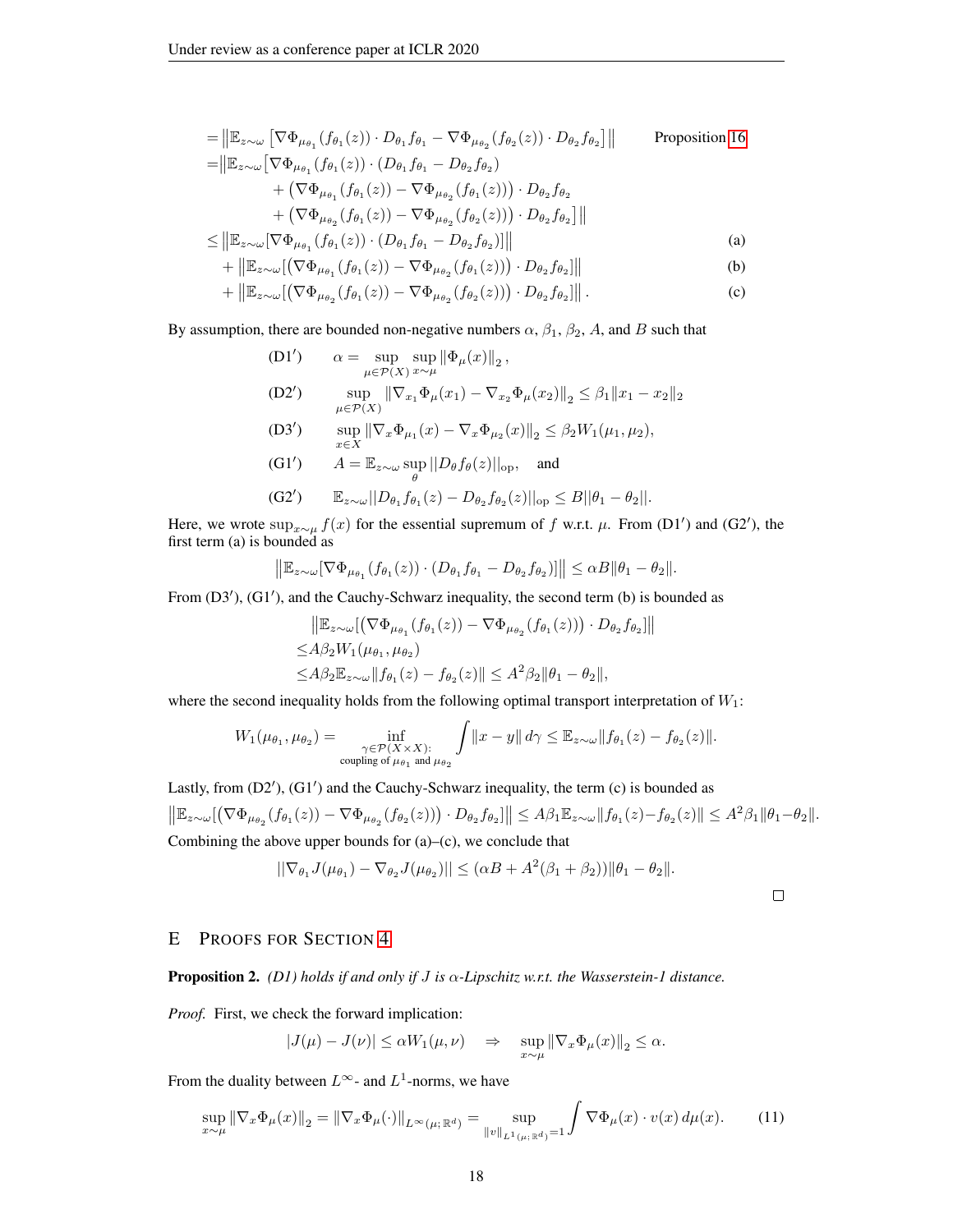Below, we will abbreviate  $\|\cdot\|_{L^1(\mu;\mathbb{R}^d)}$  as  $\|\cdot\|_{L^1}$ . We utilize the fact that the optimal discriminator  $\Phi_{\mu}$  is the functional gradient of  $\tilde{J}$  in the sense of Definition [3.](#page-15-0) For any  $t \ge 0$ , let  $\mu_t = (\mathrm{id} + tv)_{\#}\mu$ be the law of  $x + tv(x)$  with  $x \sim \mu$ . Then,  $\mu_t$  converges weakly to  $\mu = \mu_0$  as  $t \to 0$  since  $W_1(\mu_t, \mu) \leq t \|v\|_{L^1(\mu)} \to 0$ . Applying Proposition [16](#page-15-1) to J and  $\mu_t$ , we have

$$
\frac{d}{dt}J(\mu_t)\Big|_{t=0} = \frac{d}{dt}\int \Phi_\mu(x+tv(x))\,d\mu(x)\Big|_{t=0} = \int \nabla \Phi_\mu(x)\cdot v(x)\,d\mu.
$$

In particular, the right-hand side of [\(11\)](#page-17-0) is bounded from above as

$$
\sup_{\|v\|_{L^{1}(\mu)}=1} \int \nabla \Phi_{\mu}(x) \cdot v(x) d\mu(x)
$$
\n
$$
= \sup_{\|v\|_{L^{1}(\mu)}=1} \frac{d}{dt} J(\mu_t) \Big|_{t=0}
$$
\n
$$
= \sup_{\|v\|_{L^{1}(\mu)}=1} \lim_{t \to 0} \frac{J(\mu_t) - J(\mu)}{t}
$$
\n
$$
\leq \sup_{\|v\|_{L^{1}(\mu)}=1} \lim_{t \to 0} \frac{\alpha W_{1}(\mu_t, \mu)}{t}
$$
\n
$$
\leq \sup_{\|v\|_{L^{1}(\mu)}=1} \lim_{t \to 0} \frac{\alpha t \|\nu\|_{L^{1}(\mu)}}{t}
$$
\n
$$
= \alpha,
$$

which proves the first half of the statement.

For the converse, we borrow some techniques from the optimal transport theory. Let  $p > 1$ , and let  $W_p(\mu, \nu)$  denote the Wasserstein-p distance between  $\mu$  and  $\nu$ . Suppose that  $\mu_t : [0, 1] \to \mathcal{P}(X)$ is an  $\mathcal{P}_p(X)$ -absolutely continuous curve, that is, every  $\mu_t$  has a finite p-moment and there exists  $v \in L^1([0,1])$  such that  $W_p(\mu_s, \mu_t) \leq \int_s^t v(r) dr$  holds for any  $0 \leq s \leq t \leq 1$ . Then, the limit  $|\mu'|_{W_p}(t) := \lim_{h \to 0} |h|^{-1} W_p(\mu_{t+h}, \mu_t)$  exists for almost all  $t \in [0, 1]$  (see [Ambrosio et al.](#page-10-17) [\(2008\)](#page-10-17), Theorem 1.1.2). Such  $|\mu'|_{W_p}$  is called the metric derivative of  $\mu_t$ .

<span id="page-18-0"></span>**Lemma 1** [\(Ambrosio et al.](#page-10-17) [\(2008\)](#page-10-17), Theorem 8.3.1). Let  $\mu_t$  :  $[0,1] \to \mathcal{P}(X)$  be an  $\mathcal{P}_p(X)$ -absolutely *continuous curve, and let*  $|\mu'|_{W_p} \in L^1([0,1])$  *be its metric derivative. Then, there exists a vector*  $\text{field } v : (x, t) \mapsto v_t(x) \in \mathbb{R}^d \text{ such that}$ 

$$
v_t \in L^p(\mu_t; X), \quad ||v_t|| \leq |\mu'|_{W_p}(t)
$$

*for almost all*  $t \in [0, 1]$ *, and* 

$$
\int_0^1 \frac{d}{dt} \varphi(x, t) \mu_t(dx) dt = - \int_0^1 \langle v_t(x), \nabla_x \varphi(x, t) \rangle \mu_t(dx) dt
$$

*holds for any cylindrical function*  $\varphi(x, t)$ *.* 

Given  $p > 1$ , let  $\mu_t$  be a  $\mathcal{P}_p(X)$ -absolutely continuous curve such that  $\mu_0 = \mu$  and  $\mu_1 = \nu$ . Then

$$
|J(\mu) - J(\nu)| = \left| \int_0^1 \frac{d}{dt} J(\mu_t) dt \right|
$$
  
=  $\left| \int_0^1 \int v_t \cdot \nabla \Phi_{\mu_t} d\mu_t dt \right|$   
 $\leq \int_0^1 ||v_t||_{L^p(\mu_t)} ||\nabla \Phi_{\mu_t}||_{L^q(\mu_t)} dt$   
 $\leq \int_0^1 ||v_t||_{L^p(\mu_t)} dt \cdot \sup_{\tilde{\mu}} ||\nabla \Phi_{\tilde{\mu}}||_{L^q(\mu)}$   
 $\leq \int_0^1 |\mu_t'|_{W_p} dt \cdot \sup_{\tilde{\mu}} ||\nabla \Phi_{\tilde{\mu}}||_{L^q(\mu)},$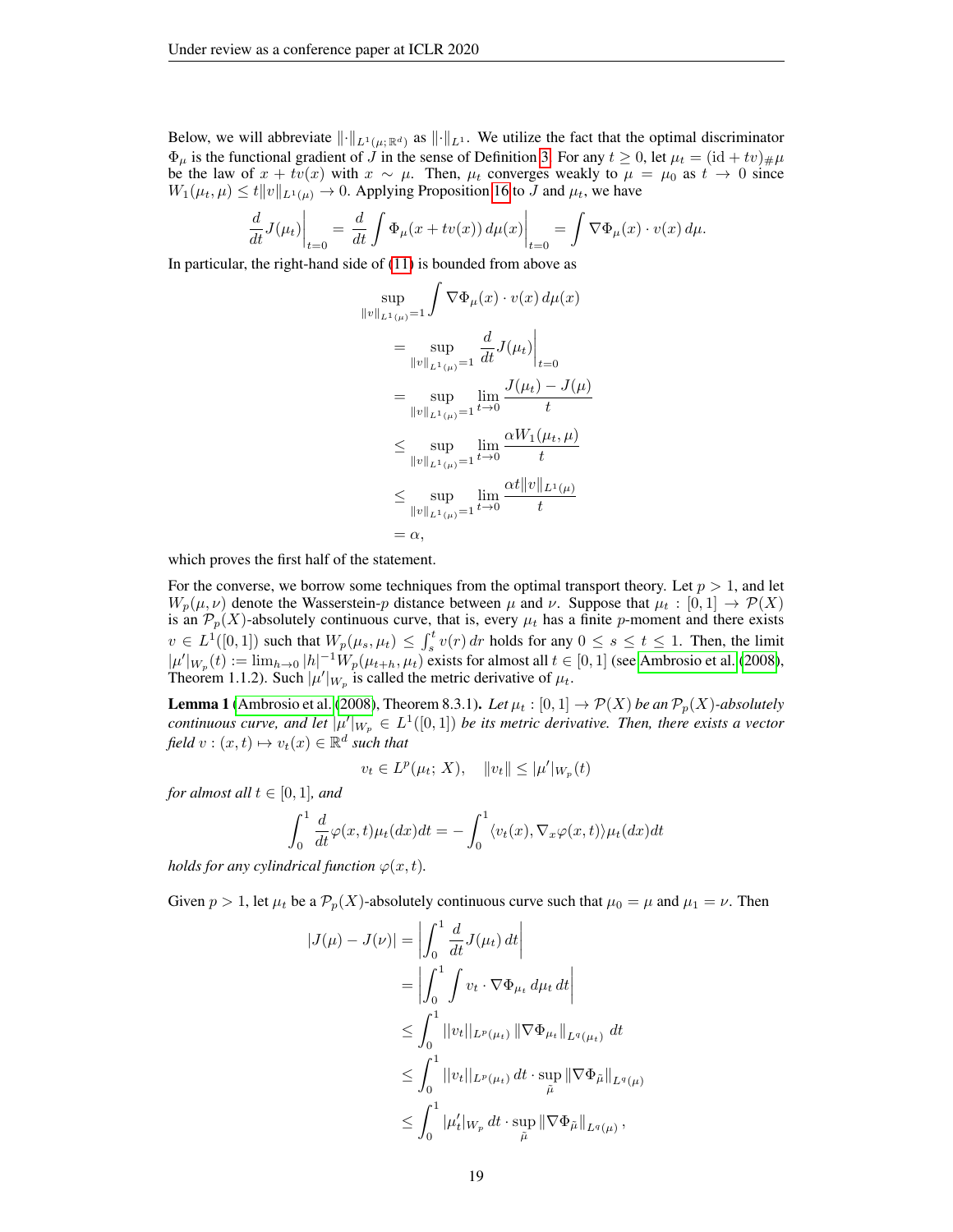where  $|\mu'_t|$  is the metric derivative. The existence of  $v_t$  and the bound  $||v_t||_{L^p(\mu_t)} \leq |\mu'_t|_{W_p}$  is due to Lemma [1.](#page-18-0) Taking the infimum over all possible such curves, we find that

$$
|J(\mu) - J(\nu)| \leq W_p(\mu, \nu) \cdot \sup_{\tilde{\mu}} ||\nabla \Phi_{\tilde{\mu}}||_{L^q(\mu)}.
$$

To conclude, we consider the limit  $p \to 1$ . Using the fact that  $q \mapsto ||f||_{L^q(\mu)}$  is increasing in q, we have

$$
|J(\mu) - J(\nu)| \le W_p(\mu, \nu) \cdot \sup_{\tilde{\mu}} ||\nabla \Phi_{\tilde{\mu}}||_{L^{\infty}(\mu)} \le \alpha W_p(\mu, \nu).
$$

Then

$$
|J(\mu) - J(\nu)| \le \inf_{p>1} \alpha W_p(\mu, \nu)
$$
  
=  $\alpha \inf_{\pi \in \Pi(\mu, \nu)} \inf_{p>1} ||x - y||_{L^p(\pi)}$   
=  $\alpha \inf_{\pi \in \Pi(\mu, \nu)} ||x - y||_{L^1(\pi)}$   
=  $\alpha W_1(\mu, \nu).$ 

 $\Box$ 

**Proposition 3.** The minimax and non-saturating GAN losses do not satisfy (D1) for some  $\mu_0$ . **Proposition 4.** *The Wasserstein GAN loss satisfies (D1) with*  $\alpha = 1$  *for any*  $\mu_0$ *.* 

*Proof for Proposition [3](#page-5-3) and Proposition [4.](#page-5-4)* The counterexample for Proposition [3](#page-5-3) is a slight simpli-fication of Example 1 of [Arjovsky et al.](#page-10-1) [\(2017\)](#page-10-1). Let  $\delta_x$  denote the distribution that outputs  $x \in \mathbb{R}$ with probability 1. Then, we have

$$
D_{\text{JS}}(\delta_x \mid \mid \delta_0) = \begin{cases} \log 2 & x \neq 0 \\ 0 & x = 0 \end{cases} \quad D_{\text{KL}}(\frac{1}{2}\delta_x + \frac{1}{2}\delta_0 \mid \mid \delta_0) = \begin{cases} \infty & x \neq 0 \\ 0 & x = 0 \end{cases} \quad \text{and} \quad W_1(\delta_x, \delta_0) = |x|.
$$

Therefore, for  $J(\mu) = D_{\text{JS}}(\mu \|\delta_0)$ , the inequality  $|J(\delta_x) - J(\delta_0)| \le \alpha W_1(\delta_x, \delta_0)$  cannot hold for sufficiently small  $x \neq 0$ , because the left-hand side equals log 2 while the right-hand side equals  $\alpha|x|$ . For  $J(\mu) = D_{\text{KL}}(\frac{1}{2}\mu + \frac{1}{2}\delta_0 || \delta_0)$ , the inequality will not hold for any  $x \neq 0$ .

Next, we verify Proposition [4.](#page-5-4) For  $J(\mu) = W_1(\mu, \mu_0)$ , we have  $J(\mu) - J(\nu) = W_1(\mu, \mu_0)$  $W_1(\nu, \mu_0) \leq W_1(\mu, \nu)$  by the triangle inequality (see e.g., Section 6 in [Villani](#page-12-6) [\(2009\)](#page-12-6)). Reversing the roles of  $\mu$  and  $\nu$ , we can conclude that  $|J(\mu) - J(\nu)| \leq W_1(\mu, \nu)$ . The result follows from Proposition 2. Proposition [2.](#page-5-1)

**Proposition 5** (Pasch–Hausdorff). Let  $J : \mathcal{M}(X) \to \mathbb{R}$  be a function, and define  $J := J \oplus R_1$ . Then J˜ *is* α*-Lipschitz w.r.t. the distance induced by the KR norm, and hence the Wasserstein-1 distance when restricted to*  $P(X)$ *.* 

*Proof.* Observe that by the triangle inequality,

$$
\tilde{J}(\mu) - \tilde{J}(\nu) = \sup_{\tilde{\nu}} \inf_{\tilde{\mu}} J(\tilde{\mu}) + \alpha W_1(\mu, \tilde{\mu}) - J(\tilde{\nu}) - \alpha W_1(\nu, \tilde{\nu})
$$
\n
$$
\leq \sup_{\tilde{\nu}} \alpha W_1(\mu, \tilde{\nu}) - \alpha W_1(\nu, \tilde{\nu})
$$
\n
$$
\leq \sup_{\tilde{\nu}} \alpha W_1(\mu, \nu)
$$
\n
$$
= \alpha W_1(\mu, \nu).
$$

Interchanging the roles of  $\mu$  and  $\nu$  completes the proof.

<span id="page-19-0"></span>**Lemma 2.** *The convex conjugate of*  $\mu \mapsto \alpha ||\mu||_{KR}$  *is given as*  $\varphi \mapsto \chi \{||\varphi||_{\text{Lip}} \leq \alpha \}.$ 

 $\Box$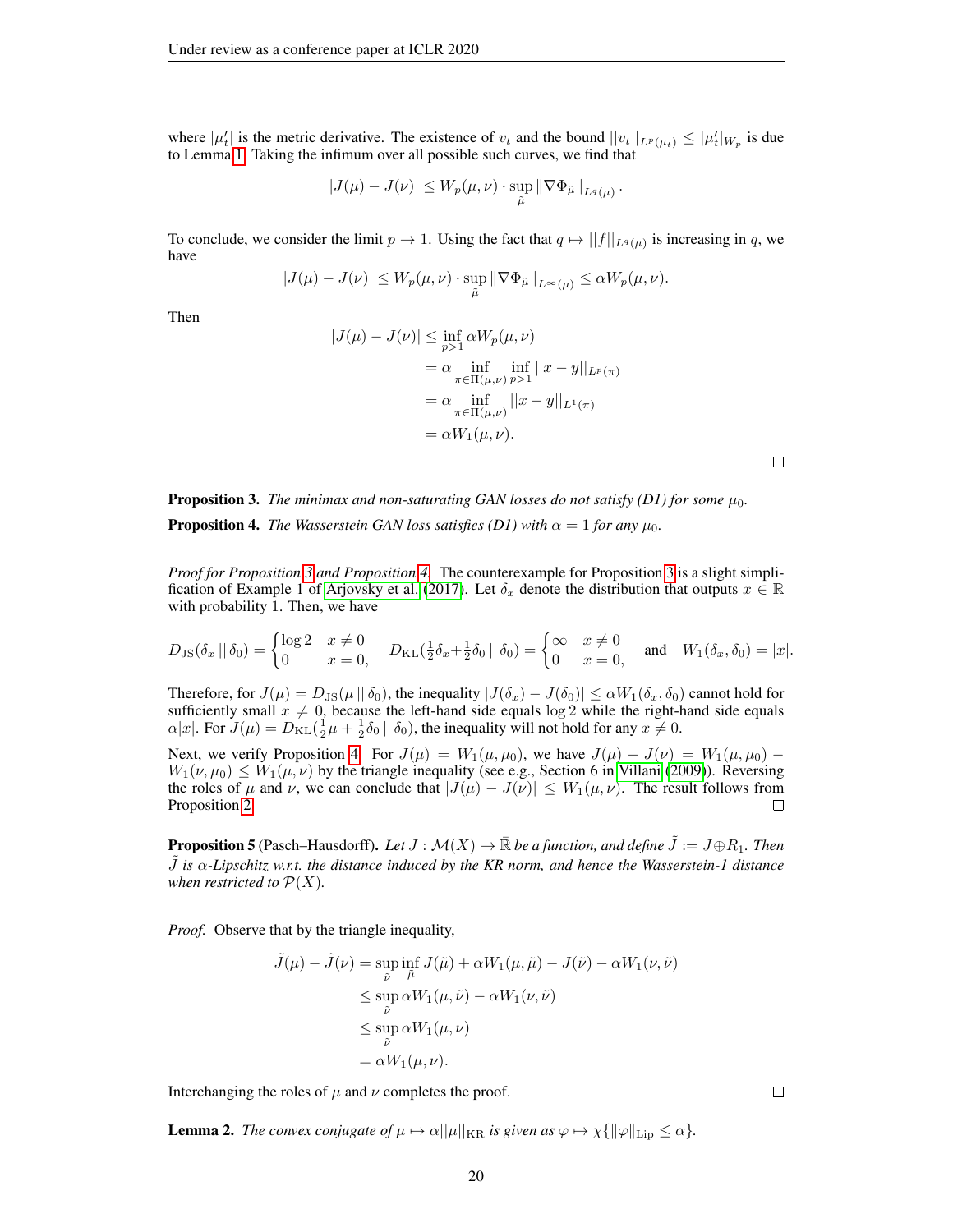*Proof.* The convex conjugate is

$$
\sup_{\mu} \left[ \int f d\mu - \alpha ||\mu||_{\text{KR}} \right] = \sup_{\mu} \left[ \int f d\mu - \alpha \sup_{||g||_{\text{Lip}} \le 1} \int g d\mu \right]
$$
  

$$
= \sup_{\mu} \left[ \int f d\mu - \sup_{||g||_{\text{Lip}} \le \alpha} \int g d\mu \right]
$$
  

$$
= \sup_{\mu} \left[ \inf_{||g||_{\text{Lip}} \le \alpha} \int f d\mu - \int g d\mu \right]
$$
  

$$
= \inf_{||g||_{\text{Lip}} \le \alpha} \sup_{\mu} \left[ \int f d\mu - \int g d\mu \right]
$$
  

$$
= \inf_{||g||_{\text{Lip}} \le \alpha} \sup_{\mu} \left[ \int f d\mu - \int g d\mu \right]
$$
  

$$
= \inf_{||g||_{\text{Lip}} \le \alpha} \chi\{f = g\}
$$
  

$$
= \chi\{||f||_{\text{Lip}} \le \alpha\},
$$

where Sion's minimax theorem ensures that we can swap the inf and the sup.

 $\Box$ 

 $\Box$ 

## F PROOFS FOR SECTION [5](#page-6-2)

Proposition 6. *The Wasserstein, minimax, and non-saturating GAN losses do not satisfy (D2) for some*  $\mu_0$ *.* 

*Proof.* First, we prove the statement for the Wasserstein GAN. Consider  $J(\mu) = W_1(\mu, \delta_0)$  evaluated at  $\mu = \frac{1}{2}\delta_{-1} + \frac{1}{2}\delta_1$ , a mixture of spikes at  $\pm 1$ . The optimal discriminator of J at this mixture is the Kantorovich potential that transfers  $\mu$  to  $\delta_0$ , which is  $\Phi_{\mu}(x) = |x|$ . The gradient of this Kantorovich potential is discontinuous at 0, and hence not Lipschitz.

For the minimax GAN  $J(\mu) = D_{\text{JS}}(\mu||\mu_0)$ , let  $\mu$  and  $\mu_0$  be probability distributions on  $\mathbb R$ whose densities are  $p(x) \propto \exp(-|x|/2)$  and  $p_0(x) \propto \exp(-|x|)$ , respectively (i.e., Laplace distributions). Then, the optimal discriminator at  $\mu$  is given as  $\Phi_{\mu}(x) = \frac{1}{2} \log \frac{p(x)}{p(x) + p_0(x)}$  $-\frac{1}{2}\log(1+2\exp(-|x|/2))$ . By elementary calculations, we can see that this function is not differentiable at  $x = 0$ , which implies that the minimax GAN does not satisfy (D2). For the non-saturating GAN, we obtain a similar result by swapping the role of  $\mu$  and  $\mu_0$ .  $\Box$ 

**Proposition 7.** Let  $J : \mathcal{M}(X) \to \overline{\mathbb{R}}$  *be a convex, proper, lower semicontinuous function, and define*  $\ddot{J} := J \oplus R_2$ . Then the optimal discriminator for  $\ddot{J}$  is  $\beta_1$ -smooth.

*Proof.*  $\tilde{J}$  is convex, proper, lower semicontinuous. Hence

$$
\tilde{J}(\mu) = (J \oplus \lambda || \cdot ||_{\mathcal{F}^*})(\mu) = \sup_{\varphi} \int \varphi \, d\mu - J^*(\varphi) - \chi \{ \frac{1}{\lambda} \varphi \in \mathcal{F} \}.
$$

Then by the envelope theorem,  $\frac{\delta J}{\delta \mu}$  is the  $\varphi$  that maximizes the right-hand side, and hence  $\frac{1}{\lambda} \frac{\delta J}{\delta \mu} \in$ F.

<span id="page-20-0"></span>**Lemma 3.** *The convex conjugate of*  $\mu \mapsto \beta_1 ||\mu||_{\mathcal{S}^*}$  *is*  $\varphi \mapsto \chi {\varphi \in \beta_1 \mathcal{S}}$ *.* 

*Proof.* The proof of Lemma [3](#page-20-0) is nearly identical to the proof of Lemma [2.](#page-19-0)

**Proposition 8.** Let  $f : \mathbb{R}^d \to \mathbb{R}$  be a neural network consisting of k layers whose linear transfor*mations have spectral norm* 1 *and whose activation functions are* 1*-Lipschitz and* 1*-smooth. Then* f *is* k*-smooth.*

*Proof.* In this section, let  $\ell(f)$  and  $s(f)$  denote the Lipschitz constant of f and  $\nabla f$  respectively. This inequality holds

<span id="page-20-1"></span>
$$
s(f \circ g) \le s(f)\ell(g)^2 + \ell(f)s(g),\tag{12}
$$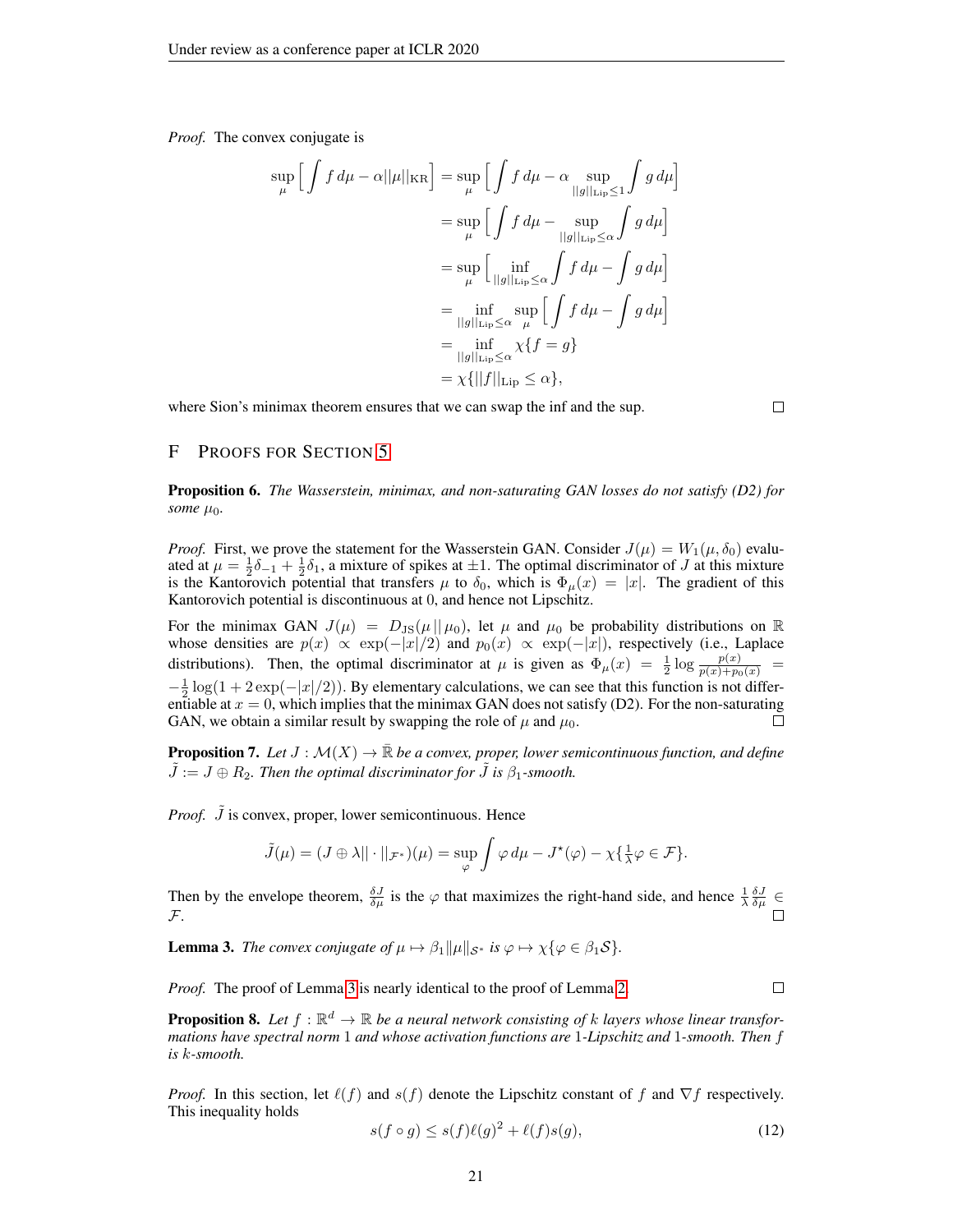since  $||d(f \circ g)(x) - d(f \circ g)(y)|| = ||df(g(x))dg(x) - df(g(y))dg(y)||$  $= ||df(g(x))dg(x) - df(g(y))dg(x) + df(g(y))dg(x) - df(g(y))dg(y)||$  $\leq ||df(g(x)) - df(g(y))|| \, ||dg(x)|| + ||df(g(y))|| \, ||dg(x) - dg(y)||$  $\leq s(f)||g(x) - g(y)||\ell(g) + \ell(f)s(g)||x - y||$  $\leq (s(f)\ell(g)^{2} + \ell(f)s(g))||x - y||.$ 

Let  $\sigma$  be an elementwise activation function with  $\ell(\sigma) = s(\sigma) = 1$ , and let A be a linear layer with spectral norm 1. Then  $\ell(A) = 1$  and  $s(A) = 0$ , so

$$
\ell(\sigma \circ A) \leq \ell(\sigma) \ell(A) = 1
$$
  
 
$$
s(\sigma \circ A) \leq s(\sigma) \ell(A)^2 + \ell(\sigma) s(A) = 1.
$$

We note that we can use the same value of  $s(\sigma)$  whether we consider  $\sigma : \mathbb{R} \to \mathbb{R}$  or elementwise as  $\sigma : \mathbb{R}^d \to \mathbb{R}^d$ , since for an elementwise  $\sigma$ , we have

$$
||d\sigma(x) - d\sigma(y)||_2 = || \operatorname{diag} \sigma'(x) - \operatorname{diag} \sigma'(y)||_2
$$
  
\n
$$
= || \operatorname{diag} (\sigma'(x) - \sigma'(y)) ||_2
$$
  
\n
$$
= \max_i |\sigma'(x_i) - \sigma'(y_i)|
$$
  
\n
$$
\leq \max_i s(\sigma) |x_i - y_i|
$$
  
\n
$$
= s(\sigma) ||x - y||_{\infty}
$$
  
\n
$$
\leq s(\sigma) ||x - y||_2.
$$

We apply the inequality [\(12\)](#page-20-1) recursively for all k layers to obtain that the entire network is  $k$ smooth.  $\Box$ 

## G PROOFS FOR SECTION [6](#page-7-0)

<span id="page-21-0"></span>**Lemma 4.** The convex conjugate of  $\mu \mapsto \frac{\lambda}{2} ||\mu||_{\text{KR}}^2$  is  $f \mapsto \frac{1}{2\lambda} ||f||_{\text{Lip}}^2$ .

*Proof.* This proof is generalized from the finite-dimensional case [\(Boyd & Vandenberghe, 2004\)](#page-10-18). We can bound the convex conjugate from above by

$$
\sup_{\mu} \left[ \int f \, d\mu - \frac{\lambda}{2} ||\mu||_{\text{KR}}^2 \right] \leq \sup_{\mu} \left[ ||f||_{\text{Lip}} ||\mu||_{\text{KR}} - \frac{\lambda}{2} ||\mu||_{\text{KR}}^2 \right]
$$

$$
\leq \sup_{z \in \mathbb{R}} \left[ ||f||_{\text{Lip}} z - \frac{\lambda}{2} z^2 \right]
$$

$$
= ||f||_{\text{Lip}} \cdot \frac{||f||_{\text{Lip}}}{\lambda} - \frac{\lambda}{2} \cdot \frac{||f||_{\text{Lip}}^2}{\lambda^2}
$$

$$
= \frac{1}{2\lambda} ||f||_{\text{Lip}}^2.
$$

If f is constant, then we may choose  $\mu = 0$  to see that

$$
\sup_{\mu} \left[ \int f \, d\mu - \frac{\lambda}{2} ||\mu||_{\text{KR}}^2 \right] \ge 0 = \frac{1}{2\lambda} ||f||_{\text{Lip}}^2,
$$

and we are done.

Otherwise, for  $f(x) \neq f(y)$ , let  $\mu_{x,y}$  be the signed measure given by

$$
\mu_{x,y} = \frac{||f||_{\text{Lip}}^2}{\lambda(f(x) - f(y))} (\delta_x - \delta_y).
$$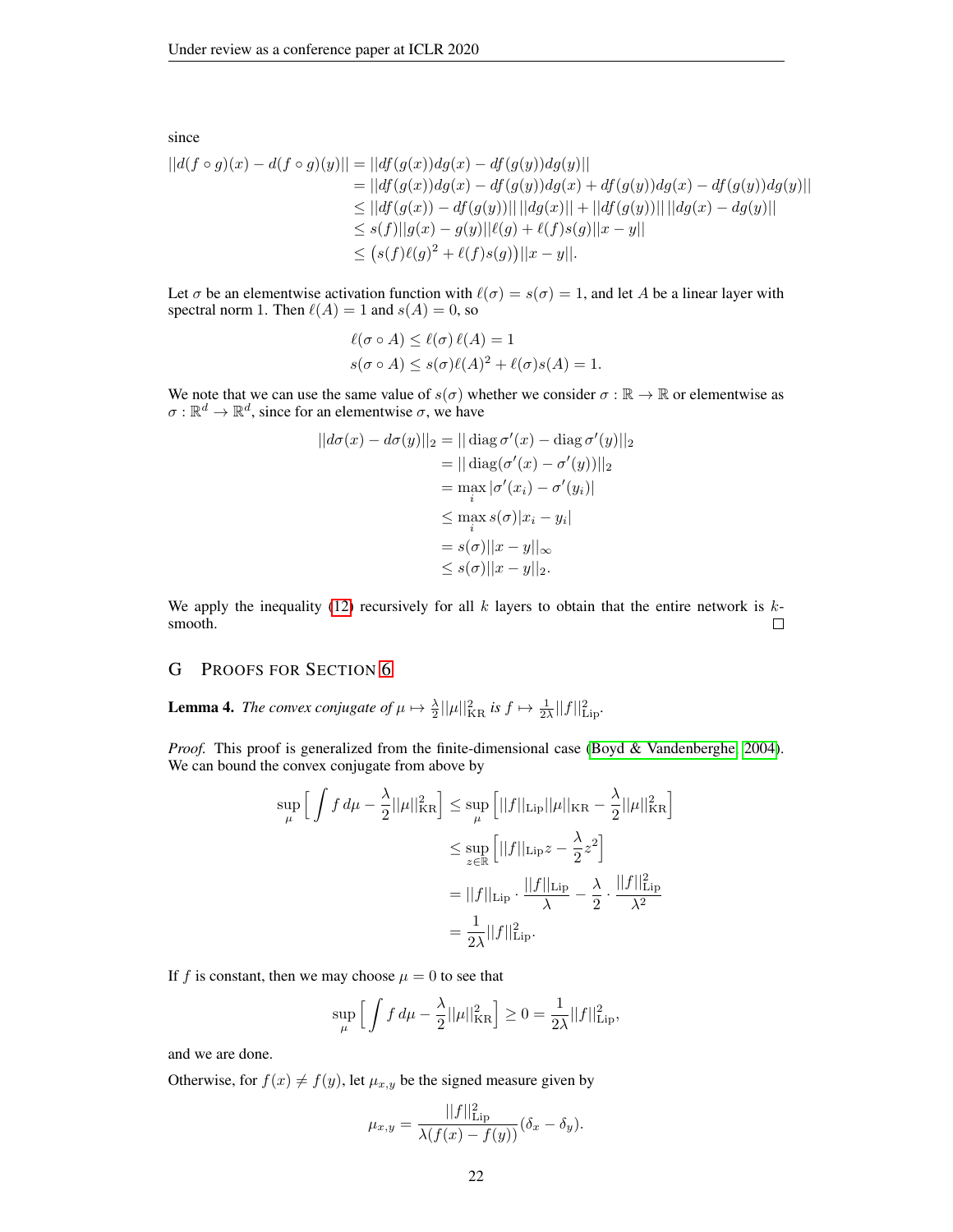Note that

$$
||\mu_{x,y}||_{\text{KR}} = \sup_{||g||_{\text{Lip}} \le 1} \int g d\mu_{x,y}
$$
  
= 
$$
\frac{||f||_{\text{Lip}}^2}{\lambda(f(x) - f(y))} \sup_{||g||_{\text{Lip}} \le 1} (g(x) - g(y))
$$
  
= 
$$
\frac{||f||_{\text{Lip}}^2}{\lambda(f(x) - f(y))} \cdot d(x,y)
$$

and

$$
\int f d\mu_{x,y} = \frac{||f||^2_{\text{Lip}}}{\lambda(f(x) - f(y))} (f(x) - f(y)) = \frac{1}{\lambda} ||f||^2_{\text{Lip}}.
$$

Then

$$
\sup_{\mu} \left[ \int f d\mu - \frac{\lambda}{2} ||\mu||_{\text{KR}}^2 \right] \ge \sup_{f(x) \ne f(y)} \left[ \int f d\mu_{x,y} - \frac{\lambda}{2} ||\mu_{x,y}||_{\text{KR}}^2 \right]
$$
  
\n
$$
= \sup_{f(x) \ne f(y)} \left[ \frac{1}{\lambda} ||f||_{\text{Lip}}^2 - \frac{\lambda}{2} \left( \frac{1}{\lambda} ||f||_{\text{Lip}}^2 \frac{d(x,y)}{f(x) - f(y)} \right)^2 \right]
$$
  
\n
$$
= \frac{1}{\lambda} ||f||_{\text{Lip}}^2 - \frac{\lambda}{2} \left( \frac{1}{\lambda} ||f||_{\text{Lip}}^2 \frac{1}{||f||_{\text{Lip}}^2} \right)^2
$$
  
\n
$$
= \frac{1}{2\lambda} ||f||_{\text{Lip}}^2.
$$

**Proposition 9.** Let  $J : \mathcal{M}(X) \to \mathbb{R}$  be a convex function. Then J satisfies (D3) if and only if  $\mathfrak{D}_J(\nu,\mu) \leq \frac{\beta_2}{2} ||\mu - \nu||_{\text{KR}}^2$  *for all*  $\mu, \nu \in \mathcal{M}(X)$ *.* 

*Proof.* Recall the definition of the Bregman divergence:

$$
\mathfrak{D}_J(\nu,\mu) := J(\nu) - J(\mu) - \int \Phi_\mu(x) d(\nu - \mu).
$$

<span id="page-22-0"></span>Proposition [9](#page-7-1) claims that the optimal discriminator  $\Phi_{\mu}$  is  $\beta_2$ -smooth as a function of  $\mu$  if and only if

$$
\forall \mu, \nu \in \mathcal{M}(X), \quad J(\nu) - J(\mu) - \int \Phi_{\mu}(x) \, d(\nu - \mu) \le \frac{\beta_2}{2} ||\mu - \nu||_{\text{KR}}^2. \tag{13}
$$

 $\bigg\}$ I  $\overline{\phantom{a}}$  $\overline{\phantom{a}}$   $\Box$ 

This proof is generalized from the finite-dimensional case [\(Zhou, 2018;](#page-12-7) [Sidford, 2017\)](#page-12-8). Suppose that  $\|\nabla \Phi_{\mu}(x) - \nabla \Phi_{\nu}(x)\|_{2} \leq \beta_{2} \|\mu - \nu\|_{KR}$  holds for all x. Let  $\mu_{t}$  ( $0 \leq t \leq 1$ ) be defined as a mixture between  $\mu_t = (1 - t)\mu + t\nu$  so that

$$
\mu_0 = \mu
$$
,  $\mu_1 = \nu$ , and  $\|\mu_t - \mu_s\|_{\text{KR}} = |t - s| \cdot \|\mu - \nu\|_{\text{KR}}$ .

Then, we have

$$
|\mathfrak{D}_J(\nu,\mu)| = \left| \int_0^1 \frac{d}{dt} J(\mu_t) dt - \int \Phi_\mu d(\nu - \mu) \right|
$$
  
=  $\left| \int_0^1 \int \Phi_{\mu_t} d(\nu - \mu) dt - \int \Phi_\mu d(\nu - \mu) dt \right|$   
=  $\left| \int_0^1 \int (\Phi_{\mu_t} - \Phi_\mu) d(\nu - \mu) dt \right|$   
 $\leq \int_0^1 \|\Phi_{\mu_t} - \Phi_\mu\|_{\text{Lip}} \|\mu - \nu\|_{\text{KR}} dt$   
 $\leq \int_0^1 \beta_2 \|\mu_t - \mu\|_{\text{KR}} \|\mu - \nu\|_{\text{KR}} dt$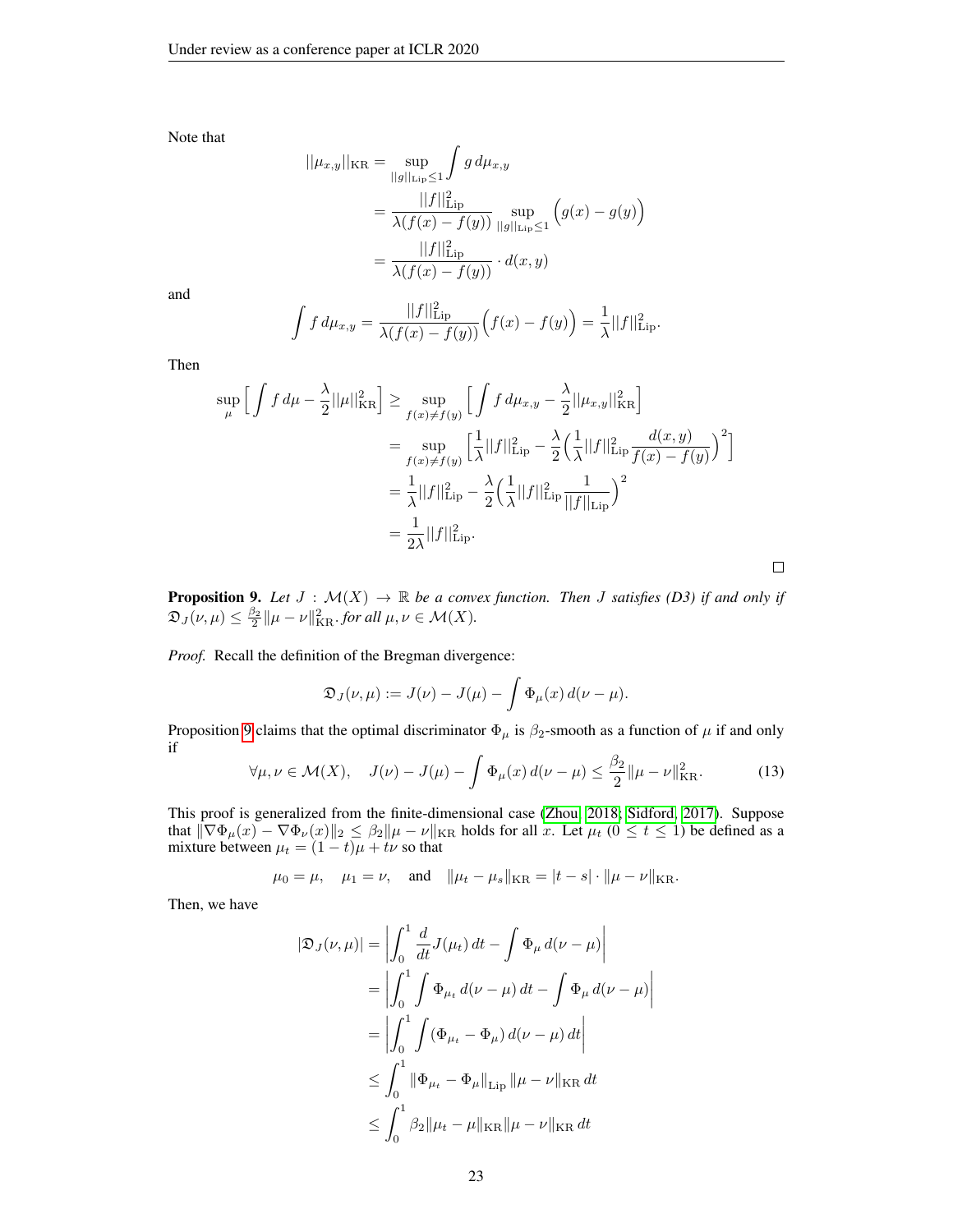$$
\leq \int_0^1 t \beta_2 ||\mu - \nu||_{\text{KR}}^2 dt
$$
  
=  $\frac{\beta_2}{2} ||\mu - \nu||_{\text{KR}}^2$ .

Since the choice of  $\mu$  and  $\nu$  is arbitrary, we have proved [\(13\)](#page-22-0) by assuming (D2).

Next, we move on to prove the converse. Before proceeding, note that the Bregman divergence  $\mathfrak{D}_J(\nu,\mu)$  is always non-negative. In fact, for any  $\mu,\nu \in \mathcal{M}(X)$ , we have

$$
\int \Phi_{\mu} d(\nu - \mu) = \underbrace{\int \Phi_{\mu} d\nu - J^*(\Phi_{\mu})}_{\leq J(\nu)} - \underbrace{\left[\int \Phi_{\mu} d\mu - J^*(\Phi_{\mu})\right]}_{=J(\mu)}
$$
  

$$
\leq J(\nu) - J(\mu),
$$

which implies  $\mathfrak{D}_J(\nu,\mu) \geq 0$ .

Choose  $\xi \in \mathcal{M}(X)$  arbitrarily. If  $\xi = \mu$ , the inequality  $\|\nabla \Phi_{\mu} - \nabla \Phi_{\xi}\|_2 \leq \beta_2 \|\xi - \mu\|_{KR}$  is trivial, so we assume  $\xi \neq \mu$  below. By the non-negativity of the Bregman divergence, we have

$$
0 \leq \mathfrak{D}_{J}(\nu,\mu)
$$
  
=  $J(\nu) - \left[J(\mu) + \int \Phi_{\mu} d(\nu - \mu)\right]$   

$$
\leq \left[J(\xi) + \int \Phi_{\xi} d(\nu - \xi) + \frac{\beta_{2}}{2} ||\xi - \nu||_{\text{KR}}^{2}\right] - \left[J(\mu) + \int \Phi_{\mu} d(\nu - \mu)\right]
$$
  
=  $J(\xi) - J(\mu) - \int \Phi_{\mu} d(\xi - \mu) + \int [\Phi_{\xi} - \Phi_{\mu}] d(\nu - \xi) + \frac{\beta_{2}}{2} ||\xi - \nu||_{\text{KR}}^{2}.$  (14)

Since the above inequality holds for all  $\nu \in \mathcal{M}(X)$ , the last expression is still non-negative if we take the infimum over all  $\nu$ . In particular,

<span id="page-23-1"></span>
$$
\inf_{\nu \in \mathcal{M}(X)} \int [\Phi_{\xi} - \Phi_{\mu}] d(\nu - \xi) + \frac{\beta_2}{2} ||\xi - \nu||_{\text{KR}}^2 \n= - \sup_{\nu \in \mathcal{M}(X)} \left[ \int [\Phi_{\mu} - \Phi_{\xi}] d(\nu - \xi) - \frac{\beta_2}{2} ||\xi - \nu||_{\text{KR}}^2 \right] \n= - \sup_{\zeta \in \mathcal{M}(X)} \left[ \int [\Phi_{\mu} - \Phi_{\xi}] d\zeta - \frac{\beta_2}{2} ||\zeta||_{\text{KR}}^2 \right] \n= - \frac{1}{2\beta_2} ||\Phi_{\mu} - \Phi_{\xi}||_{\text{Lip}}^2,
$$

using Lemma [4](#page-21-0) for the last equality.

Continuing from [\(14\)](#page-23-1), we have

$$
0 \leq J(\xi) - J(\mu) - \int \Phi_{\mu} d(\xi - \mu) - \frac{1}{2\beta_2} ||\Phi_{\mu} - \Phi_{\xi}||_{\text{Lip}}^2.
$$

Swapping the roles of  $\mu$  and  $\xi$ , we obtain a similar inequality. Adding both sides of thus obtained two inequalities, we obtain

$$
0 \leq \int [\Phi_{\xi} - \Phi_{\mu}] d(\xi - \mu) - \frac{1}{\beta_2} ||\Phi_{\mu} - \Phi_{\xi}||_{\text{Lip}}^2.
$$

Finally, we have

$$
\left\|\Phi_{\mu}-\Phi_{\xi}\right\|_{\mathrm{Lip}}^{2} \leq \beta_{2} \int [\Phi_{\xi}-\Phi_{\mu}] \, d(\xi-\mu) \leq \beta_{2} \left\|\Phi_{\mu}-\Phi_{\xi}\right\|_{\mathrm{Lip}} \|\xi-\mu\|_{\mathrm{KR}},
$$

<span id="page-23-0"></span>and hence we have the desired result:

$$
\|\Phi_\mu-\Phi_\xi\|_{\operatorname{Lip}}\leq\beta_2\|\xi-\mu\|_{\operatorname{KR}}.
$$

 $\Box$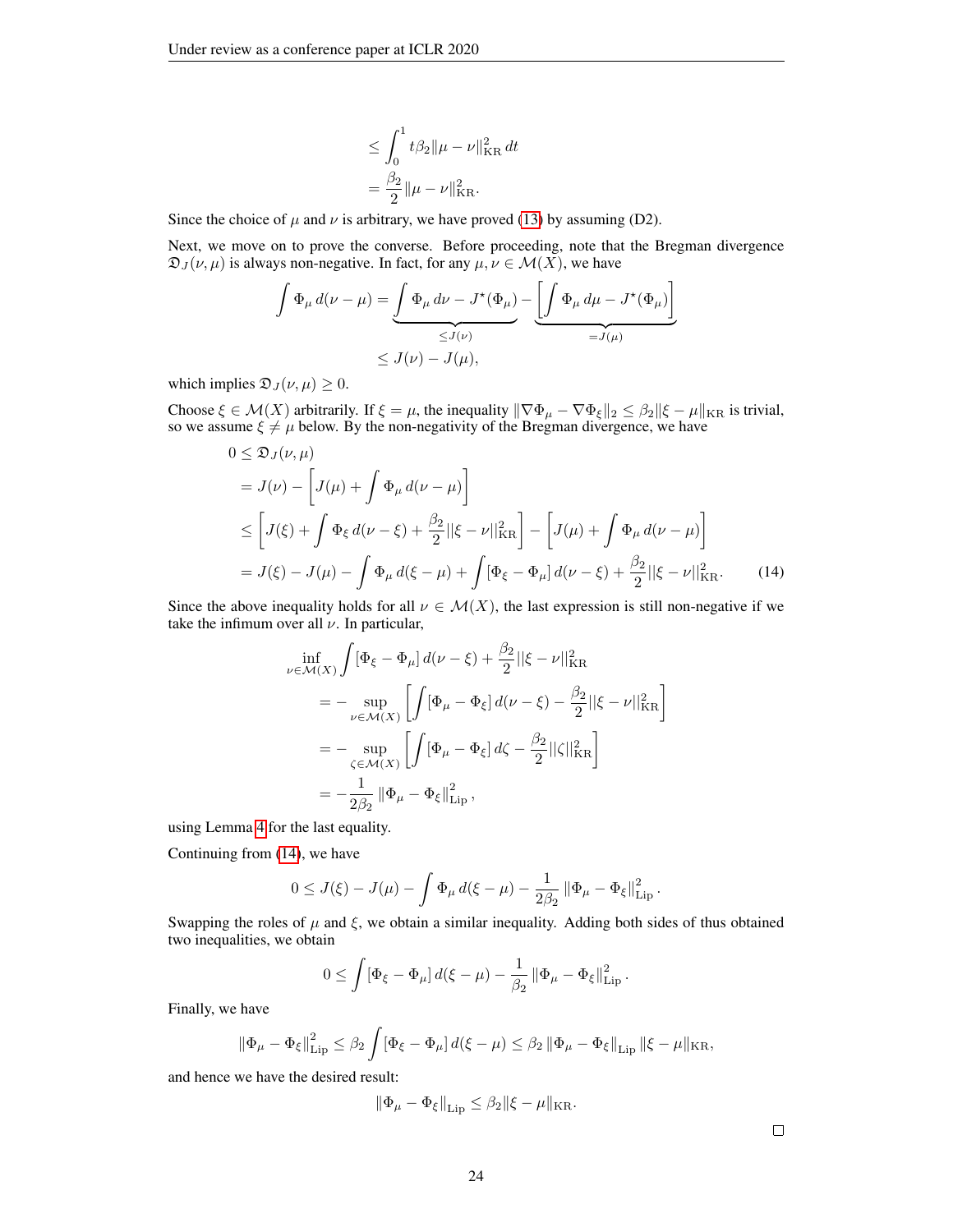**Lemma 5.** Let 
$$
K(x, y) = \exp(-\frac{||x-y||^2}{2\sigma^2})
$$
. Then  $MMD_K^2(\mu, \nu) \leq \frac{1}{\sigma^2} ||\mu - \nu||_{KR}^2$ .

*Proof.* First, we note that

$$
\begin{split} \text{MMD}_{K}^{2}(\mu, \nu) &= \int K(x, y) \left( \mu - \nu \right) (dx) \left( \mu - \nu \right) (dy) \\ &\leq \Big[ \sup_{x \neq x'} \frac{\int (K(x, y) - K(x', y)) \left( \mu - \nu \right) (dy)}{d(x, x')} \Big] \, ||\mu - \nu||_{\text{KR}} \\ &\leq \Big[ \sup_{x \neq x', y \neq y'} \frac{K(x, y) - K(x, y') - K(x', y) + K(x', y')}{d(x, x') \, d(y, y')} \Big] \, ||\mu - \nu||_{\text{KR}}^{2}. \end{split}
$$

Next, we show that

$$
c = \sup_{x \neq x', y \neq y'} \frac{K(x, y) - K(x, y') - K(x', y) + K(x', y')}{d(x, x') d(y, y')} = \frac{1}{\sigma^2}.
$$

Because K is differentiable, it suffices to check that the operator norm of  $\partial_{x_i} \partial_{y_j} K(x, y)$  is bounded. To see this, note that

$$
c = \sup_{x \neq x'} \frac{\text{Lip}(K(x, \cdot) - K(x', \cdot))}{||x - x'||} \\
= \sup_{x \neq x', y} \frac{||\nabla_y K(x, y) - \nabla_y K(x', y)||_2}{||x - x'||} \\
\leq \sup_{x, y} ||\nabla_x \nabla_y K(x, y)||_{\text{op}},
$$

where we obtained by the last equality by applying the vector-valued mean value theorem [\(Rudin,](#page-12-9) [1964\)](#page-12-9) to  $t \mapsto \nabla_y K((1-t)x + tx', y)$ , thereby obtaining

$$
\begin{aligned} ||\nabla_y K(x,y) - \nabla_y K(x',y)||_2 &\leq ||\partial_t \nabla_y K((1-t)x + tx',y)||_2 \\ &= ||(x'-x)\cdot \nabla_x \nabla_y K((1-t)x + tx',y)||_2 \\ &\leq ||x'-x||_2 ||\nabla_x \nabla_y K((1-t)x + tx',y)||_{\text{op}}. \end{aligned}
$$

Now

$$
\partial_{x_i} \partial_{y_j} K(x, y) = \partial_{x_i} \partial_{y_j} \exp\left(-\frac{1}{2\sigma^2} \sum_k (x_k - y_k)^2\right)
$$
  
=  $\partial_{x_i} \exp\left(-\frac{1}{2\sigma^2} \sum_k (x_k - y_k)^2\right) \cdot -\frac{1}{\sigma^2} (x_j - y_j)$   
=  $\exp\left(-\frac{1}{2\sigma^2} \sum_k (x_k - y_k)^2\right) \left[\frac{1}{\sigma^4} (x_i - y_i)(x_j - y_j) - \frac{1}{\sigma^2} \delta_{ij}\right].$ 

This is the symmetric matrix

$$
\frac{1}{\sigma^2} \exp \left(-\frac{||x-y||^2}{2\sigma^2}\right) \left[\frac{1}{\sigma^2}(x-y)(x-y)^T - I\right].
$$

By inspection, we see that  $x - y$  is an eigenvector with eigenvalue  $\frac{1}{\sigma^2} \exp(-\frac{||x-y||^2}{2\sigma^2})(\frac{1}{\sigma^2}||x-y||^2 -$ 1), and the other eigenvectors are orthogonal to  $x - y$  with eigenvalues  $-\frac{1}{\sigma^2} \exp(-\frac{||x-y||^2}{2\sigma^2})$ .

Setting  $z = \frac{||x-y||^2}{2\sigma^2}$  and taking the absolute value of the eigenvalues, we see the maximum operator norm over all  $x, y$  is equal to

$$
\max\left\{\sup_{z\geq 0}\frac{1}{\sigma^2}e^{-z}|2z-1|,\sup_{z\geq 0}\frac{1}{\sigma^2}e^{-z}\right\}=\frac{1}{\sigma^2}.
$$

Therefore

$$
c \le \frac{1}{\sigma^2}.
$$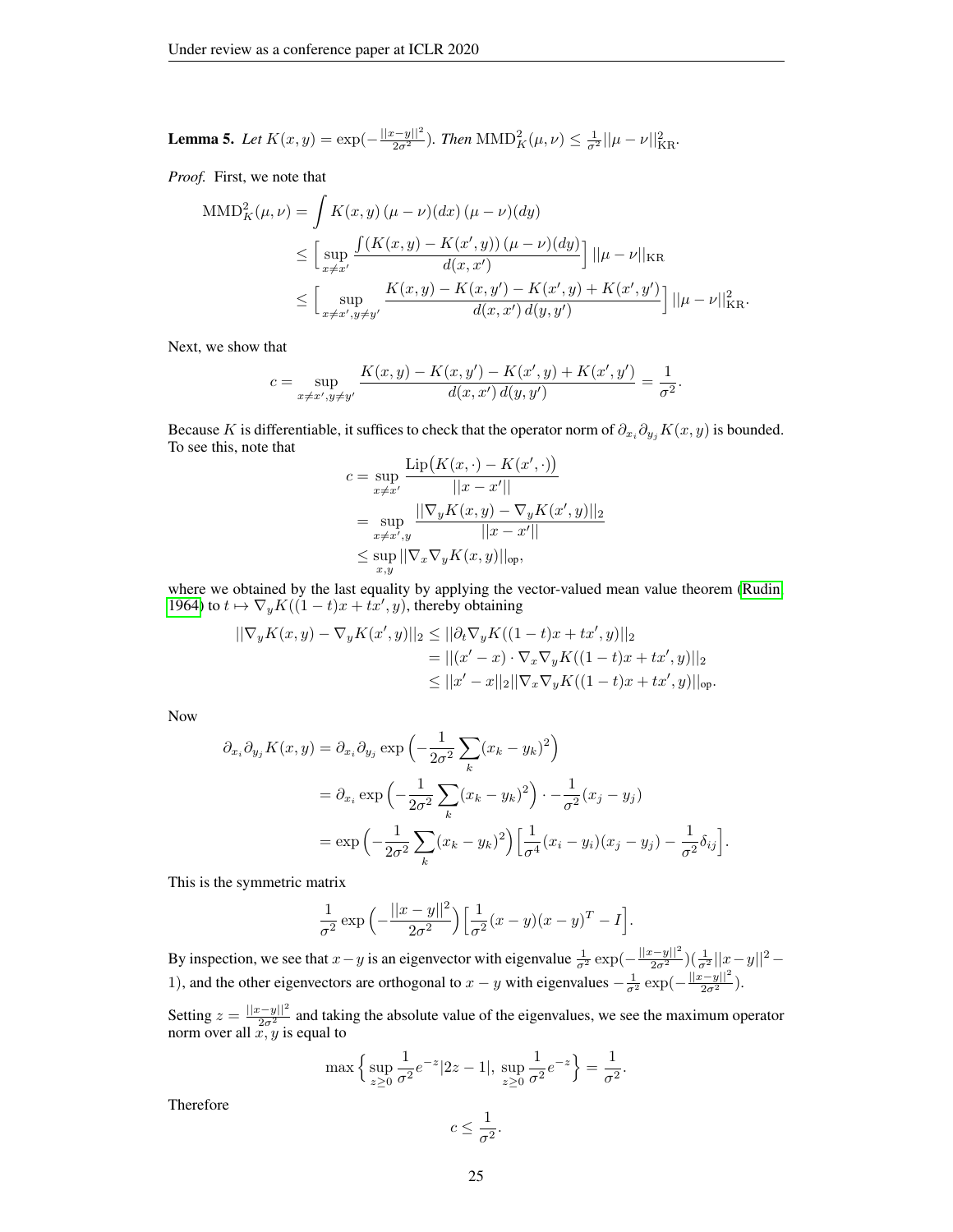It is not strictly necessary for the proof to show equality. However, to show equality, let  $u$  be a unit vector, and set  $x' = y' = 0$ , and  $x = y = tu$ . Then

$$
c \ge \sup_{t \ne 0} \frac{K(tu, tu) - K(tu, 0) - K(0, tu) + K(0, 0)}{d(tu, 0) d(tu, 0)}
$$
  
= 
$$
\sup_{t \ne 0} \frac{2 - 2 \exp(-\frac{t^2}{2\sigma^2})}{t^2}
$$
  

$$
\ge \lim_{t \to 0} \frac{2 - 2 \exp(-\frac{t^2}{2\sigma^2})}{t^2}
$$
  
= 
$$
\lim_{t \to 0} \frac{-2 \exp(-\frac{t^2}{2\sigma^2}) - \frac{2t}{2\sigma^2}}{2t}
$$
  
= 
$$
\frac{1}{\sigma^2},
$$

where we used l'Hôpital's rule to evaluate the limit.

**Proposition 10.** *The minimax and non-saturating GAN losses do not satisfy (D3) for some*  $\mu_0$ *.* 

*Proof.* For the minimax loss, the Bregman divergence is:

$$
\mathfrak{D}_{D_{\text{JS}}}(\cdot||\mu_{0})(\nu,\mu) = \int \left[\frac{1}{2}\log\frac{\mu_{0}}{\frac{1}{2}\mu_{0}+\frac{1}{2}\nu}d\mu_{0}+\frac{1}{2}\log\frac{\nu}{\frac{1}{2}\mu_{0}+\frac{1}{2}\nu}d\nu\right] \n- \int \left[\frac{1}{2}\log\frac{\mu_{0}}{\frac{1}{2}\mu_{0}+\frac{1}{2}\mu}d\mu_{0}+\frac{1}{2}\log\frac{\mu}{\frac{1}{2}\mu_{0}+\frac{1}{2}\mu}d\mu\right] \n- \int \frac{1}{2}\log\frac{\mu}{\mu_{0}+\mu}d(\nu-\mu) \n= \frac{1}{2}\int\log\frac{\mu_{0}+\mu}{\mu_{0}+\nu}d\mu_{0}+\frac{1}{2}\int\left[\log\frac{\nu}{\frac{1}{2}\mu_{0}+\frac{1}{2}\nu}-\log\frac{\mu}{\mu_{0}+\mu}\right]d\nu+\frac{1}{2}\log\frac{1}{2} \n= \frac{1}{2}\int\log\frac{\mu_{0}+\mu}{\mu_{0}+\nu}d(\mu_{0}+\nu)+\frac{1}{2}\int\log\frac{\nu}{\mu}d\nu \n= D_{\text{KL}}(\frac{1}{2}\nu+\frac{1}{2}\mu_{0})|\frac{1}{2}\mu+\frac{1}{2}\mu_{0})+\frac{1}{2}D_{\text{KL}}(\nu||\mu),
$$

and for the non-saturating loss, the Bregman divergence is

$$
\mathfrak{D}_{D_{\text{KL}}}(\frac{1}{2} + \frac{1}{2}\mu_0 \mid \mu_0)(\nu, \mu) = \int \log \frac{\frac{1}{2}\mu_0 + \frac{1}{2}\nu}{\mu_0} d(\frac{1}{2}\nu + \frac{1}{2}\mu_0)
$$

$$
- \int \log \frac{\frac{1}{2}\mu_0 + \frac{1}{2}\mu}{\mu_0} d(\frac{1}{2}\mu + \frac{1}{2}\mu_0)
$$

$$
+ \int \frac{1}{2} \log \frac{\mu_0}{\mu_0 + \mu} d(\nu - \mu)
$$

$$
= \frac{1}{2} \int \log \frac{\mu_0 + \nu}{\mu_0 + \mu} d\mu_0 + \frac{1}{2} \int \log \frac{\frac{1}{2}\mu_0 + \frac{1}{2}\nu}{\mu_0 + \mu} d\nu - \frac{1}{2} \log \frac{1}{2}
$$

$$
= D_{\text{KL}}(\frac{1}{2}\nu + \frac{1}{2}\mu_0 \mid \mid \frac{1}{2}\mu + \frac{1}{2}\mu_0).
$$

Choosing  $\nu$  to be not absolutely continuous w.r.t.  $\frac{1}{2}\mu + \frac{1}{2}\mu_0$  makes the Bregman divergence  $\infty$ , which is sufficient to show that the Bregman divergence is not bounded by  $||\mu - \nu||_{\text{KR}}^2$ .

**Proposition 11.** *The MMD loss with kernel* K *with*  $\beta_2 := \sup_{x,y} ||\nabla_x \nabla_y K(x,y)||_2 < \infty$  *satisfies (D3) with this*  $\beta_2$  *for all*  $\mu_0$ *. For the Gaussian kernel*  $K(x, y) = e^{-\frac{||x-y||^2}{2\sigma^2}}$ ,  $\beta_2 = 1/\sigma^2$ *.* 

 $\Box$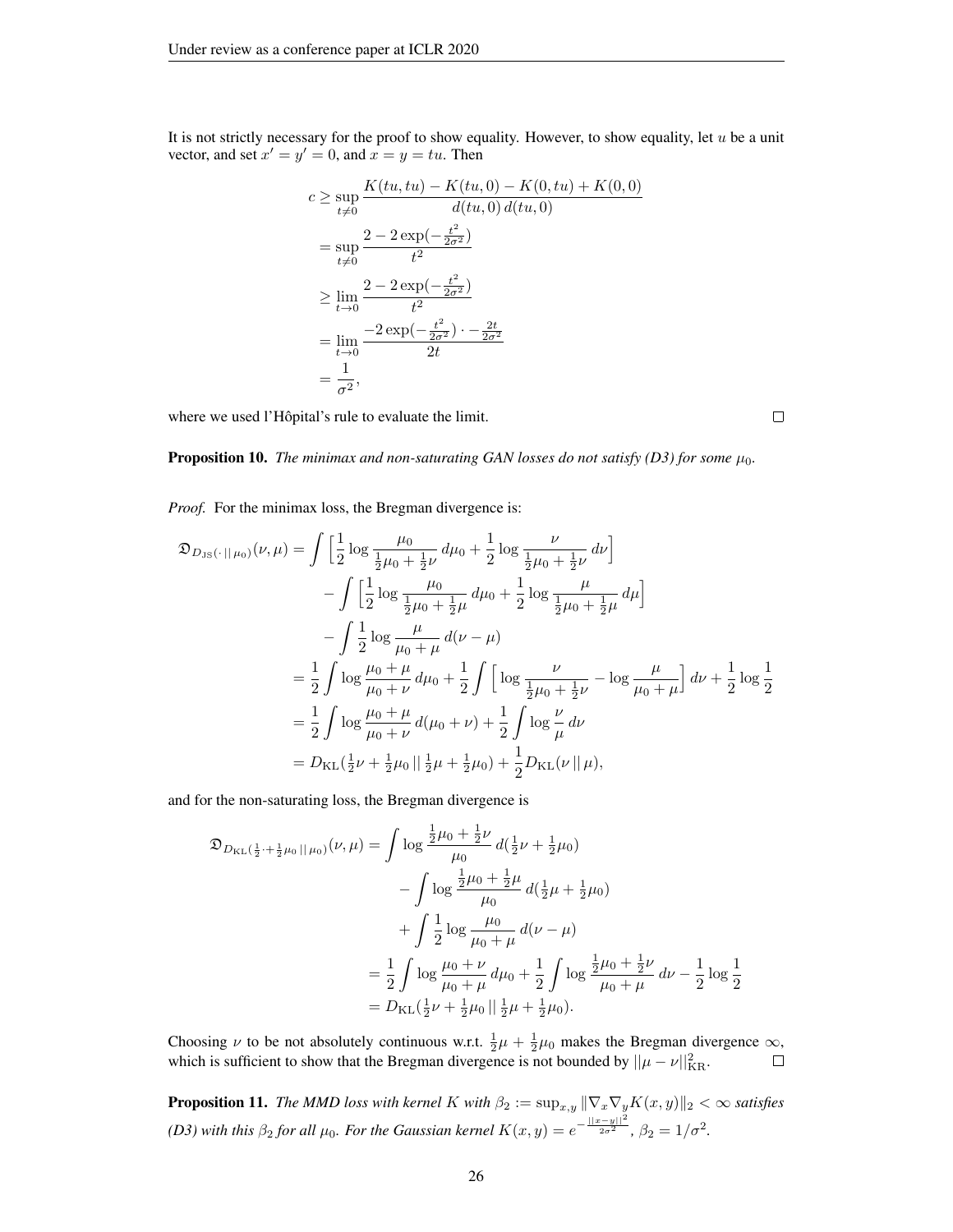*Proof.*

$$
\mathfrak{D}_{\frac{1}{2}MMD^{2}(\cdot,\mu_{0})}(\nu,\mu) = \frac{1}{2} \int K(x,y) (\nu - \mu_{0})(dx) (\nu - \mu_{0})(dy)
$$

$$
- \frac{1}{2} \int K(x,y) (\mu - \mu_{0})(dx) (\mu - \mu_{0})(dy)
$$

$$
- \int (K(x,y) \mu(dy) - K(x,y) \mu_{0}(dy)) (\nu - \mu)(dx)
$$

$$
= \frac{1}{2} \int K(x,y) (\nu - \mu)(dx) (\nu - \mu)(dy)
$$

$$
= \frac{1}{2} MMD^{2}(\mu, \nu)
$$

$$
\leq \frac{1}{2\sigma^{2}} ||\mu - \nu||^{2}_{KR},
$$

where the last line is from Lemma [5.](#page-23-0)

**Proposition 12** (Moreau–Yosida regularization). Suppose  $J : \mathcal{M}(X) \to \mathbb{R}$  is convex, and define  $\tilde{J} := J \oplus R_3$ . Then  $\tilde{J}$  is convex, and  $\mathfrak{D}_{\tilde{J}}(\nu,\mu) \leq \frac{\beta_2}{2} ||\mu - \nu||_{\text{KR}}^2$ .

*Proof.* We work on the more general case of  $K(x, y) = (2\pi\sigma^2)^{-d/2} \exp(-\frac{\|x-y\|^2}{2\sigma^2})$ , and define

$$
\tilde{J}(\mu) = \inf_{\tilde{\mu}} J(\tilde{\mu}) + \frac{cL}{2} \text{MMD}_{K}^{2}(\mu, \tilde{\mu})
$$

for  $c = \sigma^2 (2\pi\sigma^2)^{d/2}$ .

Let  $\mu^*$  be the unique minimizer of the infimum, which exists because the function is a strongly convex. By the envelope theorem, we compute that

$$
\frac{d}{d\epsilon}\tilde{J}(\mu + \epsilon \chi)\Big|_{\epsilon=0} = \frac{d}{d\epsilon}\frac{cL}{2}||\mu + \epsilon \chi - \mu^*||^2_{\mathcal{H}}\Big|_{\epsilon=0}
$$
  
\n
$$
= \frac{d}{d\epsilon}\frac{cL}{2} (||\mu - \mu^*||^2_{\mathcal{H}} + 2\epsilon \langle \mu - \mu^*, \chi \rangle_{\mathcal{H}} + \epsilon^2 ||\chi||^2_{\mathcal{H}}) \Big|_{\epsilon=0}
$$
  
\n
$$
= cL \langle \mu - \mu^*, \chi \rangle_{\mathcal{H}}
$$
  
\n
$$
= cL \int (\mu - \mu^*) d\chi,
$$

so  $\frac{\delta \tilde{J}}{\delta \mu} = cL(\mu - \mu^*).$ 

Then

$$
\mathfrak{D}_{\tilde{J}}(\nu,\mu) = \tilde{J}(\nu) - \tilde{J}(\mu) - \int \frac{\delta \tilde{J}}{\delta \mu} d(\nu - \mu)
$$
  
\n
$$
= \inf_{\tilde{\nu}} J(\tilde{\nu}) + \frac{cL}{2} ||\nu - \tilde{\nu}||_{\mathcal{H}}^2 - \left[J(\mu^*) + \frac{cL}{2} ||\mu - \mu^*||_{\mathcal{H}}^2\right] - cL\langle \mu - \mu^*, \nu - \mu \rangle_{\mathcal{H}}
$$
  
\n
$$
\leq J(\mu^*) + \frac{cL}{2} ||\nu - \mu^*||_{\mathcal{H}}^2 - \left[J(\mu^*) + \frac{cL}{2} ||\mu - \mu^*||_{\mathcal{H}}^2\right] - cL\langle \mu - \mu^*, \nu - \mu \rangle_{\mathcal{H}}
$$
  
\n
$$
= \frac{cL}{2} ||\mu - \nu||_{\mathcal{H}}^2
$$
  
\n
$$
\leq \frac{cL}{2} \cdot (2\pi\sigma^2)^{-d/2} \cdot \frac{1}{\sigma^2} ||\mu - \nu||_{\text{KR}}^2
$$
  
\n
$$
= \frac{L}{2} ||\mu - \nu||_{\text{KR}}^2,
$$

where we used Lemma [5](#page-23-0) for the second-to-last line. The proposition follows for  $\sigma = (2\pi)^{-1/2}$ .

Regarding this choice of  $\sigma$ , it will turn out that in the general case, the dual penalty includes a numerically unfavorable factor of  $(2\pi\sigma^2)^{-d/2}$ , dependent on the dimension of the problem. In practical

 $\Box$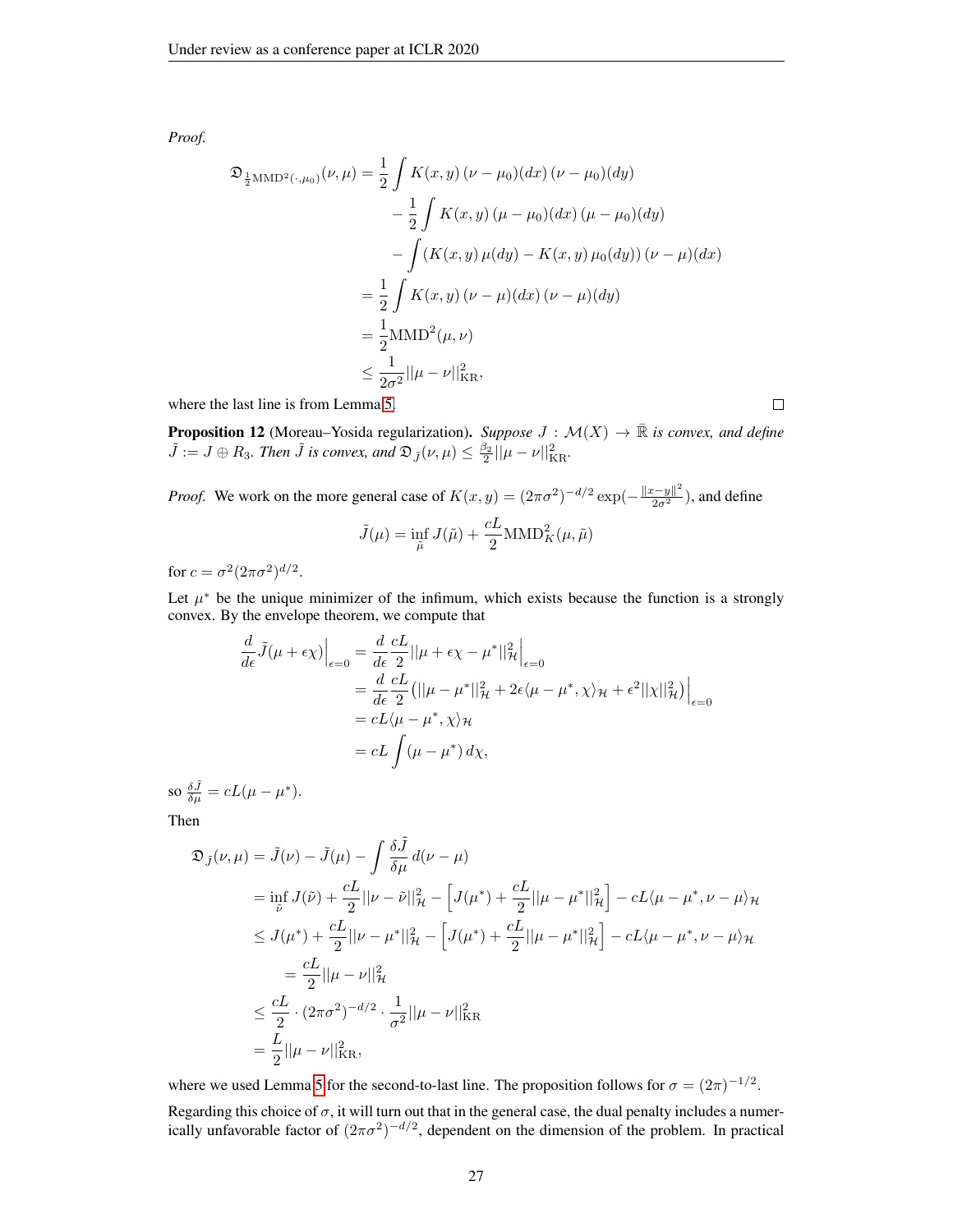applications, such as image generation,  $d$  can be quite large, making the accurate computation of  $(2\pi\sigma^2)^{-d/2}$  completely infeasible. For numerical stability, we propose choosing the critical parameter  $\sigma = (2\pi)^{-1/2}$ , which corresponds to the dimension-free kernel  $K(x, y) = e^{-\pi ||x-y||^2}$ .  $\Box$ 

Lemma 6. *Let* H *be an RKHS with a continuous kernel* K *on a compact domain* X*. The convex conjugate of*  $\mu \mapsto \frac{\lambda}{2} ||\mu||^2_{\mathcal{H}}$  *is*  $f \mapsto \frac{1}{2\lambda} ||f||^2_{\mathcal{H}} + \chi \{ f \in \mathcal{H} \}.$ 

*Proof.* First we show an upper bound for  $f \in \mathcal{H}$ :

$$
\sup_{\mu} \left[ \int f d\mu - \frac{\lambda}{2} ||\mu||_{\mathcal{H}}^2 \right] = \sup_{\mu} \left[ \langle f, \mu \rangle_{\mathcal{H}} - \frac{\lambda}{2} ||\mu||_{\mathcal{H}}^2 \right]
$$
  

$$
\leq \sup_{\mu} \left[ ||f||_{\mathcal{H}} ||\mu||_{\mathcal{H}} - \frac{\lambda}{2} ||\mu||_{\mathcal{H}}^2 \right]
$$
  

$$
\leq \sup_{z \in \mathbb{R}} \left[ ||f||_{\mathcal{H}} z - \frac{\lambda}{2} z^2 \right]
$$
  

$$
= ||f||_{\mathcal{H}} \cdot \frac{||f||_{\mathcal{H}}}{\lambda} - \frac{\lambda}{2} \cdot \frac{||f||_{\mathcal{H}}^2}{\lambda^2}
$$
  

$$
= \frac{1}{2\lambda} ||f||_{\mathcal{H}}^2.
$$

To derive a lower bound for general  $f \in \mathcal{C}(X)$ , we use the Mercer decomposition of the positive definite kernel K,

$$
K(x, y) = \sum_{i=1}^{\infty} \gamma_i \phi_i(x) \phi_i(y)
$$

where  $\gamma_i \geq 0$  are eigenvalues and  $\{\phi_i\}_{i=1}^{\infty}$  is a complete orthonormal sequence of  $L^2(X; dx)$ . It is well-known that the corresponding RKHS is given by

$$
\mathcal{H} = \left\{ g \in L^2(X, dx) \mid \sum_{i=1}^{\infty} \frac{(g, \phi_i)_{L^2(X)}^2}{\gamma_i} < \infty \right\},\,
$$

and the norm of  $g \in \mathcal{H}$  by

$$
||g||_{\mathcal{H}}^{2} = \sum_{j=1}^{\infty} \frac{(g, \phi_{i})_{L^{2}(X)}^{2}}{\gamma_{i}}.
$$

Let  $f \in C(X) \subset L^2(X, dx)$  be an arbitrary function. We replace the supremum of the conjugate function

$$
\sup_{\mu} \left[ \int f \, d\mu - \frac{\lambda}{2} ||\hat{\mu}||^2_{\mathcal{H}} \right] \tag{15}
$$

by  $\mu \in \mathcal{M}(X)$  that has a square-integrable Radon–Nykodim derivative with respect to the Lebesgue measure dx, and then we have a lower bound. We use  $\mu(x)$  for the Radon–Nykodim derivative with slight abuse of notation.

Suppose  $f(x) = \sum_{j=1}^{\infty} a_j \phi_j(x)$  and  $\mu(x) = \sum_{j=1}^{\infty} b_j \phi_j(x)$  are the expansion. Note that, since the kernel embedding is given by

$$
\hat{\mu}(x) = \int K(x, y)\mu(y) dy = \sum_{j=1}^{\infty} \gamma_j b_j \phi_j(x),
$$

the above maximization is reduced to

$$
\sup_{b_j} \sum_{j=1}^{\infty} a_j b_j - \frac{\lambda}{2} \gamma_j b_j^2.
$$

This is maximized when  $b_j = a_j/(\lambda \gamma_j)$ , and the maximum value is

<span id="page-27-0"></span>
$$
\frac{1}{2\lambda} \sum_{j=1}^{\infty} \frac{a_j^2}{\gamma_j}.
$$
\n(16)